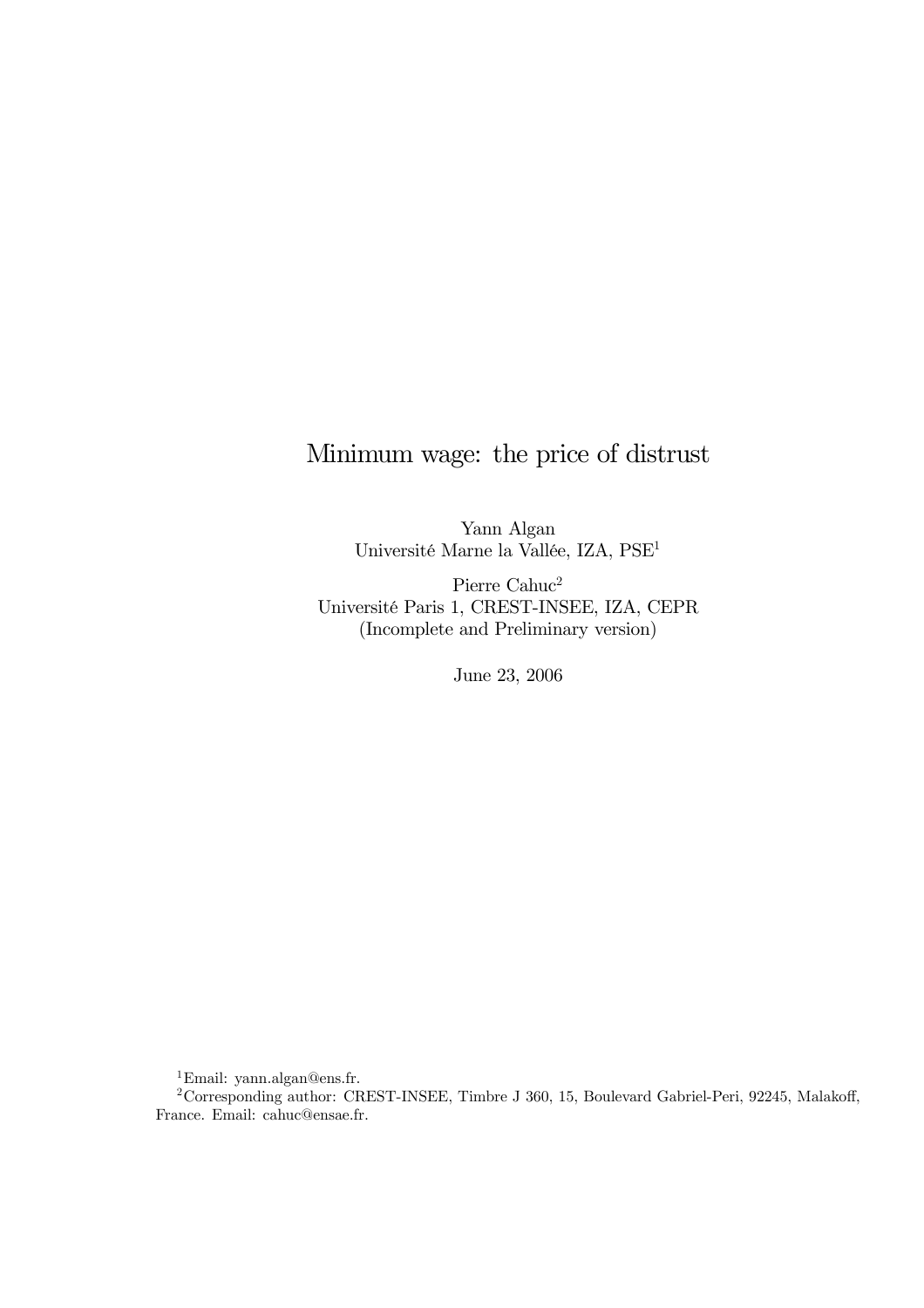### Abstract

Our paper documents that minimum wage is higher and union density is lower in countries where individuals distrust each other. We first provide theoretical foundations for these correlations by arguing that minimum wage regulation is used when attitudes towards social cooperation are too weak to sustain powerful labor unions that may improve efficiency through collective bargaining. From this point of view, minimum wage is the price of distrust. Then, we develop an original empirical approach to show that cross-country differences in attitudes cause, at least in the short run, differences in union membership, minimum wage and labor market performance in OECD countries over the period 1975-2002.

KEYWORDS: Minimum wage, labor union, trust. JEL codes: J52, J53, J80, Z13.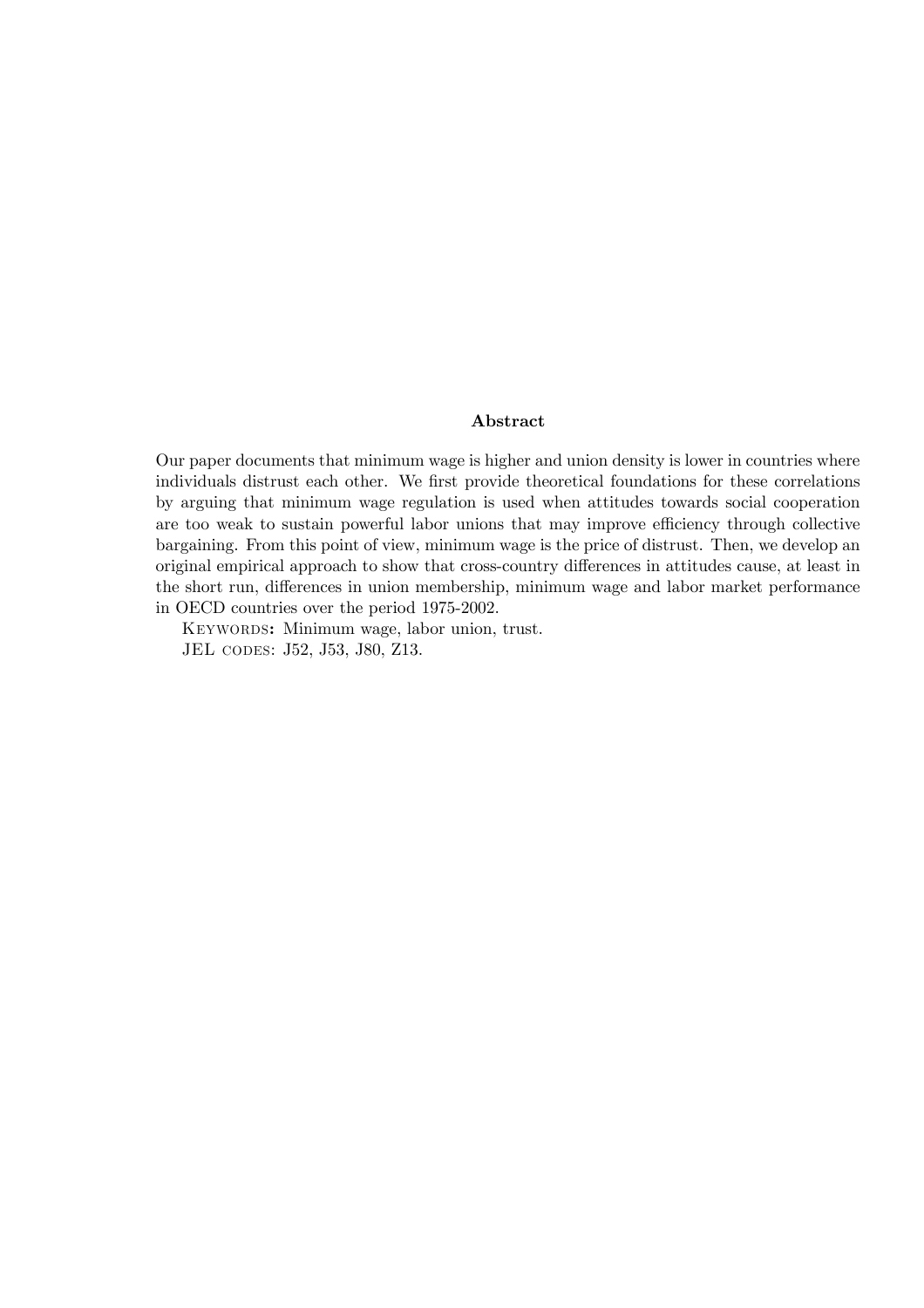

Figure 1: Union density and the degree of enforcement of the minimum wage. Period 1980-2000. Source: OECD and ILO (see appendix).

# 1 Introduction

Why union density and minimum wage legislation are so different across OCDE countries? Why is union density low in countries in which the degree of enforcement of the minimum wage is high as shown by Figure  $1$ <sup>2</sup> Although an overwhelming literature has stressed the key role played by these wage-setting institutions on labor market performance, little effort has been devoted so far to the documentation and the explanation of the stylized facts displayed in Figure 1. Our paper aims at filling this gap.

Regarding minimum wage legislation first, the political economic literature has so far mainly stressed the political power of incumbent employees to document the observed negative correlation between right-wing governments and the growth rate of the minimum wage.<sup>2</sup> But this prediction is of little help for understanding the cross-country heterogeneity of minimum wage

<sup>&</sup>lt;sup>1</sup>The indicator for minimum wage enforcement is a composite index measuring the extent to which the legislation is binding. It includes the existence of a legal statutory minimum wage, the dispersion of wage floors across the country, and the provision of sub-minimum wages. See the appendix A.2 for a more detailed description.

<sup>&</sup>lt;sup>2</sup>See Sobel (1999), Saint-Paul (2001), Bacache-Beauvalet and Lehmann (2005).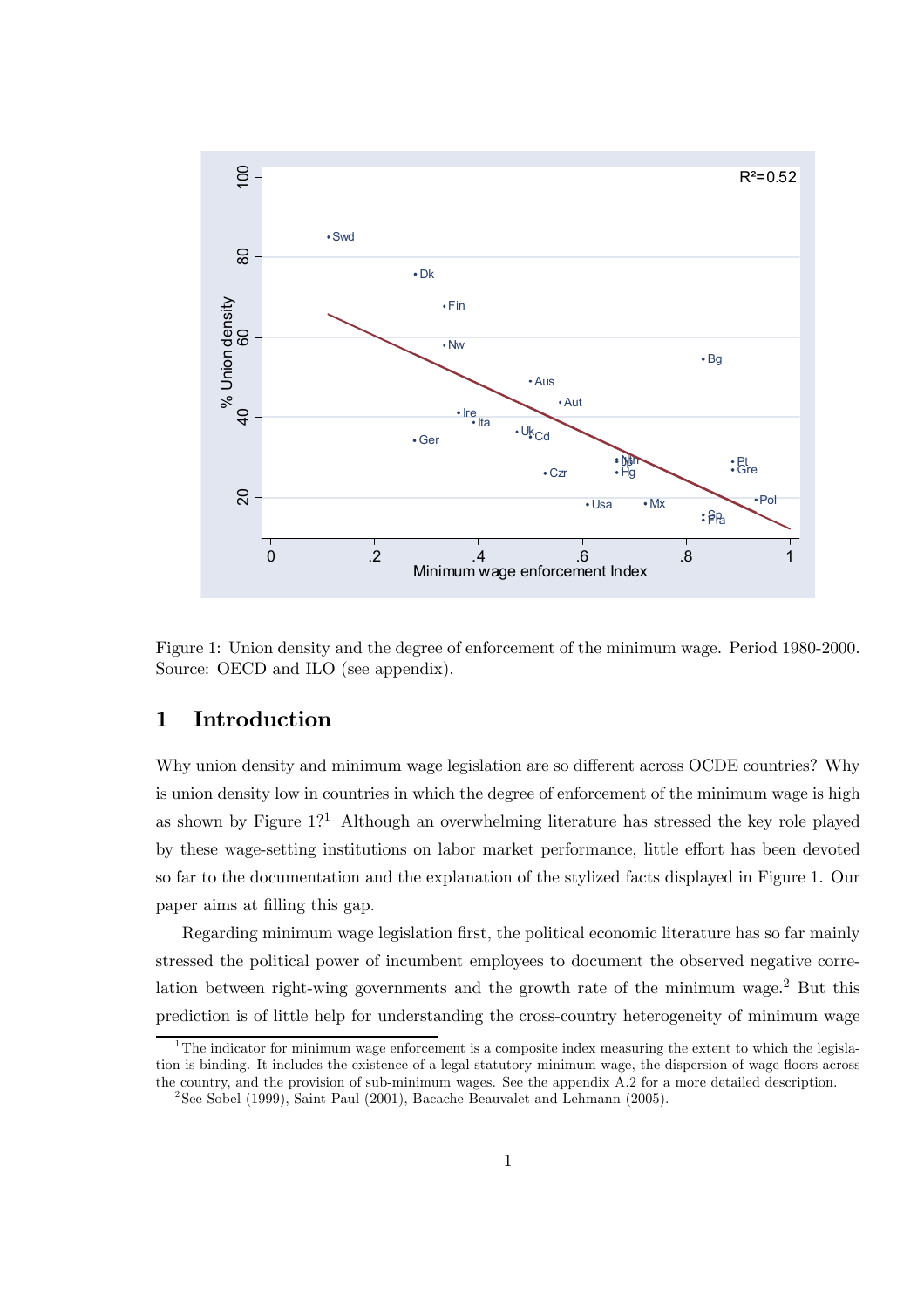legislation because the political influence of incumbent employees has been so far hardly comparable in an international perspective. Moreover most of this analysis is only based on the level of the minimum wage and leaves unexplained why some countries rely on bargained wage floor between unions instead of implementing statutory minimum wage.<sup>3</sup>

The explanation of the observed cross country variation in union membership raises the same concerns. In particular, it is difficult to understand why union density has declined by at least ten percentage points since 1970 in some countries like France, while it has remained constant or even increased in other countries such as Nordic ones (see Blanchflower, 2006). The empirical literature has so far stressed the influence of large trends in unemployment rates, demography, product market competition or in the composition of employment which shifted from highly unionized to traditionally non-union sectors and workers (Boeri et al., 2001, Pencavel, 2005, Blanchflower, 2006). But these variables can be thought as much as consequences as causes of the evolution of union membership. Moreover, the literature is mute regarding the observed cross-country trade-off between union membership and minimum wage legislation.

Our paper sheds light on this issue: we argue that the negative international correlation between minimum wage legislation and union density is rooted in the cross-country heterogeneity of attitudes towards social cooperation. Our benchmark explanation is straightforward: as stressed by Akerlof  $(1980)$  and many others,<sup>4</sup> labor unions can counteract the potential monopsony power of employers more easily in societies where trust and civic cooperation are strong enough to insure involvement in collective action. Conversely, the political demand for a statutory minimum wage is expected to be higher when attitudes towards social cooperation<sup>5</sup> do not allow workers to sustain powerful trade unions. At first sight, empirical evidence suggests that this explanation is relevant. Figure 2 shows that minimum wage legislation is less stringent in countries in which individuals reply more frequently that "most people can be trusted". Figure 3 also shows that this attitude is positively correlated with union density.

The paper provides an explanation to these correlations and explores potential causality going from attitudes towards social cooperation to labor market institutions by proceeding in two steps.

The first step analyzes the theoretical channel through which attitudes towards social cooperation on one hand and wage setting institutions on the other hand could interact. For that

<sup>3</sup>Epstein and Nitzan (1999) provide some theoretical ideas on this issue.

<sup>&</sup>lt;sup>4</sup>In particular, Booth (1985), Booth and Chatterji (1993), Naylor (1989, 1990), Naylor and Cripps (1993), Corneo (1995, 1997).

<sup>5</sup>Attitudes towards social cooperation are closely related to the concept of "social capital" put forward by Putnam (1993, 2000) and Coleman (1990) among many others. For instance, Coleman (1990, p 300) argues that "authority relations, relations of trusts and consensual allocations of rights which establish norms" can be viewed as resources that help individuals to adopt cooperative behavior.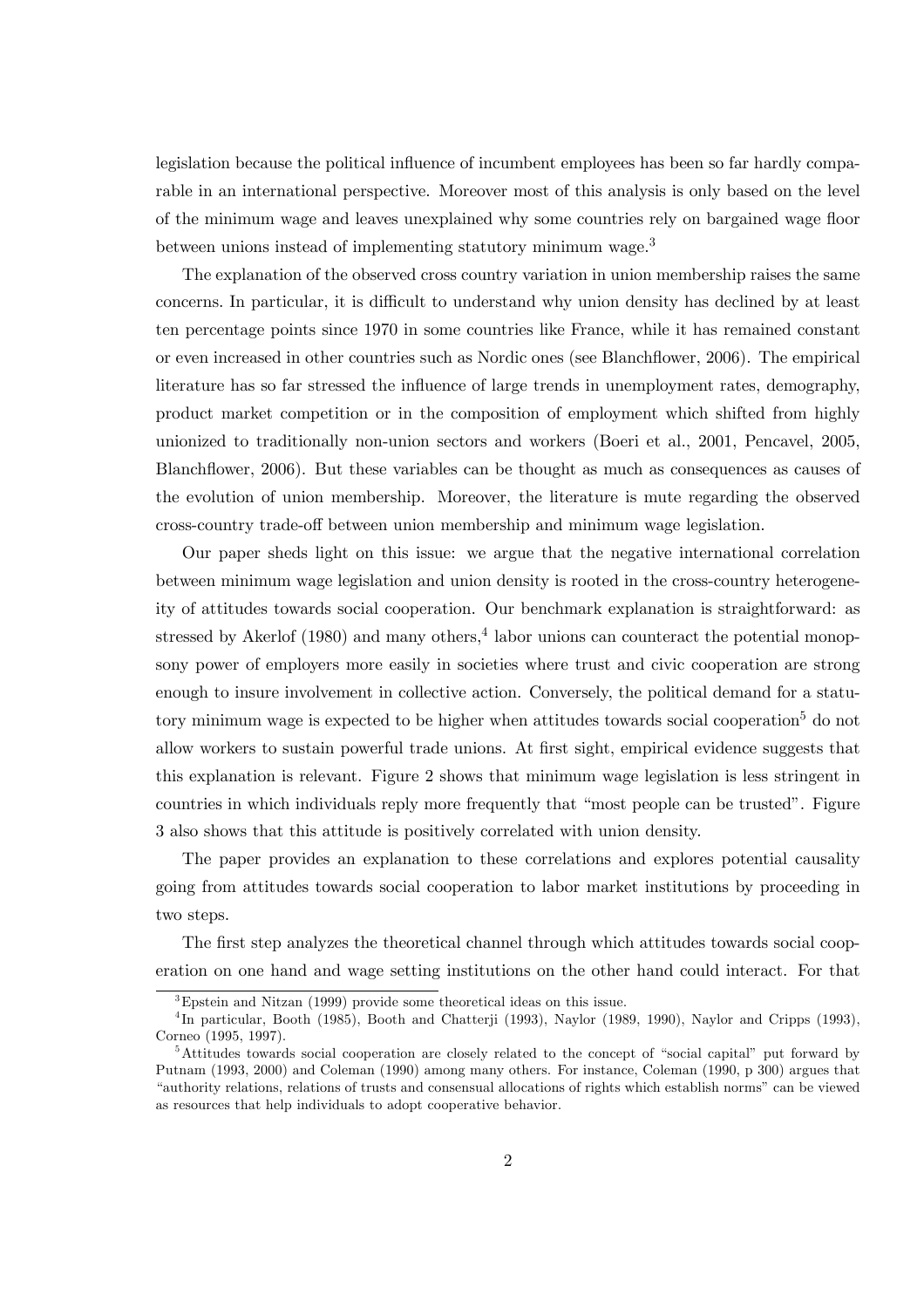

Figure 2: Trust and minimum wage enforcement 1980-2000. Source: World Value Survey and ILO.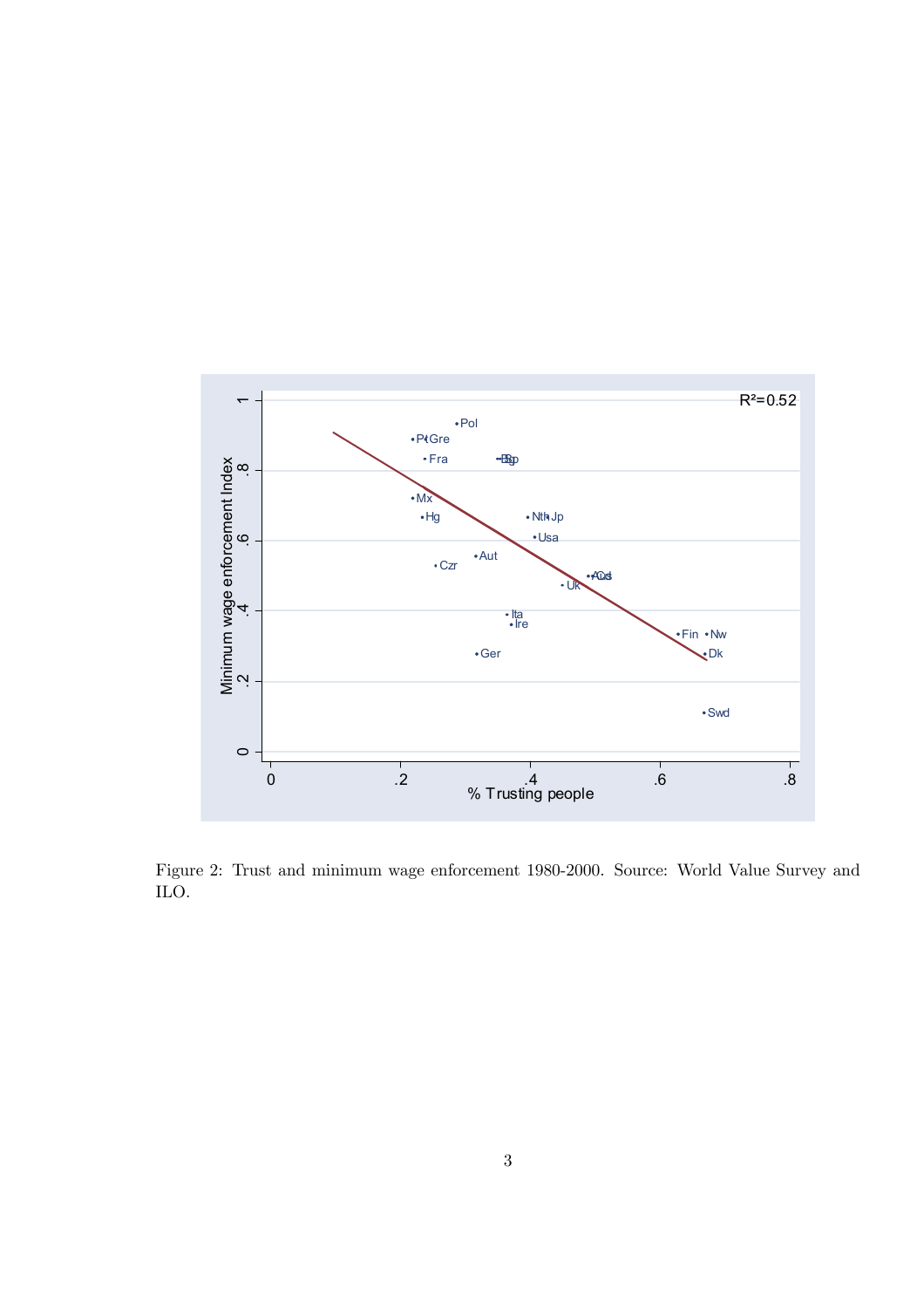

Figure 3: Trust and union density 1980-2000. Source: World Value Survey and OECD.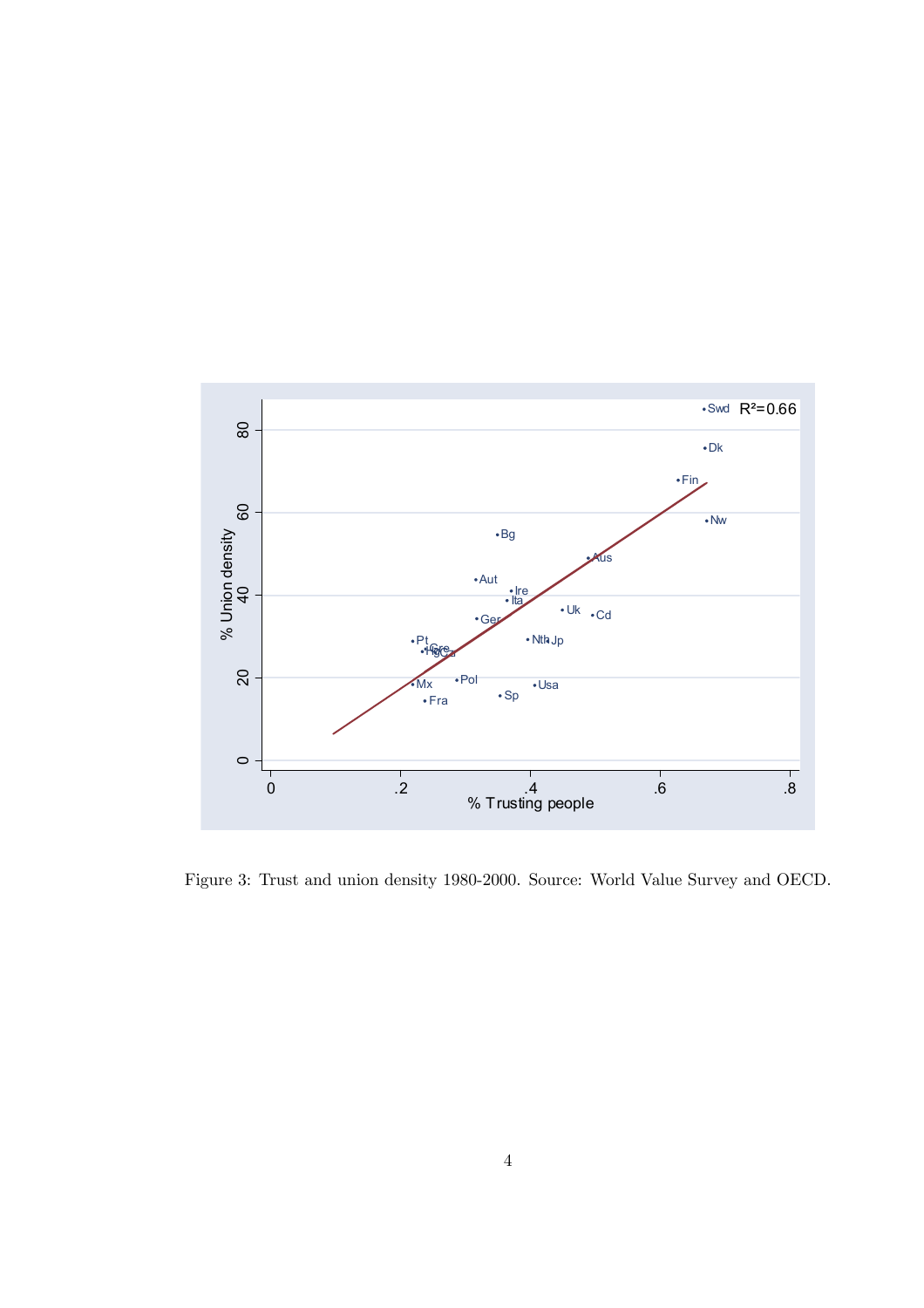purpose we lay down a simple political economy model in which a government which can implement a minimum wage is elected and where trade union membership is endogenous. Employers are assumed to have some monopsony power so that both the minimum wage and unionization can be used as a means to counteract the power of the employers on the labor market. Yet union membership is assumed to be more efficient than the minimum wage in lines with the mechanisms put forward by Freeman and Medoff (1984). The efficiency of a union lies in the fact that it favors the choice of a strategy of "voice" instead of "exit", by transmitting complaints, grievances, and demands, with the aim of correcting and improving labor relationships.<sup>6</sup> In this context, minimum wage entails social costs by reducing the incentives to join trade unions and then reduces the possibility to generate gains through collective bargaining. Therefore, it turns out that elections lead to higher minimum wage and lower union density when attitudes towards social cooperations are weak. The theoretical model also sheds some light on the dynamic interactions between social attitudes, minimum wage and union density providing new insights on the dynamics of social attitudes. It shows that if social attitudes act as constraints on the choice of wage-setting institutions in the short run, the former ones are conversely partly shaped by wage-setting institutions in the long-run. For instance, a contemporaneous increase in the statutory minimum wage would reduce incentives to join labor unions and weaken attitudes towards social cooperation in the long run.7

The second part of the paper aims at testing the hypothesis and the predictions of the theoretical model.

We stress, by using international individual surveys over the period 1975-2002, that individuals who tend to distrust the fairness of others are more likely to support stringent minimum wage legislations and are conversely less likely to be unionized. These individual attitudes are strongly correlated with country fixed effects, even after controlling for individual socioeconomic characteristics, suggesting that the correlation between social cooperation and preferences over wage-setting institutions is largely driven by national specific feature.

Next, we examine the extent to which attitudes towards social cooperation affect the current wage-setting environment and labor market performances of OECD countries. By analyzing 22 OECD countries over the period 1975-2002, it first turns out that social attitudes are strongly positively correlated with union density and negatively correlated with the stringency of minimum wage legislations. Obviously, the correlation between social attitudes and the design of labor market institutions does not mean that the causal relation goes from social attitudes to

 ${}^{6}$ See the survey by Addison and Belfield (2004).

<sup>7</sup>See Benabou and Tirole (2006) for a complementary analysis on the interactions between incentives and prosocial behavior.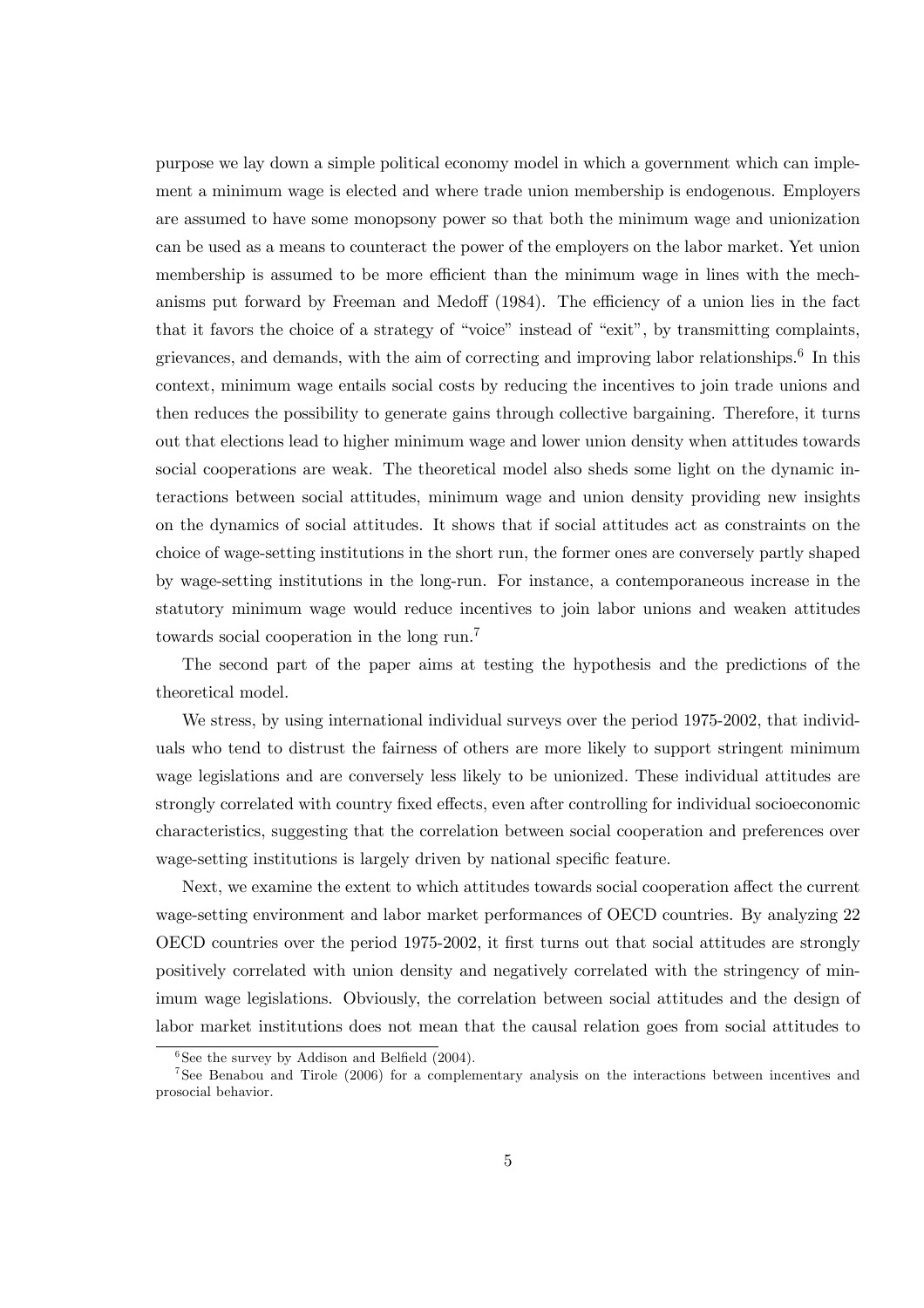labor market institutions. We thus push further the analysis by providing some evidence of such a causal relationship. We show that people who face the same economic environment, by living in the same country, namely the US, have attitudes that are correlated with the country of origin of their ancestors.<sup>8</sup> This correlation allows us to identify the attitudes that are inherited independently of the economic environment. In this context, the correlation between current inherited attitudes of people living in the US and current labor market institutions in the country of origin of their ancestors can be interpreted, with some further restrictions, as a causal relation going from current inherited social attitudes to labor market institutions within each country.<sup>9</sup> This approach allows us to provide evidence that cross-country differences in union membership and minimum wage are shaped, at least in the short run, by differences in attitudes towards social cooperation that change slowly over time. We next extend this identification strategy to show that the cross-country heterogeneity in unemployment rates is significantly influenced by the heterogeneity in inherited national attitudes towards social cooperation.

More broadly, this paper suggests that indicators based on individual attitudes towards social cooperation might provide a better understanding of labor market outcomes than the quantitative indicators of labor market institutions currently used by the literature (Nickell et al., 2005). As stressed recently by Blanchard (2005), aggregate indicators are doing a poor job in explaining the evolution of the employment patterns in OECD countries. By contrast, observed individual attitudes towards social cooperation provide a more comprehensive picture of the ability of a country to reach good outcomes in terms of employment or unemployment (see Blanchard and Philippon, 2004, for a similar analysis applied to strikes). Moreover, the current literature explaining employment patterns by labor market institutions is fraught with a clear endogeneity bias since these institutions have also changed in reaction to the evolution of employment patterns. In contrast, our strategy helps us to get rid of this endogeneity bias by identifying the cultural traits in social cooperation which are not directly affected by contemporaneous institutions and economic environment. Eventually, this line of research offers new perspective for understanding the possibility of labor market reforms. It suggests that in-

<sup>8</sup>The influence of the country of origin on Americans' attitudes towards social cooperation was first stressed in the political science litterature by Rice and Feldman (1997).

<sup>9</sup>To that regard our approach shows that social attitudes are not overdetermined by current institutions. As illustrated by our theoretical model, dynamic interactions between social attitudes and institutions imply that countries can experience very different histories. Some countries can start with good initial attitudes towards social cooperation that depreciate over time, leading ultimately to a decline in union membership compensated by more stringent minimum wage regulations. Conversely some countries can start from bad attitudes towards social cooperation but then converge to a situation with good social attitudes, high union density and no legal minimum wage. This result casts some doubt on current estimation strategies which use initial historical institutions as an instrument for current social attitudes (Tabellini, 2005) or contemporaneous institutions (Acemoglu et al., 2006).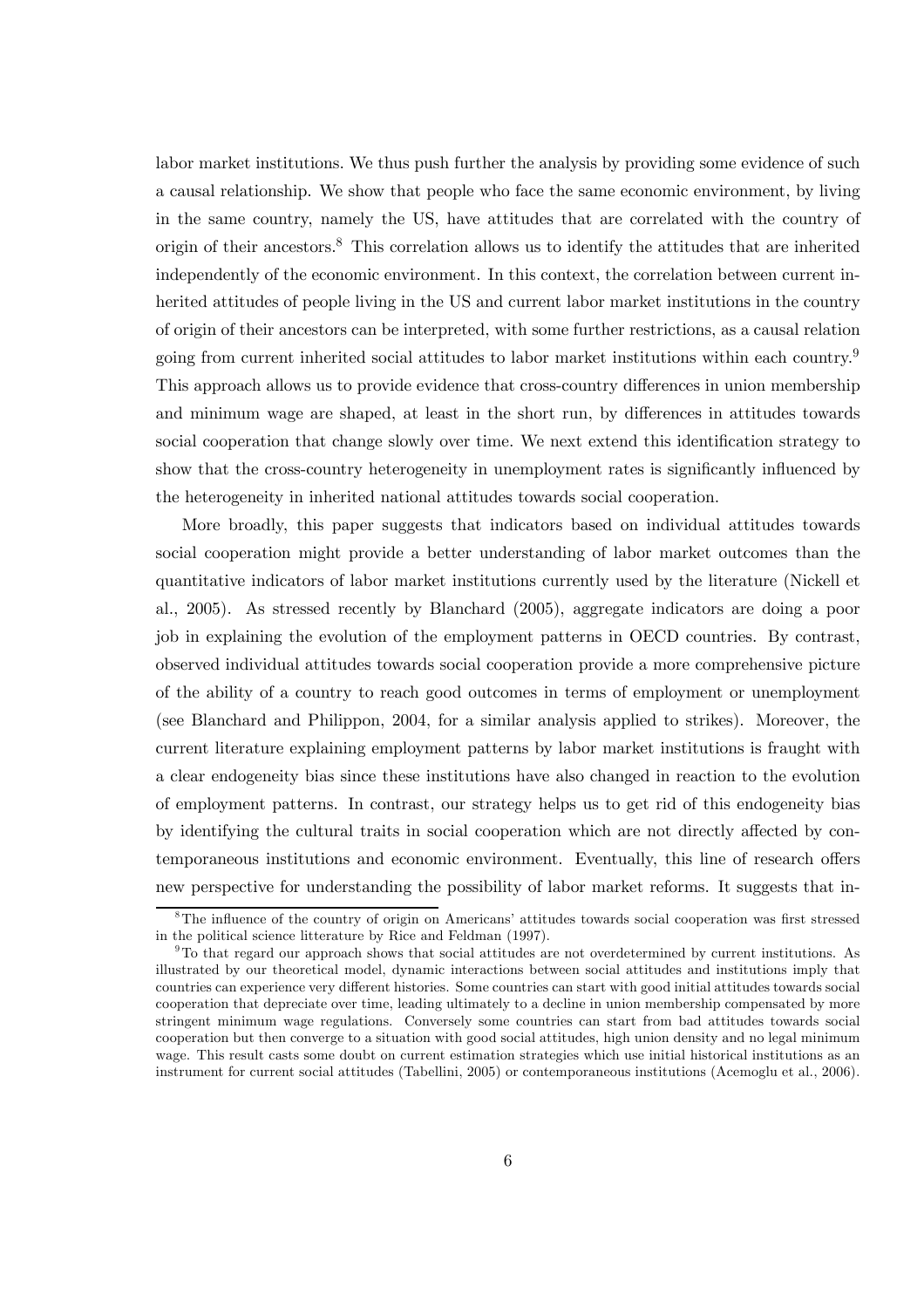stitutions often blamed to induce poor labor market performance in Continental European and Mediterranean countries are much more the symptoms of the lack of prosocial attitudes rather than the cause of unemployment. This finding calls for a new research agenda on policies which help to forster prosocial behavior.

(It suggests that the lack of social cooperation in Continental European and Mediterranean countries is a constraint which prevents the implementation of institutions that improve labor market performance.)

# 2 Theory

We consider a discrete time economy with infinite horizon in which non-overlapping generations of risk neutral workers live one period and offer one unit of labor. The measure of workers is normalized to one. There are two non storable goods: a numeraire good and labor. Within each period, the sequence of decisions is the following:

- 1. Individuals vote to elect a government that offers to set a minimum wage  $\bar{w} \geq 0$ .
- 2. The government sets the minimum wage.
- 3. Once the minimum wage is set, workers can decide to join trade unions.
- 4. Wages are set by employers for non unionized workers and by wage negotiation for unionized workers.

The model is solved backward. We thus start by describing the outcome of wage setting and the decisions to unionize before moving to the choice of the minimum wage

Let us first start with the wage setting process between employers and employees (step 4). Employers benefit from monopsony power that allows them to make take-it-or-leave offers to non unionized workers. The indirect utility of non unionized workers amounts to their wage if they work and to zero otherwise. In this context, employers offer them the minimum wage  $\bar{w} \geq 0$ , set by the government.

Workers who decide to join trade unions bear some costs denoted by  $c \geq 0$ . These subjective costs of collective action and adhesion to collective organization are assumed to be heterogeneous across workers. The cumulative distribution function of  $c$  is denoted by  $F$ . Following an idea formulated by Akerlof (1980), and further developed by Booth (1985), Booth and Chatterji (1993), Naylor (1989, 1990), Naylor and Cripps (1993), Corneo (1995, 1997), we assume that union members enjoy some social benefits from complying with a social custom that invokes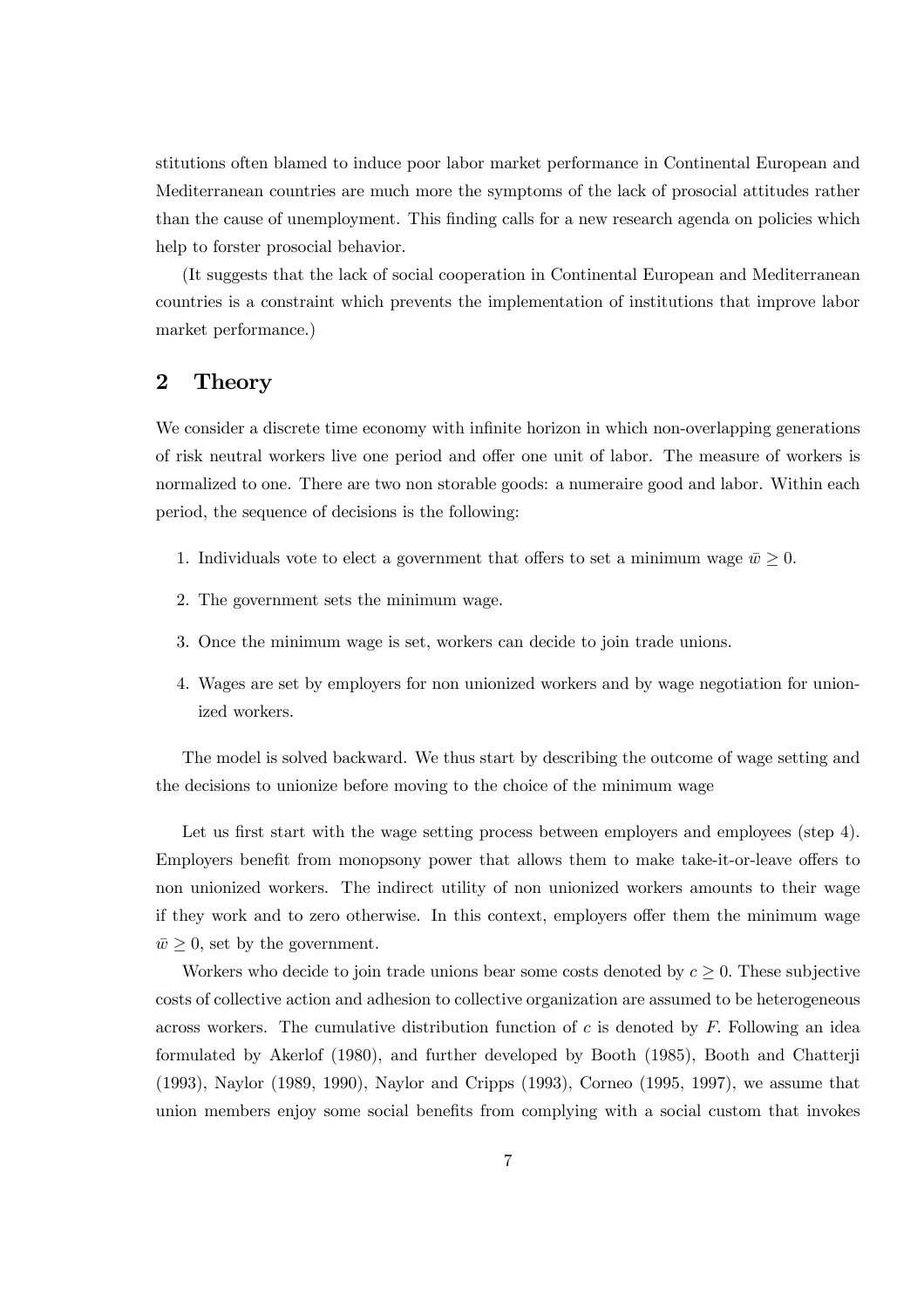workers to express mutual solidarity by joining collective actions. In order to account for such effects, it is assumed that the non-wage gains from joining a union are influenced by social norms. The benefits from becoming an union member increase with the strength of the attitudes towards social cooperation, denoted by  $S \geq 0$ . In this framework, the indirect utility of type-c individuals who get a wage w amounts to

$$
\begin{cases}\nw - c + S & \text{if unionized} \\
w & \text{otherwise.} \n\end{cases}
$$

The wage set by trade unions is a share  $\beta \in [0, 1]$  of the individual production<sup>10</sup> of unionized workers, denoted by  $y(S)$ ,  $y'(S) \geq 0$ ,  $y(0) = \bar{y}$ , where  $\bar{y}$  denotes the individual production of non unionized workers. In other words, the productivity of unionized workers is assumed to be an increasing function of the social benefits derived from unionization, with a lower bound  $\bar{y}$  equal to the productivity of the non unionized workers. This assumption captures the idea that bargaining with labor unions is more efficient when individuals exhibit more inclination for social cooperation (Freeman and Medof, 1984, Luchak, 2003, Addison and Belfield, 2004). β is a measure of the bargaining power of trade unions, which is considered as an exogenous variable.

Depending on the wage setting outcome, workers decide to join unions (step 3) if and only if the utility derived from union membership, equals to  $w - c + S$ , is larger than the utility obtained without union membership, equal to the minimum wage  $\bar{w}$ . Therefore, union density, denoted by  $D$ , amounts to

$$
D = F(\tilde{c}), \tilde{c} = \beta y(S) - \bar{w} + S. \tag{1}
$$

It turns out that union density increases with  $\beta$ , the bargaining power of trade unions, and with S, the strength of attitudes towards social cooperation. In contrast, minimum wage rises decrease union membership.

Let now turn to the minimum wage set by the government (step 2). The election process is represented by the probabilistic voting model which implies, under some assumptions assumed to be fulfilled, that the elected government maximizes the sum of the utility of the voters.<sup>11</sup> Accordingly, the government chooses the minimum wage  $\bar{w} \geq 0$  that maximizes

$$
W = \int_0^{\tilde{c}} \left[ y(S) - c + S \right] dF(s) + \int_{\tilde{c}}^{+\infty} \bar{y} dF(s).
$$
 (2)

 $10$ Production is interpreted in a wide sense, including production net of utility costs associated with waged work.

<sup>&</sup>lt;sup>11</sup>This outcome can be derived from the simple case in which each group of individuals of type-c is heterogeneous with respect to ideological biases towards the two candidates. Then, following Persson and Tabellini (2000) it turns out that the outcome of the elections maximizes the utilitarian criterion if the ideological bias is represented by an additive term in the utility function and is distributed with a uniform distribution that is the same for all type-c individuals.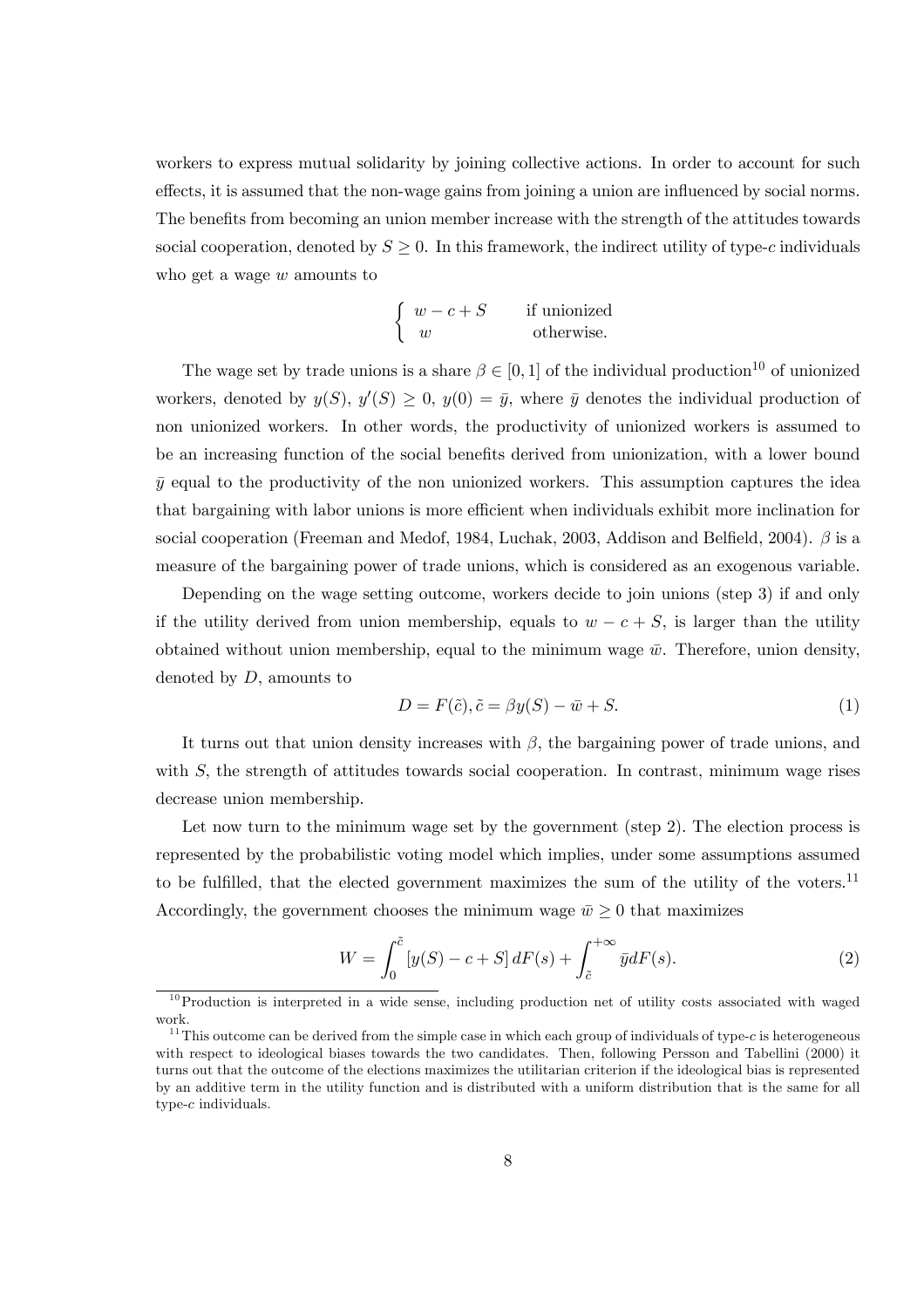The optimal minimum wage satisfies the first-order condition<sup>12</sup> which can be written as

$$
\bar{w} = \max \{ \beta y(S) + [\bar{y} - y(S)], 0 \}.
$$
 (3)

This expression of the minimum wage together with the equilibrium level of trade union density (1) yields the following properties for the statutory minimum wage:

Result 1: The optimal minimum wage decreases when attitudes towards social cooperation are stronger.

This result simply obtains by deriving the expression of  $\bar{w}$  given equation (3) which implies, when  $\bar{w} > 0$ , that

$$
\frac{d\bar{w}}{dS} = -(1 - \beta)y'(S) \le 0.
$$

Result 1 can be understood as follows. For any type-c individual, the private gains from joining a trade union correspond to the difference between the indirect utility derived from unionization,  $\beta y(S) - c + S$ , and the indirect utility derived without unionization,  $\bar{w}$ . The net social gains of the involvement of type-c individuals in trade unions amount to the difference between the social gains derived form unionization,  $y(S) - c + S$ , and social gains in case of non unionization, y. Social and private gains are equal if the minimum wage satisfies condition (3). Private and social gains are generally not equal because non union members are paid below their productivity  $\bar{y}$ . In this context, the minimum wage is used to induce the efficient level of union density. The minimum wage has to be strictly positive only if the bargaining power of trade unions,  $\beta$ , is above the threshold value  $[y(S) - \bar{y}]/y(S)$ , which raises with the level of attitudes towards social cooperation. In that case, private incentives to join unions are too strong in the absence of minimum wage. Therefore, increasing the minimum wage is a means to reduce the costs associated with union wage setting when labor unions do not give rise to enough increase in productivity. When attitudes towards social cooperation improve, the optimal minimum wage level is lower since the rise in productivity induced by trade unions are also higher.

Result 2: The equilibrium trade union density increases with the strength of attitudes towards social cooperation.

This result is obtained by computing the derivative of union density D defined in equation (1) for the optimal value of the minimum wage given by equation (3). In that situation, one gets

$$
D = \begin{cases} F(S + y(S) - \bar{y}) & \text{if } S < \tilde{S} \\ F(\beta y(S) + S) & \text{otherwise.} \end{cases}
$$
(4)

<sup>&</sup>lt;sup>12</sup>It can easily be checked that second-order conditions are fulfilled. Moreover,  $\tilde{c} > 0$  is always satisfied at the optimum.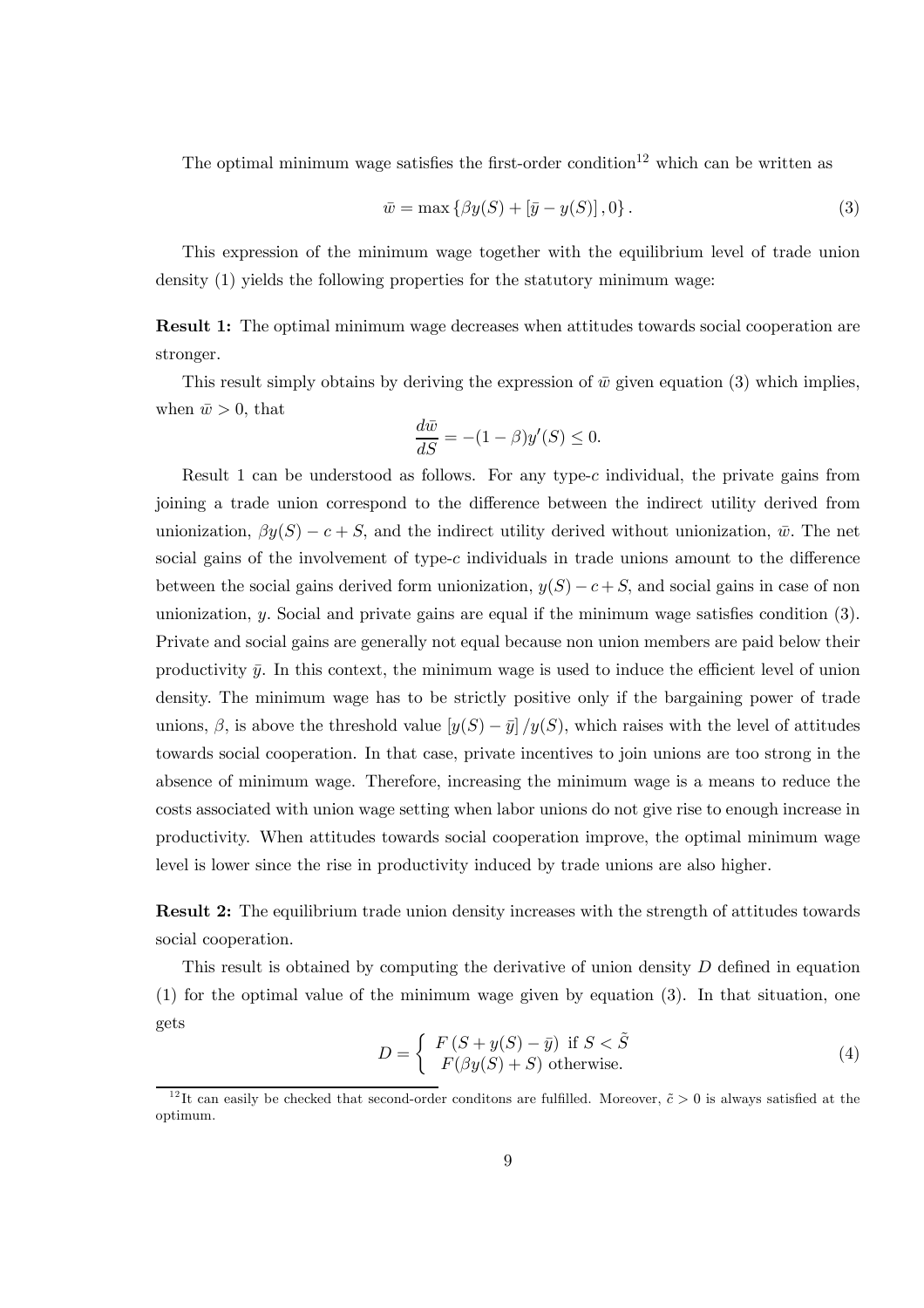where  $\tilde{S}$ , which satisfies  $\beta y(\tilde{S})+\left[\bar{y}-y(\tilde{S})\right]=0$ , is the threshold value of the strength of attitudes towards social cooperation above which the minimum wage amounts to zero.

#### Welfare and employment

The influence of attitudes towards social cooperation on welfare and employment can be summarized by the two following results:

Result 3: Aggregate welfare increases with the strength of attitudes towards social cooperation.

It can easily be checked that improvements in attitudes towards social cooperation increase welfare by computing the derivative of the objective of the government (equation (2)) with respect to  $S$  for the equilibrium values of union density and minimum wage. One gets

$$
\frac{dW}{dS} = D\left[1 + y'(S)\right] > 0.
$$

This equation shows that attitudes towards social cooperation improve welfare for two reasons. First, they increase the benefits that individuals get from collective action. Second, they help to improve productivity.

The positive effect of attitudes towards social cooperation on welfare might also affect the employment patterns when one assumes that labor market participation is endogenous. The most natural way to introduce endogenous labor supply in this context is to consider a distribution of indirect utilities outside the labor market, whose cumulative distribution function, denoted by  $H$ , is continuous over its support. For the sake of simplicity, we assume that the distribution  $H$  is independent of the distribution  $F$  over the costs of unionization  $c$ . Moreover, it is assumed that individuals who enter into the labor market and get no job (because they refuse the take-it of leave-it offer of the employer when they are not unionized) get zero gains, and then reach an indirect utility level equals to zero. In such a framework, employers offer the minimum wage and the equilibrium values of the union density and the minimum wage are the same as those derived when labor market participation is exogenous. Assuming, for the sake of simplicity, that the subjective costs of union membership are known by individuals only after they have decided to enter into the labor market, one can claim that

Result 4: Employment increases with the strength of attitudes towards social cooperation.

This results holds because labor supply, equal to employment at the equilibrium, amounts to  $H(W)$ , where W denotes the optimum value of the objective of the government which increases with social attitudes S.

#### The dynamics of social attitudes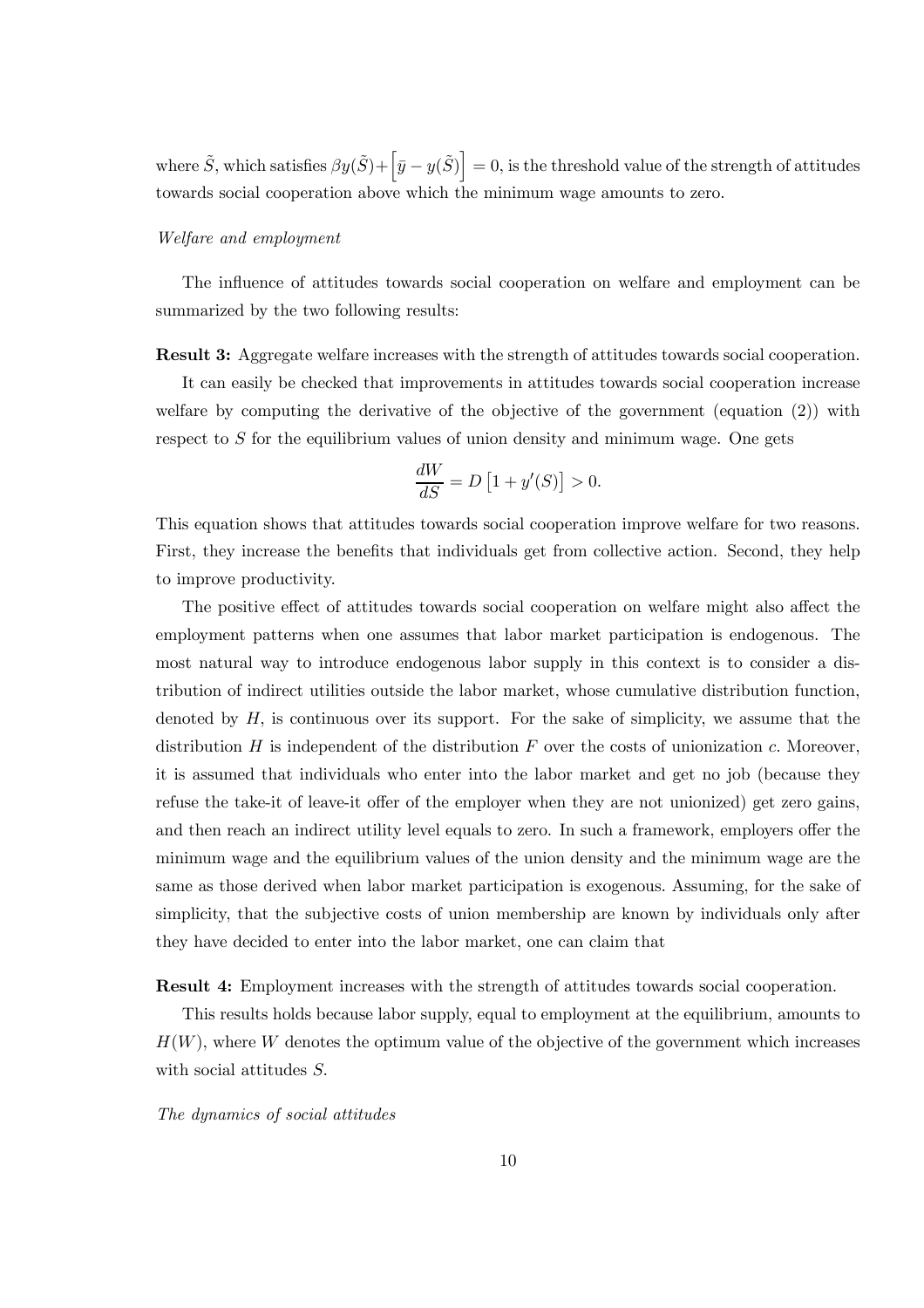So far, the analysis was devoted to the short run equilibrium, in which the set of attitudes towards social cooperation is a predetermined variable. However, attitudes towards social cooperation can evolve over time. Following Akerlof (1980), Corneo (1995, 1997) and Lindbeck et al. (1999) it is assumed that the values responsible for the compliance to social custom are less likely to be passed on from one generation to the next one when disobedience is greater.

Accordingly, attitudes towards social cooperation follow the law of motion

$$
S_{t+1} = S_t + g(X + D_t - S_t),
$$
\n(5)

where g is a continuous and increasing function that satisfies  $g(0) = 0$ ;  $X \in \mathbb{R}$  is a parameter that represents the potential influence of structural factors other than trade union density on the evolution of social attitudes. Substituting the equilibrium union density in period  $t$ , defined in equation  $(4)$  into equation  $(5)$ , one gets the equation

$$
S_{t+1} = S_t + \begin{cases} g(X + F(S_t + y(S_t) - \bar{y}) - S_t) & \text{if } S < \tilde{S} \\ g(X + F(\beta y(S_t) + S_t) - S_t) & \text{otherwise,} \end{cases}
$$

where  $\tilde{S}$  satisfies  $\beta y(\tilde{S}) + \left[y(\tilde{S}) - \bar{y}\right] = 0$ . This equation determines the dynamics of social attitudes on the equilibrium path. The dynamic properties hinge on the properties of the functions  $F$  and  $g$ . Previous assumptions imply that there always exists a steady state equilibrium with  $S = 0$ , which corresponds to the minimum level of attitudes towards social cooperation, with zero union density and a positive minimum wage equals to  $\beta \bar{y}$ . However, this equilibrium is not necessarily stable.

Figure 4 displays a situation in which the equilibrium with the minimum level of attitudes towards social cooperation is stable at low value of  $X$  but becomes instable as  $X$  takes on higher values. When the equilibrium with  $S = 0$  is unstable, there exists another stable steady state equilibrium in which both the minimum wage and union density are strictly positive. This representation of the dynamics of social attitudes suggests that countries can exhibit very different dynamics. Some countries, whose value of  $X$  is low, can start with strong attitudes towards social cooperation and then face continuous decreases in attitudes towards social cooperation, accompanied by union density drops and minimum wage increases. Other countries, whose value of X is large, can start from weak attitudes towards social cooperation but will eventually converge towards high social cooperation and union density.

# 3 Empirical results

Let us now analyze the empirical relevance of the model by estimating the link between attitudes towards social cooperation and wage-setting institutions in OECD countries since the early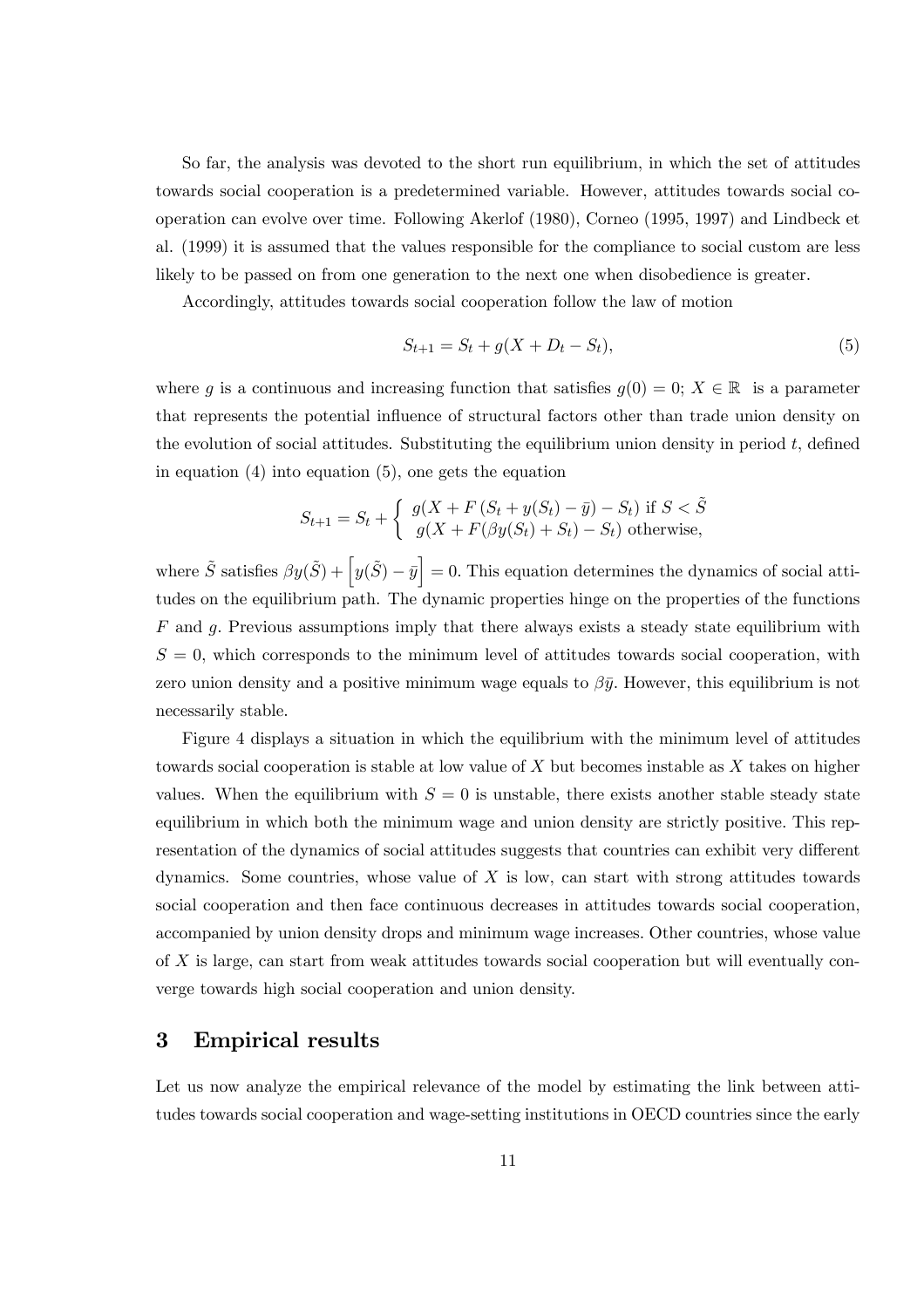

Figure 4: The dynamics of social attitudes  $S_t$  when,  $\bar{y}=1, y(S)=\bar{y}+0.1\cdot S, \beta=0.5, g(x)=x/2,$ and  $F$  is Log Normal with mean and variance equal to one. The thick dotted line corresponds to the case where  $X = 0$ . The thick continuous line corresponds to the case where  $X = 0.3$  and the thin continous line is the 45◦ line. In both cases, the equilibrium minimum wage is strictly positive if  $S_t$  is smaller than 10.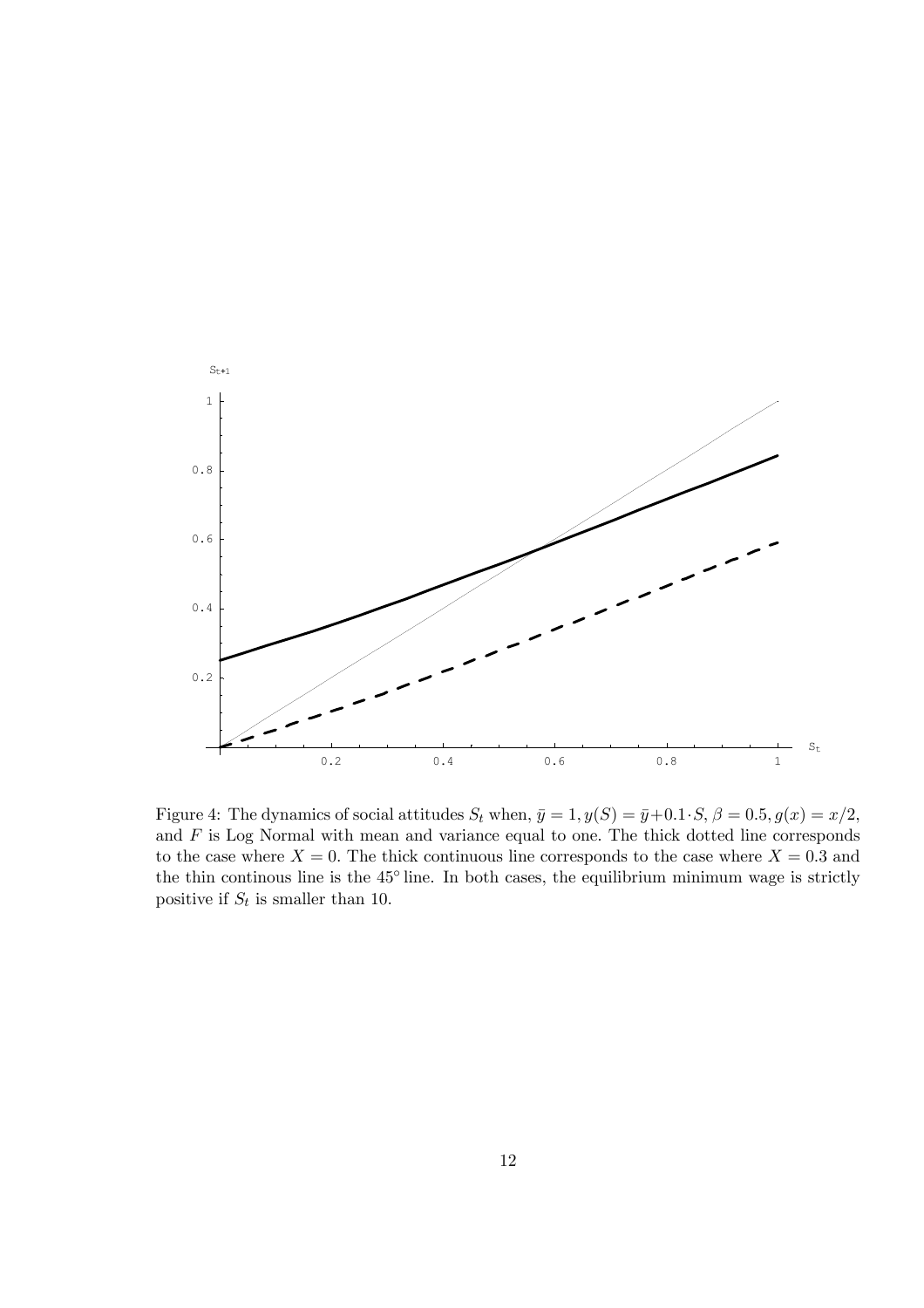1970s. Our empirical strategy consists first in documenting the wide cross-country differences in attitudes towards social cooperation which can be a potential source of heterogeneity in labor market institutions. Second, we document the empirical relevance of our assumption according to which attitudes towards social cooperation are not instantaneously overdetermined by the economic and institutional features of countries in which people are living. Instead, attitudes towards social cooperation turn out to be partly ingrained in national features with long-lasting effects transmitted across generations even when individuals no longer live in the country of origin. Third, we draw upon this result to show that attitudes towards social cooperation significantly affect contemporaneous national wage-setting institutions and labor market performance by controlling for potential reverse-causality effect.

## 3.1 Attitudes towards social cooperation and attitudes towards labor market institutions

In this section, we document the cross-country heterogeneity in attitudes towards social cooperation. We assess the extent to which this cross-country heterogeneity in consistently correlated with variation in preferences towards different wage-setting institutions. We then examine the underlying forces which drive this cross-country correlation by stressing the overwhelming role of the national context in shaping individual attitudes.

#### 3.1.1 Data

The cross-country measures of the correlation between attitudes towards social cooperation and attitudes towards labor market institutions come from the World Value Survey database (WVS) and the International Social Survey Programme database (ISSP). These studies sampled the attitudes of publics in all OECD countries at least over the eighties and nineties. The WVS database covers three main waves (1981, 1990, 1999-2001) while the ISSP study conducted surveys on specific topics at each wave.

The first obvious feature of attitudes towards social cooperation which matters in the realm of collective action and adhesion to organizations is the level of trust in others. In bargaining, interactions between trusting individuals or organizations might lead to efficient outcome, whereas lack of trust might require interventions from an outside person to overcome inefficient equilibrium. To tap this sense of social cooperation among citizens, we use the question on the trustfulness of people provided by the WVS database: "Generally speaking, would you say that most people can be trusted or that you need to be very careful in dealing with people?". Our indicator trust is the percentage of respondents in each country replying "Most people can be trusted" instead of "One must be careful" (after deleting the answers "do not know").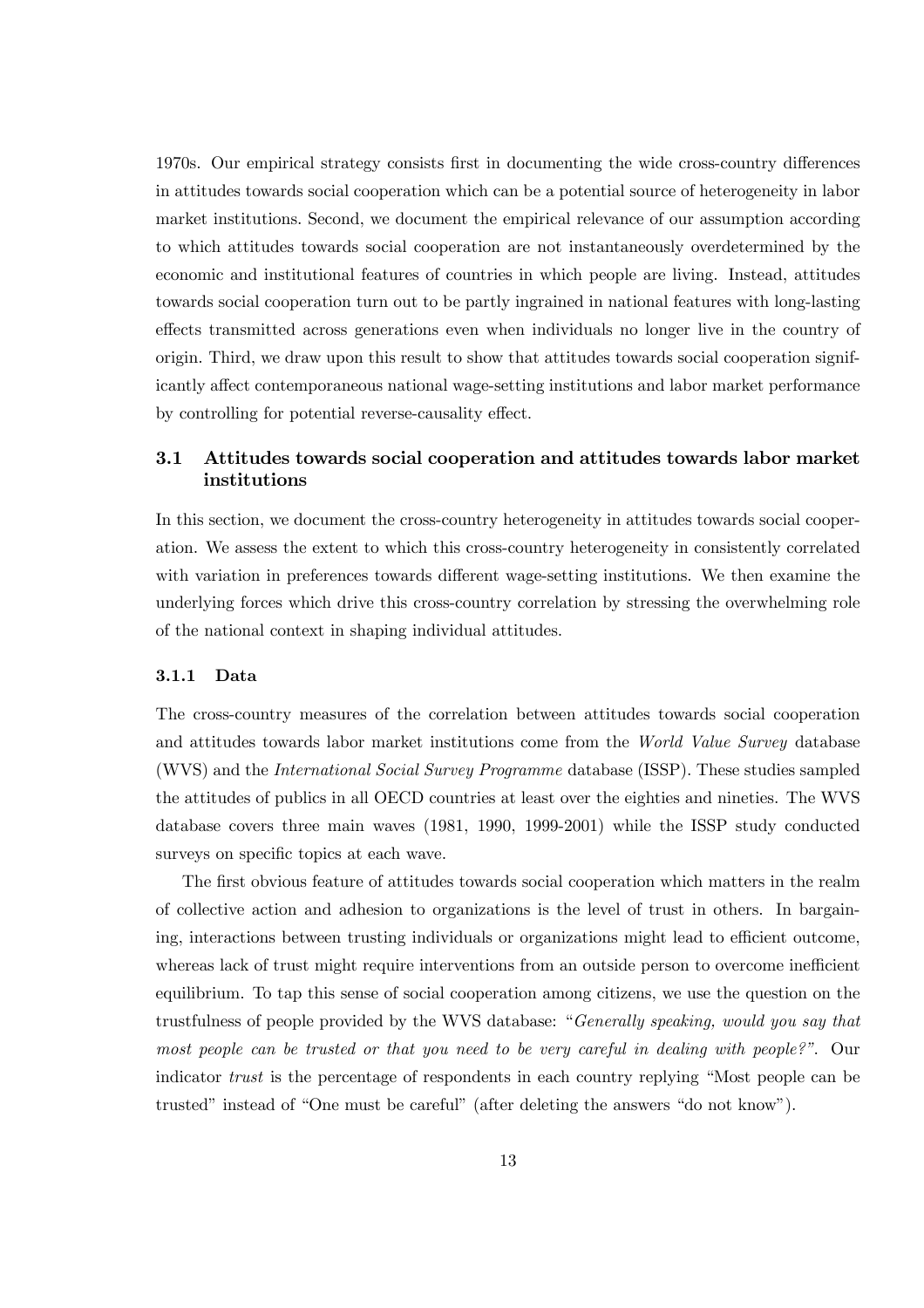A second key ingredient of attitudes towards social cooperation which is likely to affect cooperation on the labor market and the political support for minimum wage is the feeling of exploitation or fairness. The fairness item is assessed by the question: "Do you think most people try to take advantage of you if they got a chance or would they try to be fair?". This fairness indicator is given by the percentage of respondents who answer "People try to be fair" rather than "People would take advantage if they got a chance". The WVS database reports this question for the wave 1999-2001 and for most OECD countries. We fill the missing countries by using the ISSP database of 1998 in which the respondents were asked: "How often do you think that people would try to take advantage of you if they got a chance and how often they would try to be fair?". The answers are given on a scale of 1 to 4, which correspond to "Try" to take advantage almost all the time", "Try to take advantage most of the time", "Try to be fair most of the time" and "Try to be fair almost all of the time". To ease the comparison of the results with the WVS database, we group the answers together to represent individuals who tend to believe in fairness. Hence we create a dummy variable which takes on the value 1 if the respondent answers "Try to be fair most of the time" or "Try to be fair almost all of the time", and 0 otherwise.

Concerning attitudes towards labor market institutions, we are primarily interested in measuring to what extent people are implied in collective action rather than relying on the government to regulate the labor market and wages in particular. For that purpose, we first assess the level of confidence or cooperation in collective action by directly measuring union membership. The unionization item is given by the question "To which voluntary organizations or activities" do you belong? Labor union". This question is provided for all waves in the WVS and ISSP databases. We construct an indicator of union membership which is equal 1 if the respondent is an active or inactive union member, and 0 otherwise.

To assess the degree of preference for wage regulation by the government, we use the question: "Here are some things the government might do for the economy. Please show which actions you are in favor of and which you are against of. Government should control wages by law?". This question is provided by two special ISSP databases on the role of government in 1991 and 1996. The answers are given on an ordered scale from 1 to 5, corresponding to "Strongly agree", "In favor of", "Neither in favor of nor against", "Against", "Strongly against". Our measure of state intervention to settle down wages is given by the percentage of respondents who answered "Strongly agree" or "In favor of" (after deleting the "neither agree nor disagree" answers).

Our empirical investigation on the cross-country correlation between attitudes towards social cooperation and attitudes towards labor market institutions is based on the working age population and includes 22 OECD countries: Australia, Austria, Belgium, Canada, Czech Republic,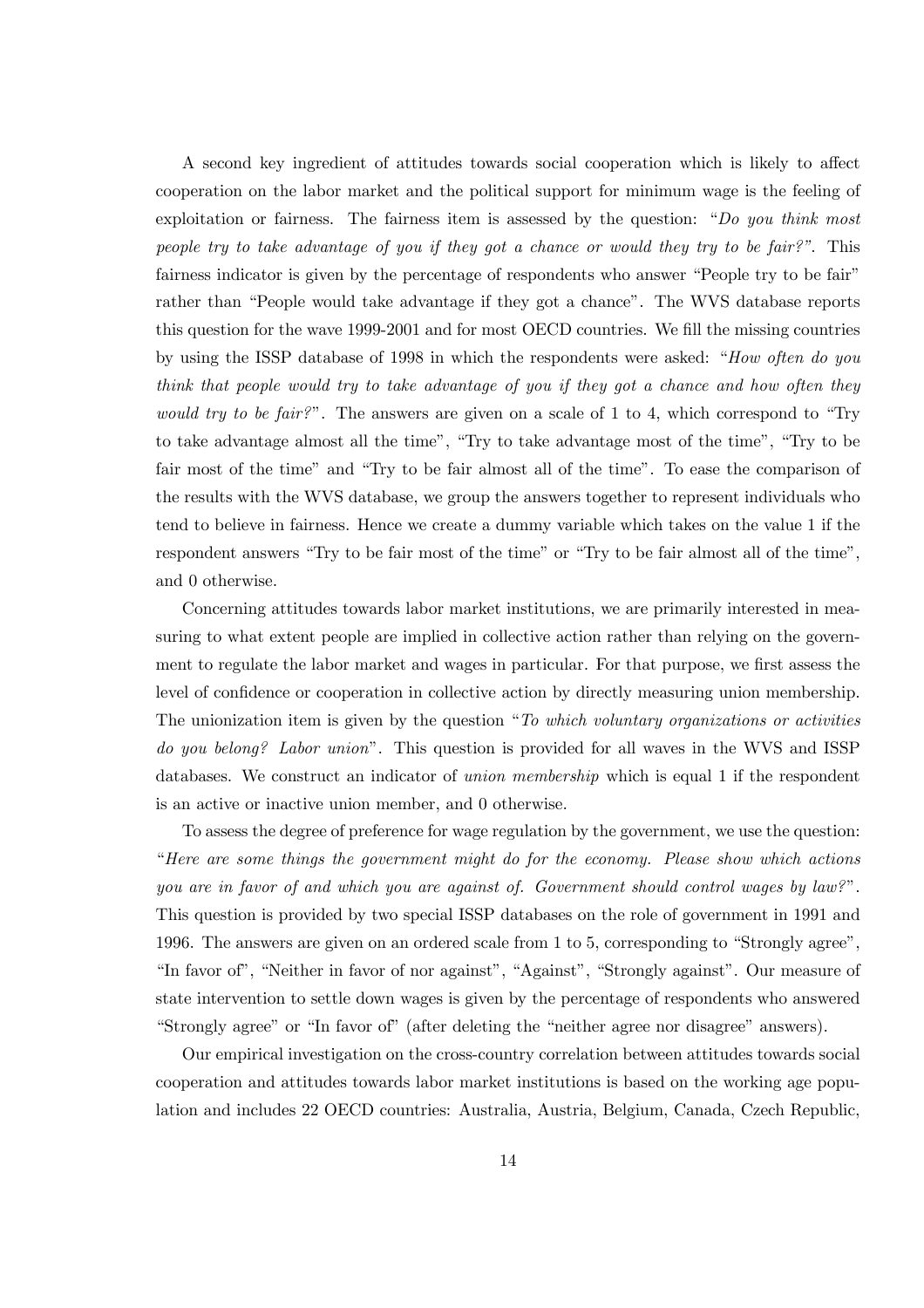Denmark, France, Germany, Hungary, Ireland, Italy, Japan, Mexico, Netherlands, New Zealand, Norway, Poland, Portugal, Spain, Sweden, UK and USA. By grouping the different countries and different waves together, this selection leaves us with a sample of 60,607 working aged individuals in the WVS database and 25,280 working aged individuals in the ISSP database. The summary statistics for the number of observations by country and the individual characteristics are reported in Table 6 and Table 7 in Appendix.

### 3.1.2 Cross-country correlations between attitudes towards social cooperation and towards labor market institutions

We first investigate to what extent trust and fairness, the two components of attitudes towards social cooperation that we account for, are correlated with the two attitudes towards labor market institutions we are interested in: individual union membership and individual support for wage-setting by law. To get a synthetic measure of attitudes towards social cooperation, we define a single social cooperation value for each nation by taking the means of the individual reply over the two questions about trust and fairness. The decomposition by indicators reports the same cross-country correlation pattern as shown in Appendix.

Figure 5 shows the cross-country correlation between the composite indicator of attitudes towards social cooperation and attitudes on labor market regulation.

First, the x-axis of Figure 5 shows the fairly high level of cross-country heterogeneity in the mean level of attitudes towards social cooperation. On average, about 70 percent of the population in Norway, Finland, Sweden, Denmark and Netherlands have strong attitudes towards social cooperation. By contrast, Southern European countries are characterized by fairly low social attitudes. They are in general less than one third of the population to think that people can either be trusted or are fair in countries like France, Spain ,Italy, not to say Mexico and Turkey. To a large extent, respondents living in Eastern European countries share the same low level of social attitudes as their Southern European counterparts. Eventually, Anglo-Saxon countries such as the United States and United Kingdom, and European Continental countries such as Austria and Germany, stand at an intermediate position. For instance, about 69 percent of German people and 65 percent of American people believe that people would try to be fair instead rather than exploiting others even if they have a chance to do it.

Second, the y-axis of Figure 5 shows that this heterogeneity in attitudes towards social cooperation is highly correlated with the same cross-country heterogeneity in attitudes towards labor market institutions. The y-axis on the left panel reports the percentage of respondents who belong to a labor union. This percentage is much higher in Nordic countries, reaching more than 50 percent in Denmark and Sweden, to be compared with less than 10 percent of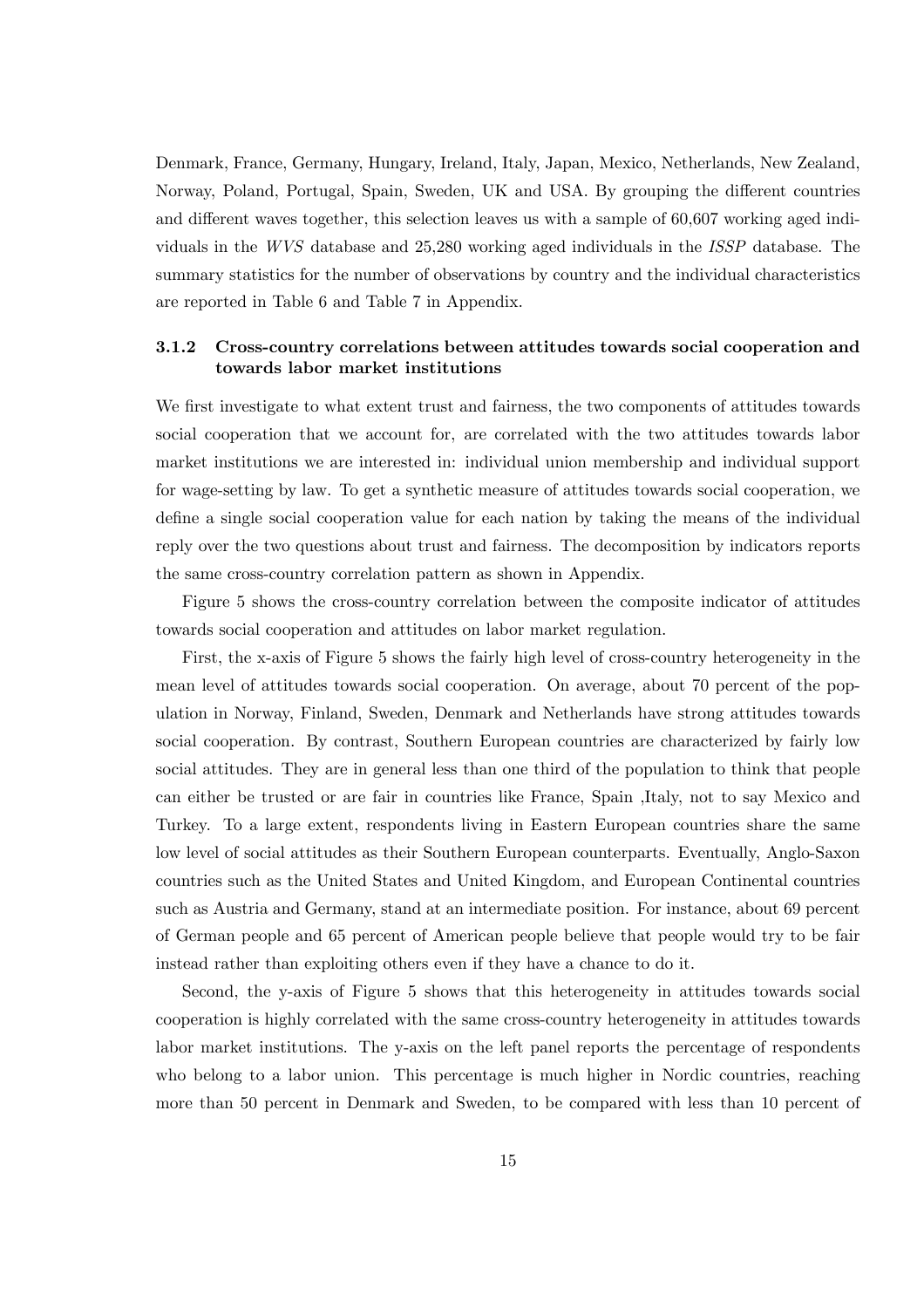

Figure 5: Correlation between social attitudes and labor market attitudes. Source: WVS 1980- 2000, ISSP 1996, 1998.

union membership in Southern countries. Moreover, the correlation is quite high between union membership and attitudes towards social cooperation  $(R^2 = 0.475)$ . The same cross-country heterogeneity holds regarding the mean national level of respondents who consider that wages should be directly set by laws. In general Anglo-Saxon and Scandinavian countries strongly opposed such a legislation whereas Southern countries such as Italy and Spain strongly back this policy. Significantly, opinions in favor of a state regulation of wages is negatively correlated  $(R^2 = 0.338)$  with our composite indicator of attitudes towards social cooperation.

Third, Figure 5 suggests a strong negative correlation between unionization and advocating for wage-setting by government. This correlation seems to reflect the fact that people engaged in a labor union seem to believe more in collective and cooperative action to regulate the labor market and wages rather than relying on the intervention of the government to set wages by law.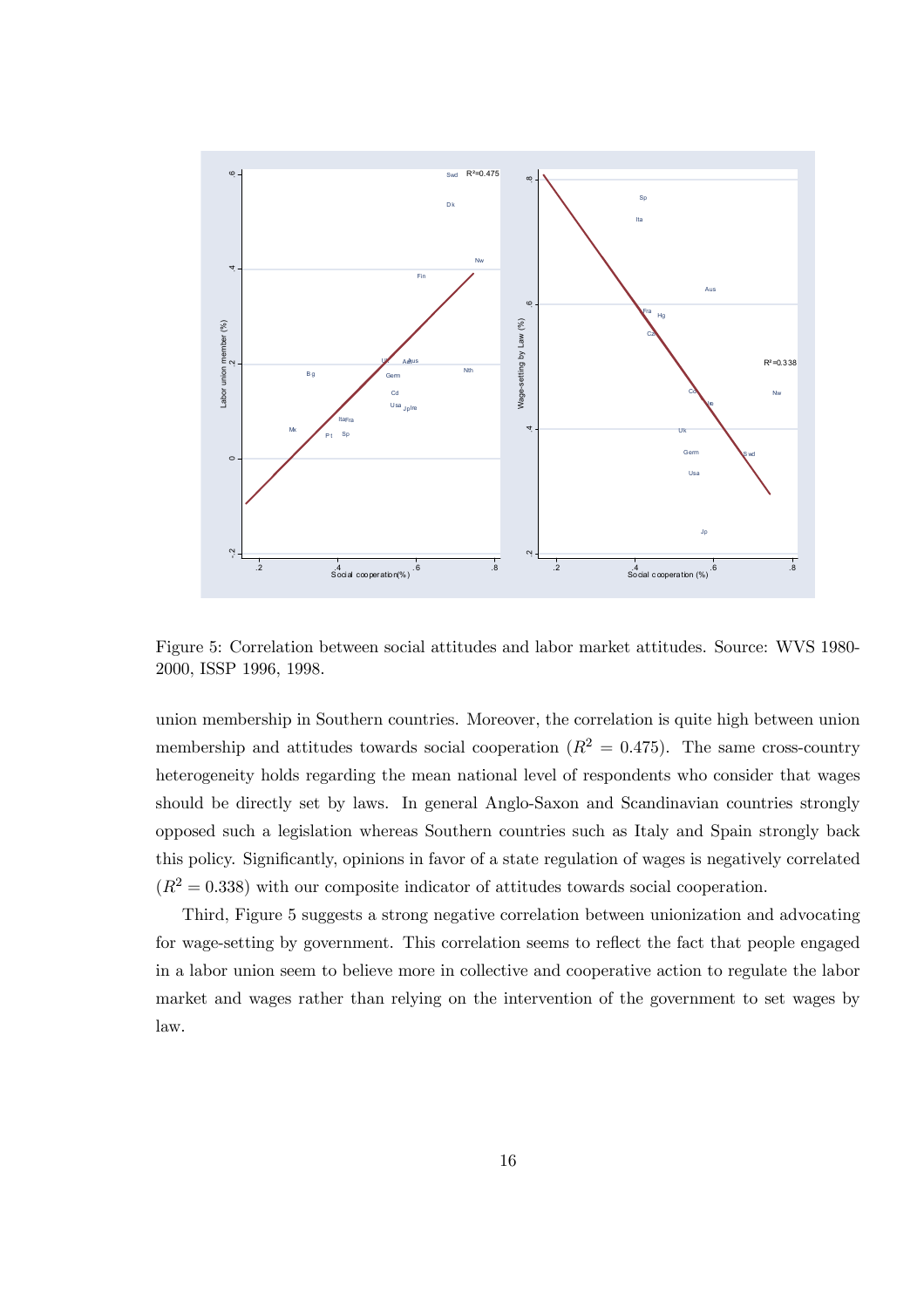#### 3.1.3 The role of national features

Next, we explore the underlying features driving the correlation between attitudes towards social cooperation and attitudes towards labor market institutions. Is such a correlation linked to specific individual characteristics or to national features? We address this issue by running probit estimates on the different indicators for attitudes towards social cooperation and attitudes towards labor market institutions. The role of specific national features is measured by using country-fixed effects. We also control for individual characteristics including gender, age and age squared, the number of years of education, employment status, income category, union membership, political orientation and religious affiliation.

Table 1 reports the results of the probit estimates for the attitudes towards social cooperation indicators *(trust, fairness)*. The left-hand side variables of the regressions are dummies equal 1 if the respondent agrees with our main statement of interest regarding social cooperation and labor market attitudes. In all regressions, we take Sweden as the reference country. The latter one has the advantage to provide a benchmark country with one of the highest level of attitudes towards social cooperation and to be represented for all the indicators we are interested in.

Strikingly, all the country dummies are jointly highly significant as reported in Table 1. Figure 6 illustrates this result by looking at the marginal coefficients of each country relatively to Sweden. To get a comprehensive indicator on attitudes towards social cooperation, we still use a composite indicator as the means of the marginal effects estimated for the two original indicator trust and fairness. The first striking result is the quantitative importance of the estimated country fixed effects. Figure 6 shows that the fact to live in a Mediterranean countries like France or Italy reduces the level of attitudes towards social cooperation by 24 percent and 26 percent by comparison with an individual sharing the same characteristics but living in Sweden. By contrast, living in another Nordic countries might increase the level of social cooperation by 4 percent in the Netherlands or 8 percent in Norway. Anglo-Saxon and European continental countries lie in between. Living in Germany or the United States decreases the level of attitudes towards social cooperation by 13.8 percent and 14.2 percent relatively to someone living in Sweden. The same opposition pattern holds regarding attitudes on labor market regulation. Living in a Mediterranean country like Spain reduces the probability of belonging to a union by 23 percent relatively to people with the same characteristics in Sweden while it increases the probability to back wage-setting by law by 39 percent relatively to Sweden.

The natural outcome of these regressions is that the whole bulk of the cross-country correlation between social cooperation and labor market attitudes is driven by national specific features. Figure 6 shows that the correlation between the estimated country fixed effects is fairly identical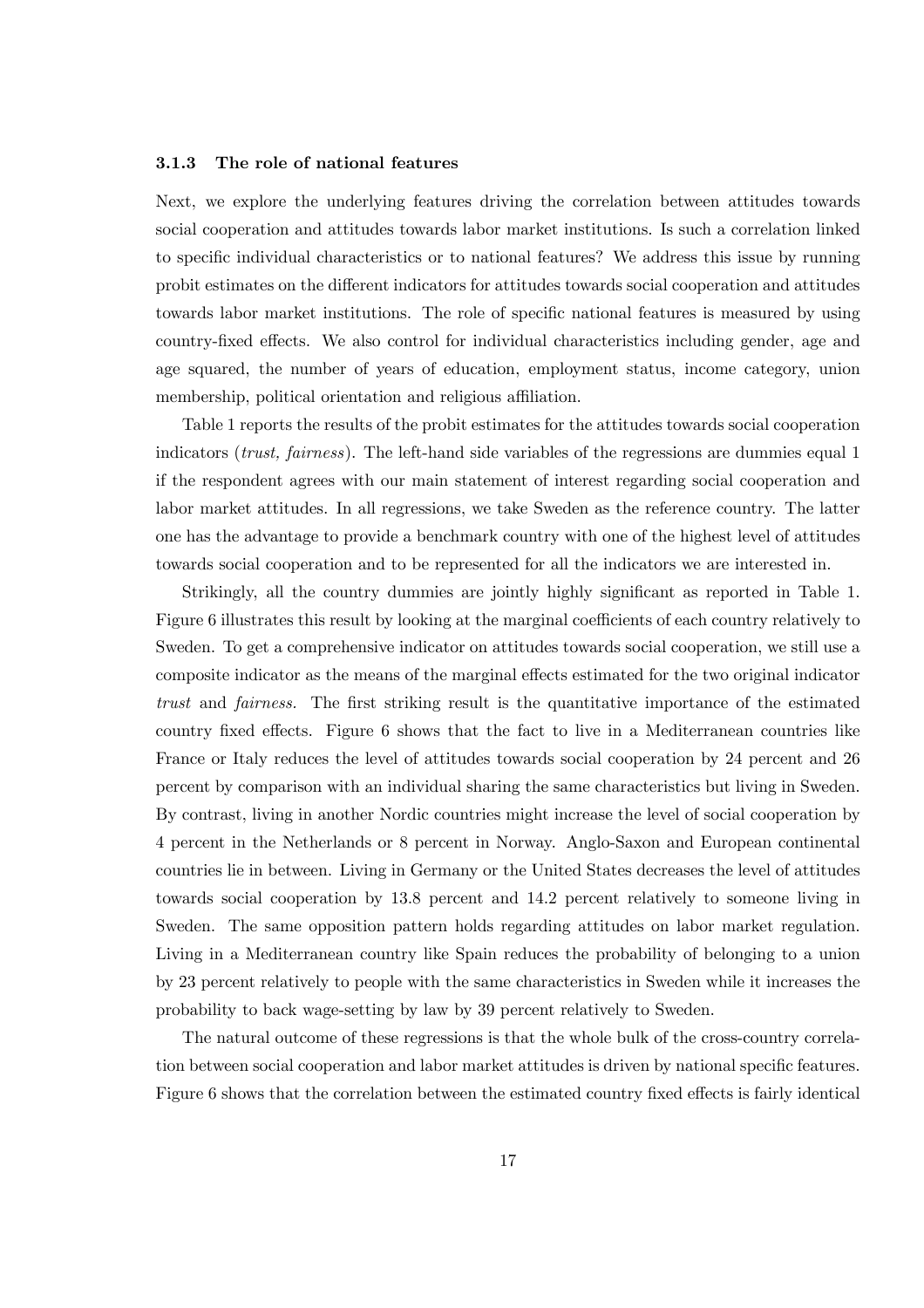| Dependent variable                   | Table 1: Social attitudes in OECD countries | Trust in other= $1$ People try to be fair= $1$ |                        |                  |  |
|--------------------------------------|---------------------------------------------|------------------------------------------------|------------------------|------------------|--|
|                                      | Coeff                                       | Std Error                                      | $\mathrm{Coeff}$       | Std Error        |  |
| Country dummies                      |                                             |                                                | Yes                    |                  |  |
| Male                                 | .013                                        | (.014)                                         | $-.183$ <sup>***</sup> | (.055)           |  |
| Age                                  | $.009^{***}$                                | (.002)                                         | $.063^{***}\,$         | (.019)           |  |
| Age2                                 | $-.000***$                                  | (000)                                          | $-.000***$             | (.000)           |  |
| Education                            | $.076^{***}\,$                              | (.028)                                         | $.039^{***}$           | (.008)           |  |
| Employed                             |                                             |                                                | Reference              |                  |  |
| Unemployed                           | $-.090$                                     | (.076)                                         | $-.140$                | (.139)           |  |
| Inactive                             | $-.012$                                     |                                                | $(.020)$ .107          | (.070)           |  |
| Income: mid                          |                                             |                                                | Reference              |                  |  |
| Low                                  | $-.071$ ***                                 | (.018)                                         | $-.148$ <sup>**</sup>  | (.060)           |  |
| High                                 | $.110***$                                   | (.018)                                         | $.200***$              | (.096)           |  |
| Political orientation:               | Reference                                   |                                                |                        |                  |  |
| Center                               |                                             |                                                |                        |                  |  |
| Left                                 | $\mathbf{.125}^{***}$                       |                                                | $(.017)$ $-.034$       | (.067)           |  |
| Right                                | .015                                        | (.016)                                         | $-.065$                | (.076)           |  |
| Religious affiliation:               | Reference                                   |                                                |                        |                  |  |
| No religion                          |                                             |                                                |                        |                  |  |
| Catholic                             | $-.064***$                                  | (.023)                                         | .022                   | (.077)           |  |
| Protestant                           | $.070^{**}$                                 | (.029)                                         | .084                   | (.090)           |  |
| <b>Buddhist</b>                      | $-.047$                                     | (.067)                                         | $-.101$                | (.342)           |  |
| Muslim                               | $-.128$                                     | (.105)                                         |                        |                  |  |
| Jews                                 | $.337***$                                   | (.115)                                         |                        |                  |  |
| Other religion                       | .018                                        | (.053)                                         | .086                   | (.162)           |  |
| $Pseudo-R2$                          | .078                                        |                                                | .1476                  |                  |  |
| Observations                         | 35943                                       |                                                | 15910                  |                  |  |
| $\overline{***}$ :1%, **: 5%, *: 10% |                                             | WVS 1981, 1990, 2000                           |                        | <b>ISSP 1998</b> |  |

Table 1: Social attitudes in OECD countries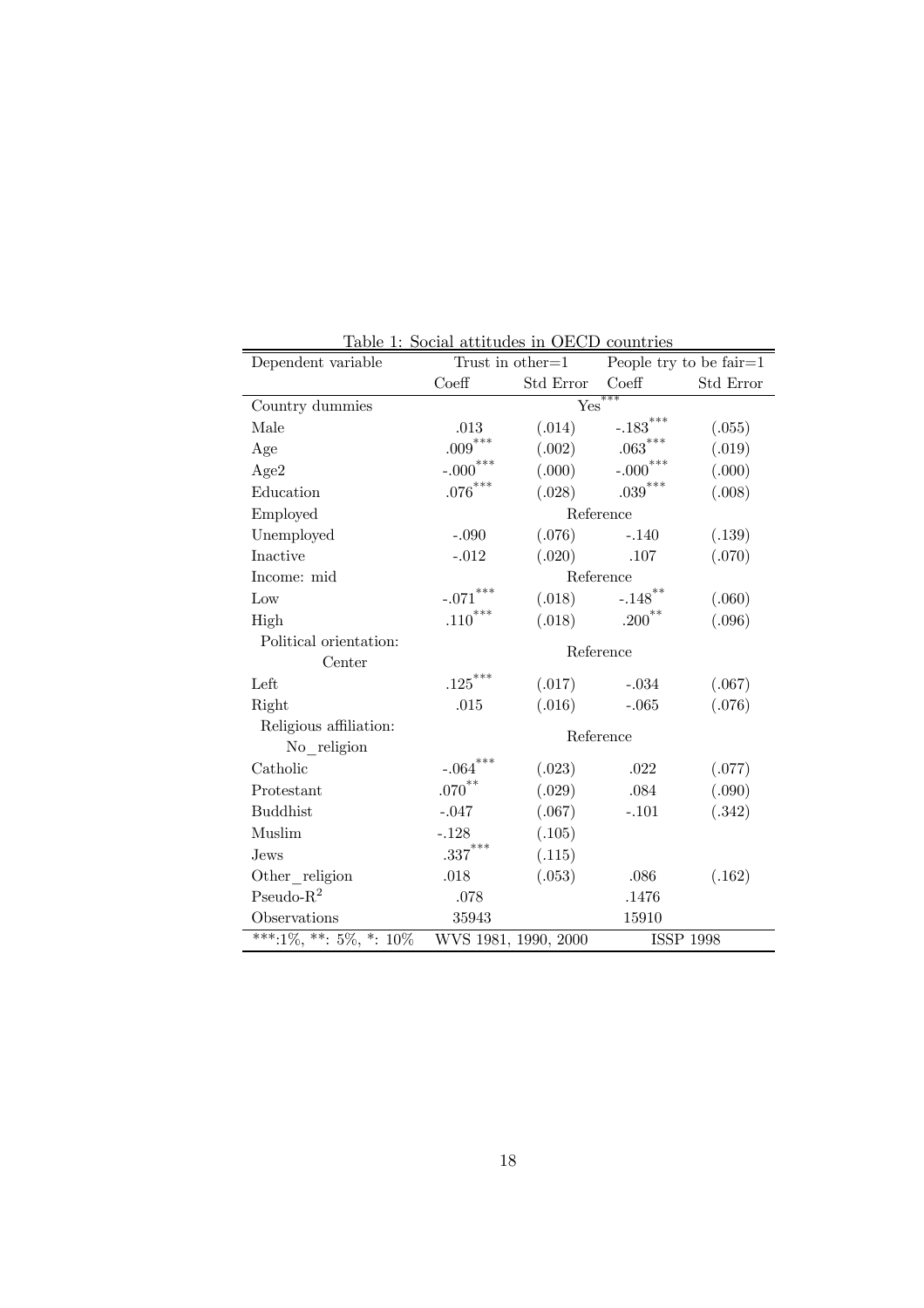

Figure 6: Country fixed effects in social attitudes and labor market attitudes. Source: WVS 1980-2000, ISSP 1996-1998

to that displayed by the mean reply in Figure 5. Moreover, the variance in the cross-country correlation is almost entirely accounted for by the country fixed effects, the R-squared remaining fairly unchanged when one excludes individual characteristics from the correlation pattern.

#### 3.2 Social cooperation and Labor market outcomes

#### 3.2.1 Estimation strategy

How do attitudes towards social cooperation relate to wage-setting institutions? And do they explain cross-country differences in labor market performance? Our goal is to answer this question by looking at the issues raised by the estimation of the following linear equation based on the predictions of the theoretical model:

$$
I_{ct} = \alpha_0 + \alpha_1 S_{ct} + \alpha_2 X_{ct} + \alpha_3 F_c + \alpha_4 T_t + \varepsilon_{ct}
$$
\n
$$
\tag{6}
$$

where  $I_{ct}$  stands for the wage-setting institutions represented either by union density or by minimum wage legislation in country  $c$  at period  $t$ ,  $S_{ct}$  measures country average of attitudes towards social cooperation,  $X_{ct}$  denotes a vector of average characteristics of the population and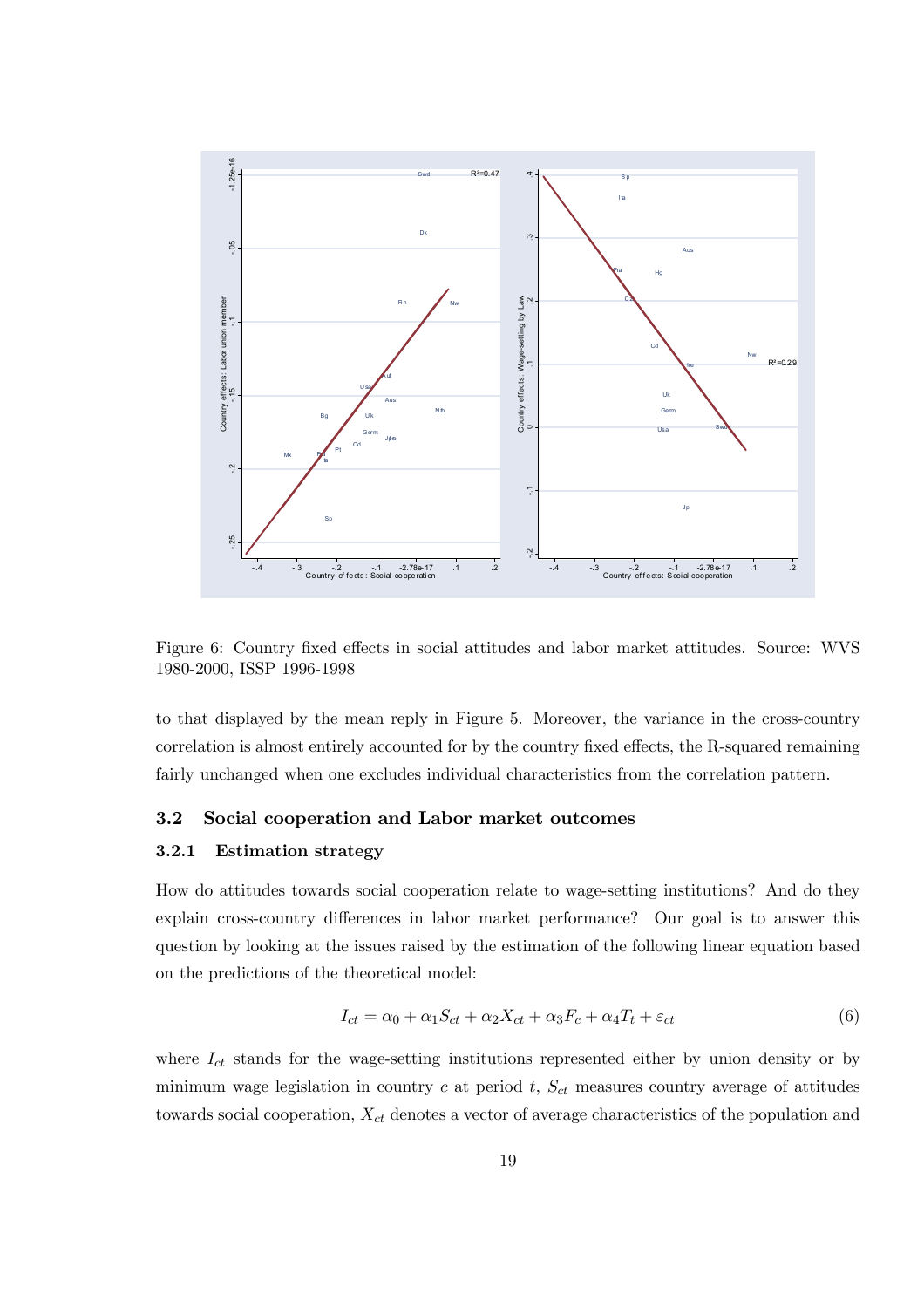of the economy,  $F_c$  stands for country dummies capturing all other specific features such as the legal origins or past institutions with long-lasting effects,  $T_t$  stand for period dummies;  $\varepsilon_{ct}$  is an error term.

The problem with equation (6) is that contemporaneous attitudes towards social cooperation are likely to be influenced by current institutions. As suggested by the model, individuals living in an environment with a high level of union density might be more prone to cooperate with others. Or people living in a country with very weak minimum wage legislation and weak labor unions might have a greater feeling of exploitation and have low expectations regarding the fairness of other people. We are thus looking for variables that influence social attitudes but which are exogenous as regards current institutions and labor market performance. In other words, we are looking for the inherited part of national social attitudes which is ingrained in individuals independently of the contemporaneous national institutions.

In order to find such a variable, we focus on individuals currently living in the United-States, but who differ by the country of origin of their ancestors. We then measure the impact of the country of origin of their forebears on their current attitudes towards social cooperation, controlling for their other individual characteristics and the economic environment. This strategy leads us to estimate the equation

$$
s_t^{US} = \beta_0^{US} + \beta_{ct}^{US} c_t^{US} + \beta_2^{US} x_t^{US} + \beta_3^{US} T_t^{US} + \eta_t^{US},\tag{7}
$$

where  $s_t^{US}$  stands for the individual attitudes of people living in the US in period t,  $c_t^{US}$  is a dummy variable indicating their ancestor's country of origin,  $x_t^{US}$  is a vector of individual characteristics,  $T_t^{US}$  stands for period dummies, and  $\eta_t^{US}$  is an error term.

In this context, the variable  $S_{ct}$  which shows up in equation (6) and which denotes average attitudes towards social cooperation in country  $c$  at time  $t$  can be decomposed into two terms. First, a term which accounts for the attitudes inherited from previous generations independently of the current social and economic environment, which corresponds to the coefficient<sup>13</sup>  $\beta_{ct}^{US}$  in equation (7). Second, a residual term, denoted by  $R_{ct}$ , which accounts for all other elements which influence social attitudes. Accordingly, one can write

$$
S_{ct} = \beta_{ct}^{US} + R_{ct}.\tag{8}
$$

Then, using this expression for  $S_{ct}$ , we estimate the equation

$$
I_{ct} = \gamma_0 + \gamma_1 \beta_{ct}^{US} + \gamma_2 X_{ct} + \gamma_3 F_c + \gamma_4 T_t + \nu_{ct},\tag{9}
$$

<sup>&</sup>lt;sup>13</sup>More formally,  $\beta_{ct}^{US}$  is equal to the difference  $\mathbb{E}\left(s_t^{US}|c_t \neq rc, x_t^{US}, T_t^{US}\right) - \mathbb{E}\left(s_t^{US}|c_t = rc, x_t^{US}, T_t^{US}\right)$  where  $\mathbb{E}\left(s_t^{US}|c_t = rc, x_t^{US}|c_t = rc\right)$ denotes the expectation operator and rc stands for the country of origin chosen as the reference country.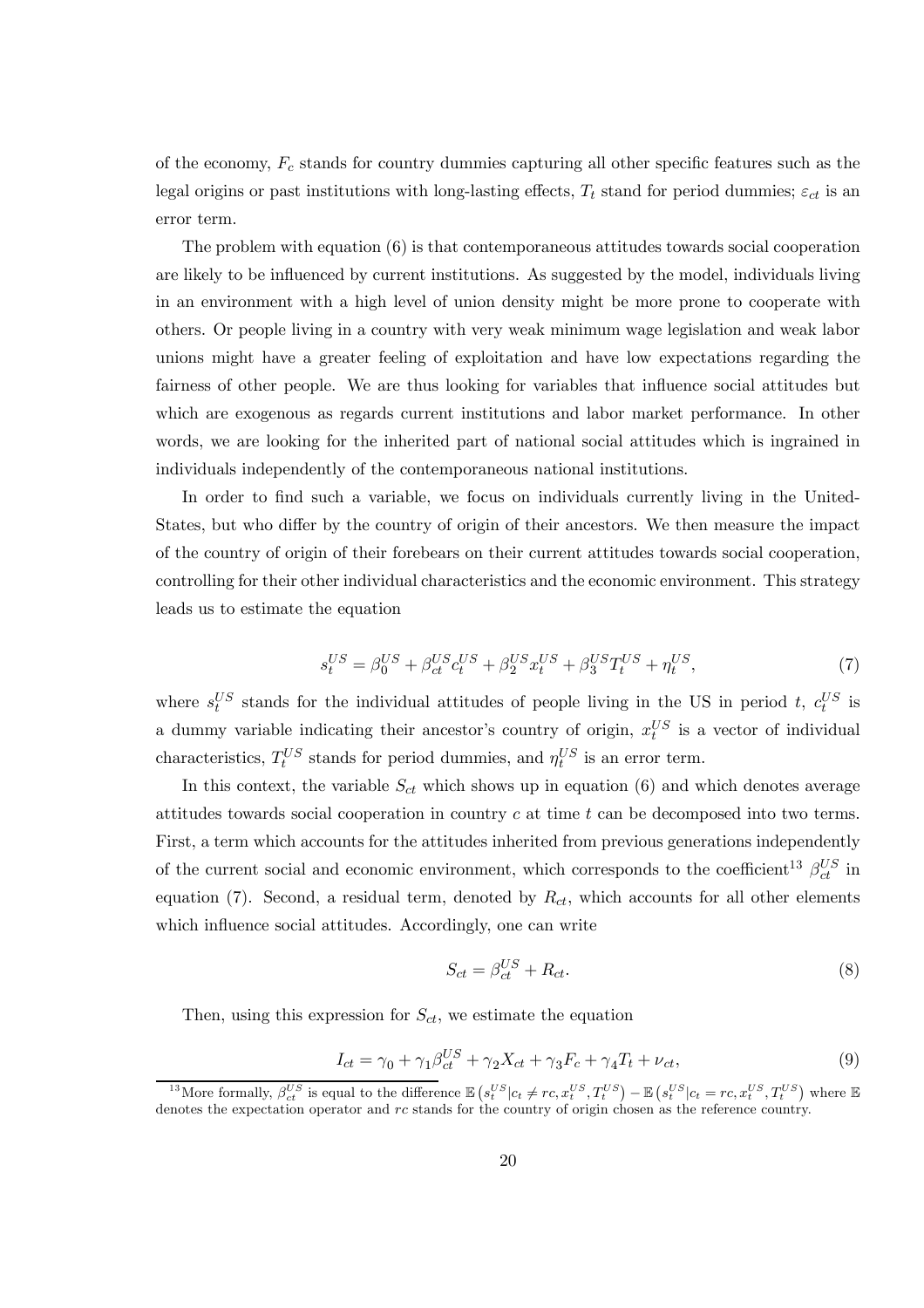where the coefficient  $\gamma_1$  measures the impact of the attitudes inherited from previous generations on current institutions.

The implementation of this strategy is described in the next section. But before turning to this point, it is worthwhile to stress what we can expect from such an identification strategy. Since we are able to identify the attitudes inherited from previous generations, we no longer have to worry about a potential endogeneity bias stemming from the fact that current cultural attitudes are endogenous to contemporaneous institutions and employment patterns. But have we identified a causal effect going from inherited current attitudes to current institutions? The answer might not be a qualified yes. Attitudes towards social cooperation of earlier generations who immigrated to the United States in the wake of the 20th century could still capture an omitted historical variable which would explain both attitudes of earlier generations and contemporaneous labor market institutions. Even by focusing on Americans whose forebears immigrated in the late 19th century at a time when unions and minimum wage legislation were not formally implemented, it might still be the case that earlier laws on guilds and cooperation, or any other country specific feature, could have influenced both forbears' social capital and contemporaneous national wage-setting institutions. The introduction of country fixed effects in equation (9) is precisely meant to control for such omitted variables.

#### 3.2.2 Inherited attitudes

#### Data

We estimate the national cultural traits of earlier generations by using the General social Survey. This database consists of an individual surveys on the United States over the period 1972-2004. The first attraction of the GSS data is that they contain questions and ordered scale answers on social attitudes which are exactly identical to those asked in the WVS and ISSP data. We are thus able to construct two similar indicators on trust and fairness in the United States. The question on the trustfulness of people reads: "Generally speaking, would you say that most people can be trusted or that you can't be too careful in dealing with people?". The answers are given on a scale from 1 to 3, which correspond to "Most people can be trusted", "Can't be too careful", "Depends". In lines with our cross-country comparison, the trust indicator trust usa is a dummy variable equal to one if the respondent answers that people can be trusted and 0 if she answers that one should be careful. Regarding fairness, the question reads: "Do you think most people would try to take advantage of you if they got a chance, or would they try to be fair?". The answer also ranges from 1 to 3 corresponding to "Would take advantage of you", "Would try to be fair" and "Depends". Our indicator fairness\_usa is measured as the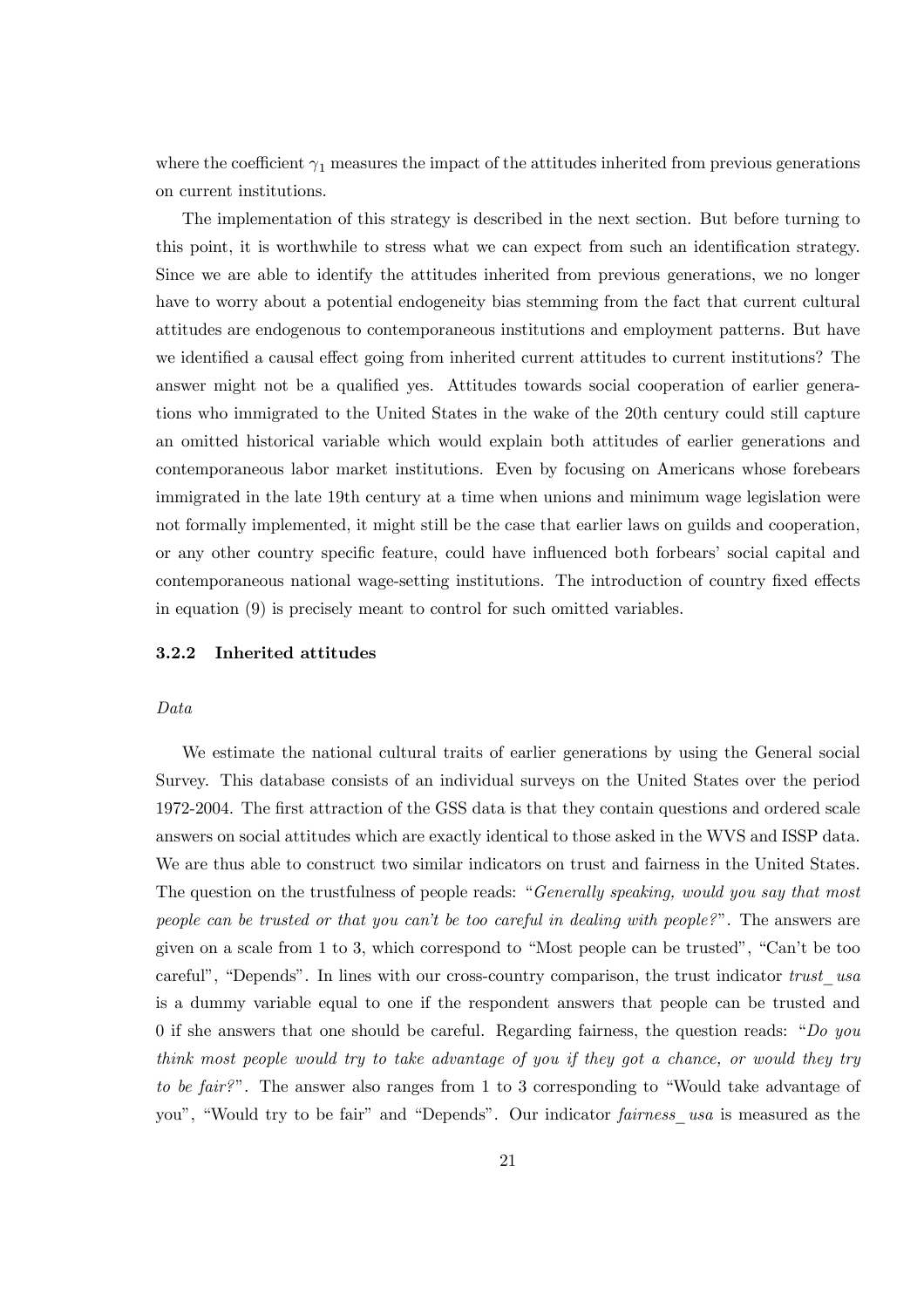percentage of respondents who answer that "People would try to be fair" instead of "Would take advantage of you". As the prior analysis, we focus on a comprehensive social attitudes usa indicator measured as the average of trust usa and fairness usa indicators.

To sort out the role of earlier generations on cultural traits, we use informations on the country of origins of the respondent's forbears. The GSS ethnic variable reads as follows: "From what countries or part of the world did your ancestors come from?. Respondents are also asked if they are born in the United States and how many of their parents and grand-parents were born in the country. The question on parents birthplace is scaled 0 if both parents are born in the USA, 1 if only the mother is born in the US, and 2 if only the respondent's father is born in the country. The answer on grand-parents birthplace is scaled from 0 to 4 indicating the number of grandparents born in the US. This information allows us to a certain extent to control for the transmission durability of cultural features by identifying the wave of immigration of the forbears. Yet it is important to stress that it is still an approximate measure of ethnic heritage since the GSS asks respondents to name only a single country from which their forbears immigrated. But many Americans of course have ancestral ties to more than one country. Yet another key attraction of the GSS data is the sample size of the ethnic variable. Most European ethnies are represented including 6108 observations for respondents with German origins, 5754 observations for Anglo-Saxon origins, 1836 observations for Italian origins, 722 observations for French origins and 669 observations for Norvegian origins. Additionally, the GSS database makes it possible to control for the main other socioeconomic characteristics as those defined in the WVS and ISSP data including age, gender, employment status, religious affiliation, political orientation. Significantly, the GSS data also asks respondents the level of education of their parents. This information might be crucial since potential correlation between social attitudes and ethnic heritage might transit through parents characteristics such as human capital rather than culture per se.

In lines with our previous cross-country analysis, our main sample consists of working age people who are 16-65 years old. To control for the cultural part of social attitudes inherited from parents independently from contemporaneous national institutions, we only select people who are born in the United States. Since respondents were asked about their birthplace only since 1977, our sample covers the period 1977-2002. We only focus on respondents whose ancestors came from OECD countries including Austria, Canada, Czech Republic, Denmark, Finland, France, Germany, Greece, Hungary, Ireland, Italy, Japan, Mexico, Netherlands, Norway, Poland, Portugal, Spain, Sweden, and the United Kingdom. Our main sample combining informations on the country of ancestry and the level of social capital consists of 20,354 observations. Detailed descriptions of the countries of ancestry and the summary statistics for individual characteristics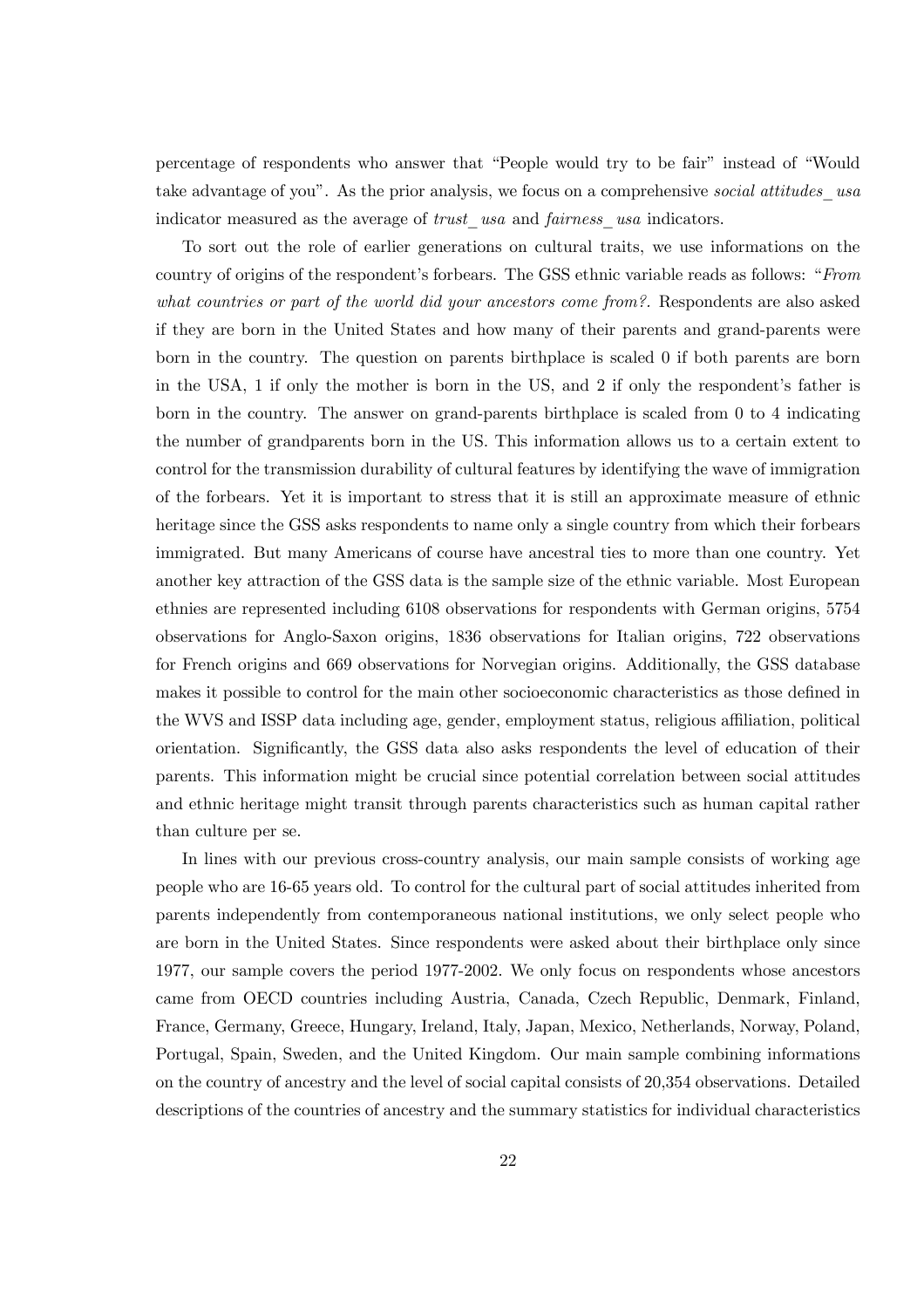are reported in Tables 6, 7 in Appendix.

#### Results

In lines with the cross-country analysis, we run probit estimates on the two indicators trust usa and fairness usa by controlling for the same set of individual characteristics, including gender, age, employment status, income, social class, political orientation and religious affiliation. We also control for the education of parents which could matter in cultural transmission and year dummies to control for specific temporal shocks.

Tables 2 and 3 report the probit estimates of equation (7) identifying the impact of the attitudes of previous generations, proxied by the country of origin, on current attitudes towards social cooperation. Americans with Norvegian ancestors are taken as the reference group since they display the highest average level of trust. Table 3 first shows that having ancestors coming from Mediterranean countries such as France, Italy or Spain steadily decrease the probability to trust others and believe in their fairness. This relationship is statistically significant at the 1 percent level. Americans with Anglo-Saxon, German, Dutch and Austrian ancestors are also less likely to be trusting than individuals with Norvegian forbears, but the magnitude of the coefficients is smaller. Eventually, Table 3 suggests that there is no statistical significant differences across Americans whose ancestors came from Nordic countries.

Figure 7 provides an alternative picture by looking at a composite social cooperation indicator defined as the mean of the estimated coefficients for each question. It reports the correlation between the marginal estimated fixed effects associated with the country of origins of Americans and the marginal estimated fixed effects associated with people currently living in these countries. Figure 7 displays a tight upward-sloping linear relation between the country fixed effects. This result suggests that national traits of earlier generations have been transplanted in the United Stated and transmitted fairly unchanged through generations regardless of the new institutional environment. The R-squared shows that almost 60 percent of the variance in our indicator of attitudes towards social cooperation in OECD countries is accounted for by inherited traits, proxied by the influence of the country of origin of ancestors of people born in the US.

Yet this result does not mean that Americans have exactly the same social attitudes as their immigrant ancestors. Actually Figure 7 suggests that living in the United States has had a homogenizing effect since the range for estimated marginal effects of the contemporaneous country of residency is wider compared to that of the coefficients associated with the country of ancestry of Americans. This means that overtime social attitudes of Americans with different country of ancestry has tended to converge as individuals were exposed to the same national environment.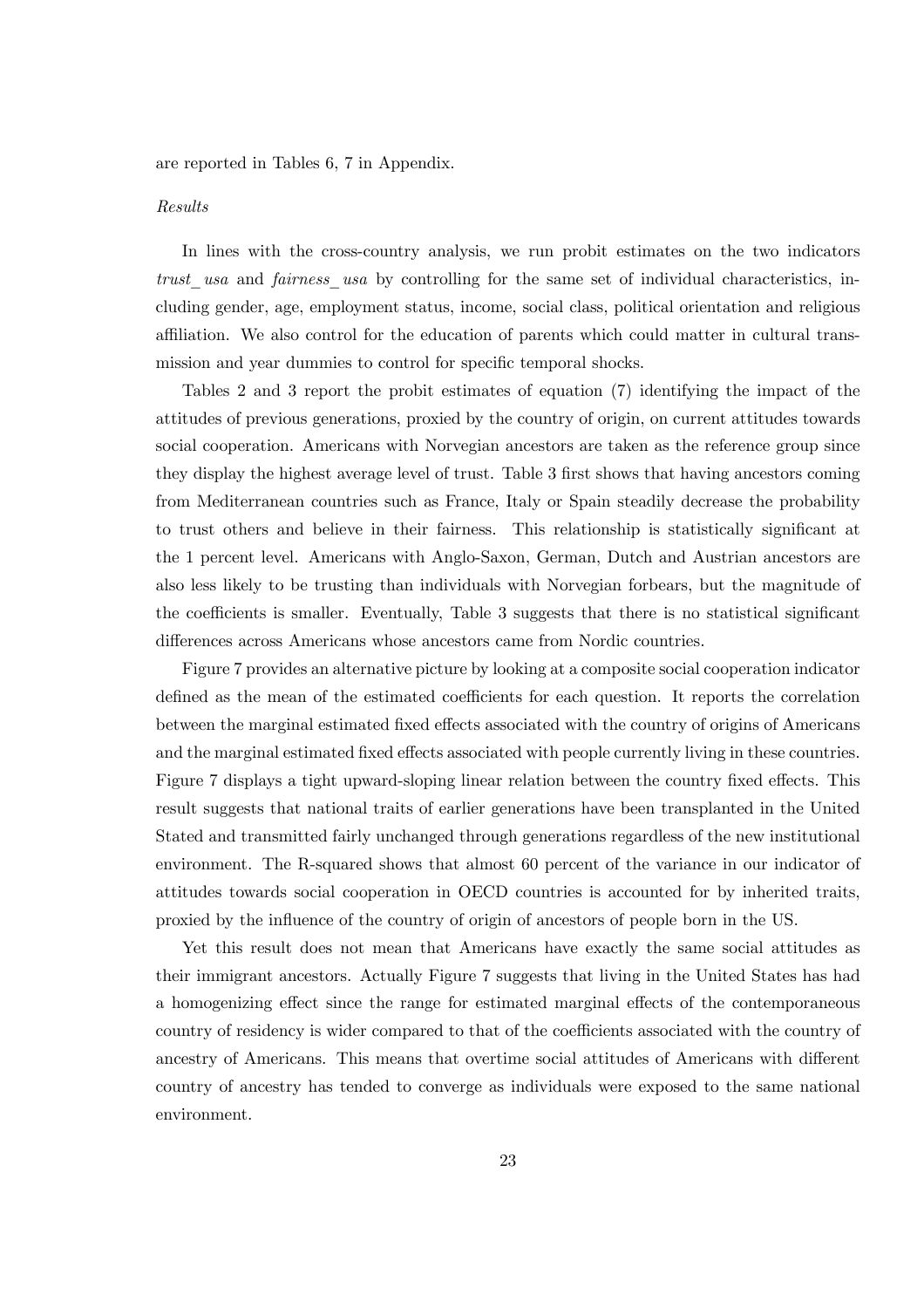| Dependent variable                            |                       | Trust usa |                        | $Fair\_usa$ |  |  |
|-----------------------------------------------|-----------------------|-----------|------------------------|-------------|--|--|
|                                               | Coeff                 | Std Error | Coeff                  | Std Error   |  |  |
| Country dummies                               |                       | Yes       | ***                    |             |  |  |
| Male                                          | ***<br>.084           | (.025)    | $-.105***$             | (.029)      |  |  |
| Age                                           | $.034^{***}\,$        | (.006)    | $.035^\mathrm{***}$    | (.007)      |  |  |
| Age2                                          | $-.000***$            | (000)     | $-.000$ <sup>***</sup> | (.000)      |  |  |
| Education                                     | $.098^{\ast\ast\ast}$ | (.005)    | $.075^\mathrm{***}$    | (.006)      |  |  |
| Mother's education                            | $.022***$             | (.005)    | $.030^{***}\,$         | (.007)      |  |  |
| Father's education                            | $-.006$               | (.004)    | $-.007$                | (.005)      |  |  |
| Employed                                      |                       |           | Reference              |             |  |  |
| Unemployed                                    | $-.088$               | (.071)    | $-.133$                | (.084)      |  |  |
| Inactive                                      | $-.016$               | (.030)    | $-.019$                | (.036)      |  |  |
| Income: mid                                   |                       |           | Reference              |             |  |  |
| Low                                           | $-.209***$            | (.026)    | $\textbf{-.235}^{***}$ | (.030)      |  |  |
| High                                          | .055                  | (.073)    | .084                   | (.090)      |  |  |
| Political orientation                         | Reference             |           |                        |             |  |  |
| Center                                        |                       |           |                        |             |  |  |
| Democrat                                      | $.059^{**}$           | (.029)    | .032                   | (.034)      |  |  |
| Republican                                    | $-.000$               | (.030)    | .043                   | (.035)      |  |  |
| Religious affiliation:                        |                       |           | Reference              |             |  |  |
| No religion                                   |                       |           |                        |             |  |  |
| Catholic                                      | .033                  | (.046)    | $\mathbf{.139}^{***}$  | (.052)      |  |  |
| Protestant                                    | .020                  | (.043)    | .077                   | (.048)      |  |  |
| <b>Buddhist</b>                               | $-.109$               | (.384)    |                        |             |  |  |
| Jews                                          | $-.048$               | (.124)    | .065                   | .150        |  |  |
| $Pseudo-R2$                                   |                       | .0543     |                        | .0559       |  |  |
| Observations                                  |                       | 10693     | 13309                  |             |  |  |
| General Social Survey: ***:1%, **: 5%, *: 10% |                       |           |                        |             |  |  |

Table 2: Attitudes towards social cooperation in the US

 $=$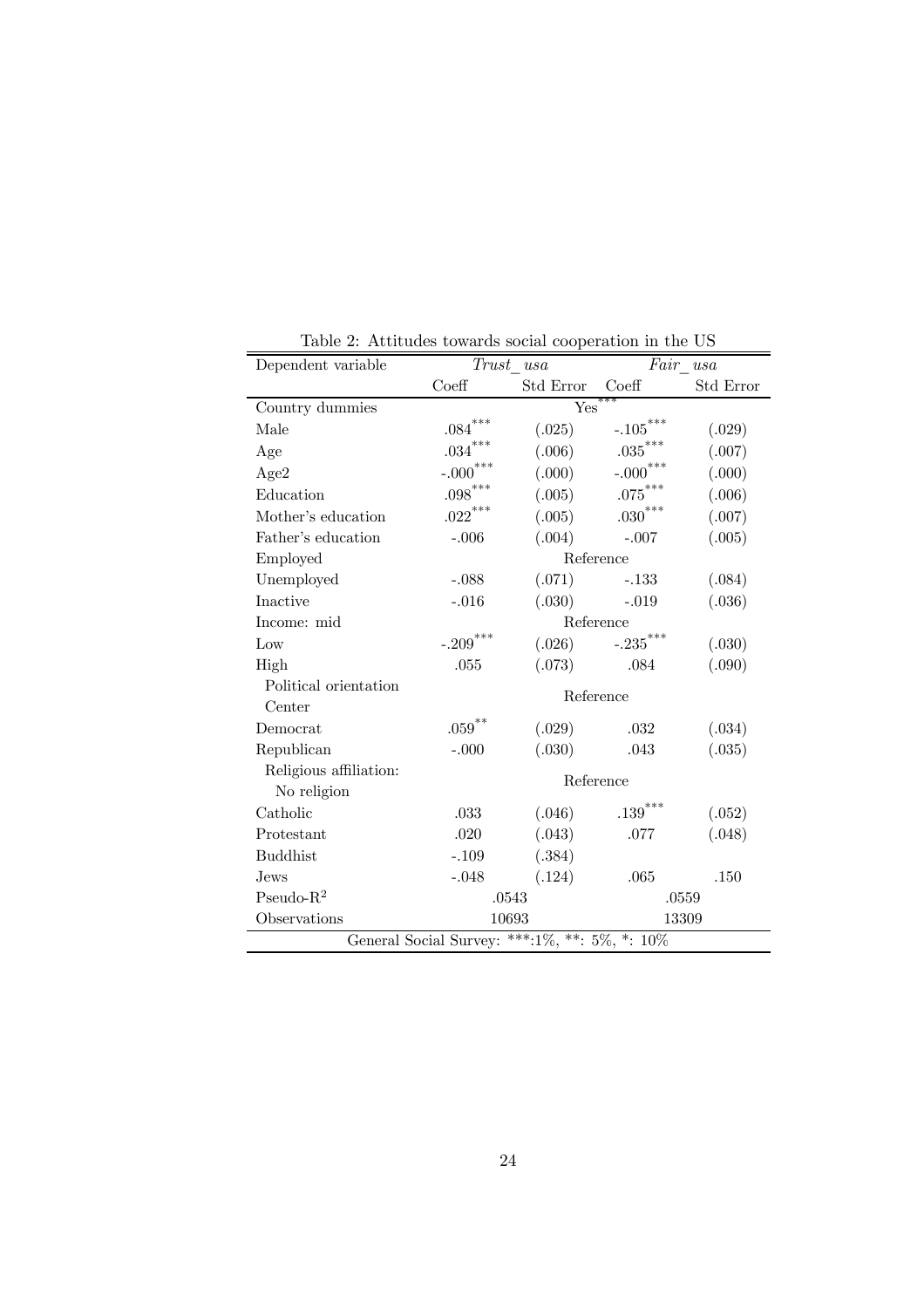| Country of           |                                 | Trust in other $=1$                              |                                | People try to be fair $=1$ |
|----------------------|---------------------------------|--------------------------------------------------|--------------------------------|----------------------------|
| origins of ancestors | $\mathrm{Coeff}$                | Std Error                                        | Coeff                          | Std Error                  |
| Austria              | $\textbf{-.345}^{\ast\ast}$     | (.166)                                           | .325                           | (.305)                     |
| Canada               | $\textbf{-.413}^{***}$          | (.106)                                           | $\textbf{-.384}^{**}$          | (.115)                     |
| Czeck Republic       | $-.197$                         | (.120)                                           | $-.277$ <sup>**</sup>          | (.130)                     |
| Denmark              | $-.006$                         | (.136)                                           | $-.129$                        | (.193)                     |
| Finland              | .096                            | (.106)                                           | $.632$ $*$                     | (.330)                     |
| France               | $-.320^{***}\,$                 | (.103)                                           | $-.392$ ***                    | (.136)                     |
| Germany              | $-.347^{\ast\ast\ast}$          | (.079)                                           | $-.310***$                     | (.103)                     |
| Greece               | $-.244***$                      | (.244)                                           | $-.740$ ***                    | (.260)                     |
| Hungary              | $\textbf{-.375}^{\ast\ast\ast}$ | (.144)                                           | $-.305$                        | (.238)                     |
| Ireland              | $-.289^{***}$                   | (.079)                                           | $\textbf{-.335}^{***}$         | (.106)                     |
| Italy                | $-.525^{***}\,$                 | (.089)                                           | $-.536^{***}\,$                | (.120)                     |
| Japan                | $-.232$                         | (.284)                                           | $-.322$                        | (.553)                     |
| Mexico               | $-.511***$                      | (.112)                                           | $-.575***$                     | (.163)                     |
| Netherlands          | $-.226*$                        |                                                  | $(.100)$ $-.065$               | (.147)                     |
| Norway               |                                 |                                                  | Reference                      |                            |
| Poland               | $\textbf{-.455}^{***}$          |                                                  | $(.099)$ $-.328$ <sup>**</sup> | (.132)                     |
| Portugal             | $-.200$                         | (.252)                                           | $-.086$                        | (.402)                     |
| Spain                | $-.468$ ***                     | (.148)                                           | $-.688$ ***                    | (.216)                     |
| Sweden               | $-.220$ <sup>*</sup>            | (.145)                                           | $-.256$ <sup>*</sup>           | (.143)                     |
| United Kingdom       | $-.271$ ***                     | (077)                                            | $-.288$ ***                    | (.104)                     |
| Pseudo- $R^2$        | .0543                           |                                                  | .0600                          |                            |
| Observations         | 10673                           |                                                  | 10329                          |                            |
|                      |                                 | General Social Survey: ***:1\%, **: 5\%, *: 10\% |                                |                            |

Table 3: Coefficients associated with the country of origin of Americans- Whole sample

#### 3.2.3 Social cooperation, institutions and labor market performance

Next, we estimate the role of attitudes towards social cooperation on wage-setting institutions and its implied impact on labor market performance. According to our empirical strategy, we estimate equation (9) in which the main explanatory variable is the inherited part of social attitudes which is not affected by the contemporaneous national environment.

#### Data

We start by explaining the data used to measure the two wage-setting institutions of interest, namely the minimum wage legislation and the labor union density. Regarding the minimum wage legislation first, we want to capture the extent to which wages are regulated by law rather than being bargained over. This line of inquiry requires to take into account not only the level of minimum wages but also the nature of the regulation. Our measure of wage regulation covers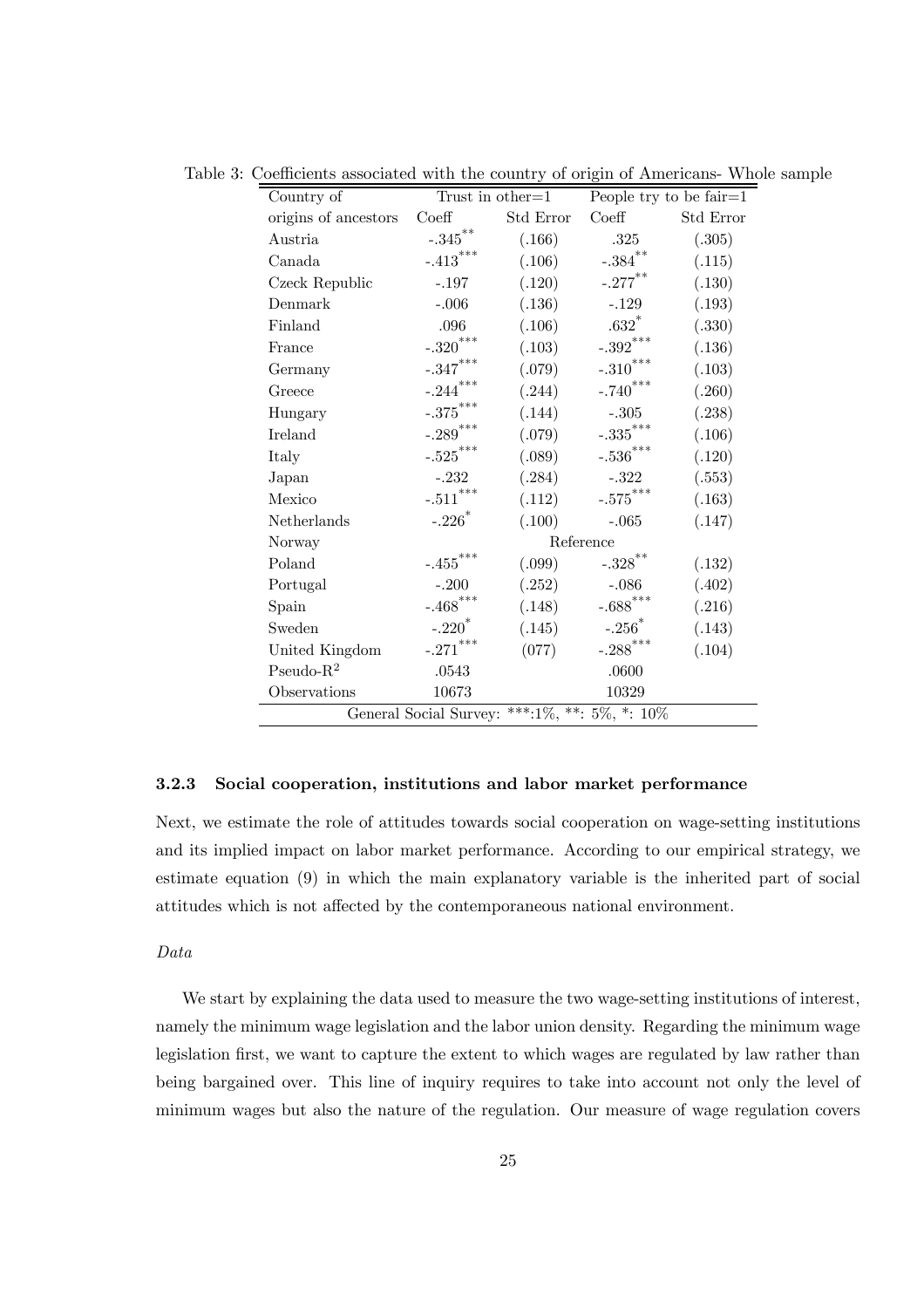

Figure 7: Correlation between the inherited and the current attitudes towards social cooperation.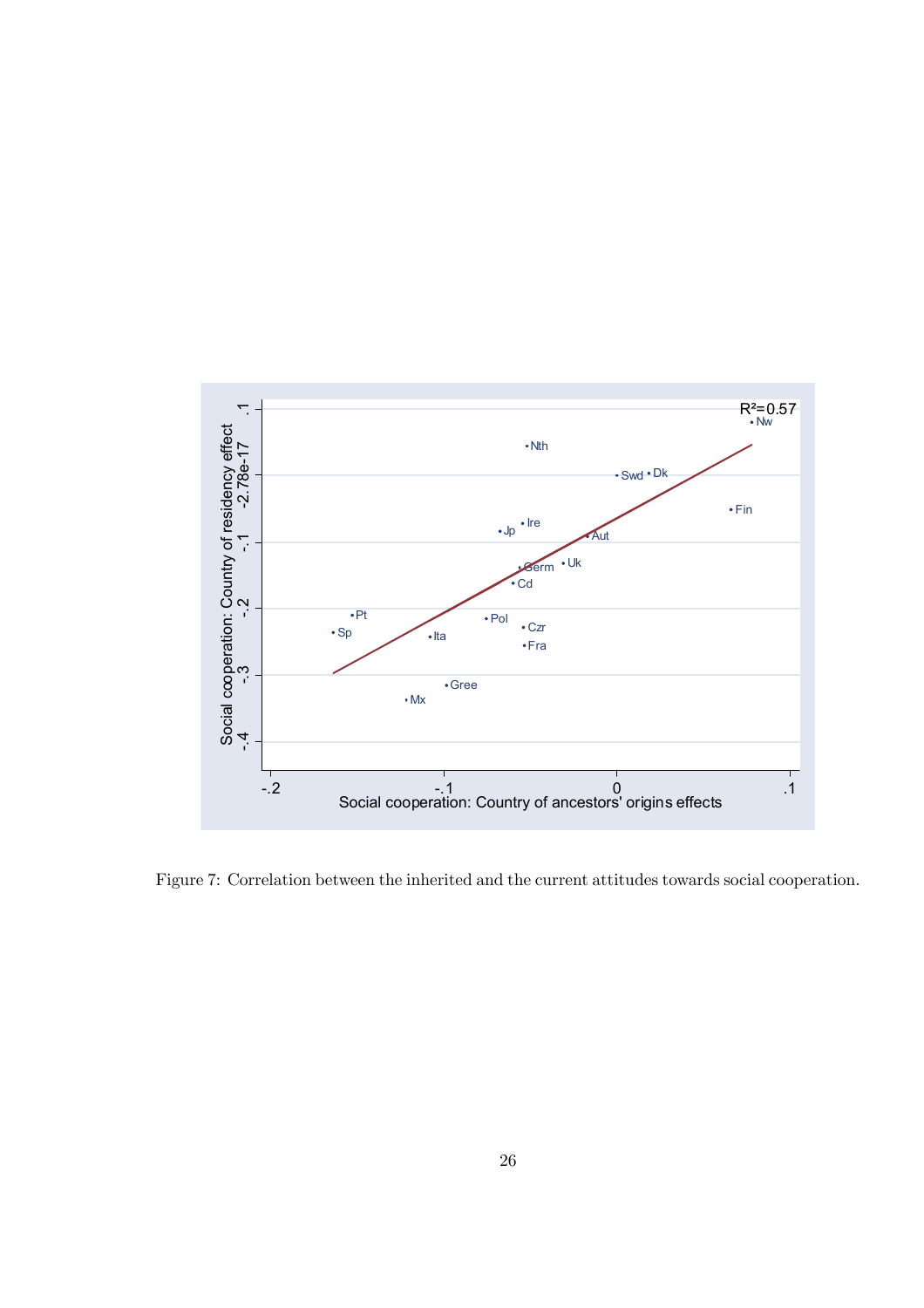three main criteria: i) the existence of a statutory minimum wage instead of a bargained wage, ii) the extent to which the minimum wage varies across ages, regions, skills or occupations, iii) the extent to which there are specific provisions for sub-minimum wages. These broad criteria are at the core of a sub-index on *wage enforcement*. These data come from the International Labor Organization which provides a detailed historical description of the minimum wage legislation. We also take into account the level of the minimum wage by constructing a sub-index wage level measuring the ratio of the minimum wage over the median wage. The data are provided by the OECD since 1960 but only for countries with a statutory minimum wages. For other countries, we rely on the data collected by Neumark and Wascher (2003) over the same period. The global indicator *minwage* is defined as the composite of the two enforcement and level indicators. All sub-indexes and indicators are constructed so that higher values correspond to more stringent legislation or higher level of minimum wages. We describe these data and we test different specifications in appendix A.2. Regarding union density, the data are more common and we directly draw upon the OECD database which reports the cross-country evolution of union memberships since 1960. Eventually, we measure the labor market performance by using the unemployment rate since this is where the current literature has mainly put the emphasis on. But estimations on the employment rates, which would be more in line with the model, yield the same kind of results. Consistently with the current literature, we explain the cross-country heterogeneity in the level and evolution of labor market outcomes by focusing on sub-periods, defined here as ten years average over the periods 1975-84, 1985-94, and 1995-2002.

The main explanatory variable of interest is the inherited part of social attitudes which are exogenous to contemporaneous national institutions. In lines with our identification strategy, we use for that purpose the inherited component of social attitudes by ethny of origins of Americans estimated on the GSS. To gather as much observations as possible, we reestimate these components on three sub-periods 1977-84, 1985-1994 and 1995-2004. There are two kinds of information in cross-sectional time-series data: the cross-sectional information reflected in the differences between countries, and the time-series or within-country information reflected in the changes within country over time. To exploit the within information, we need to focus on the evolution attitudes which are transmitted to successive generations. Ideally, one could get such a measure by estimating over each sub-period the social attitudes by country of origins of Americans who were born in the US but whose parents came from abroad. This strategy would yield a good proxy for social attitudes prevailing in the country one generation ahead, as long as people who immigrated and people who decided to stay in the country are not that different along this dimension. Unfortunately, there are not enough observations by sub-periods to implement this strategy since the main part of immigration in the US, in particular from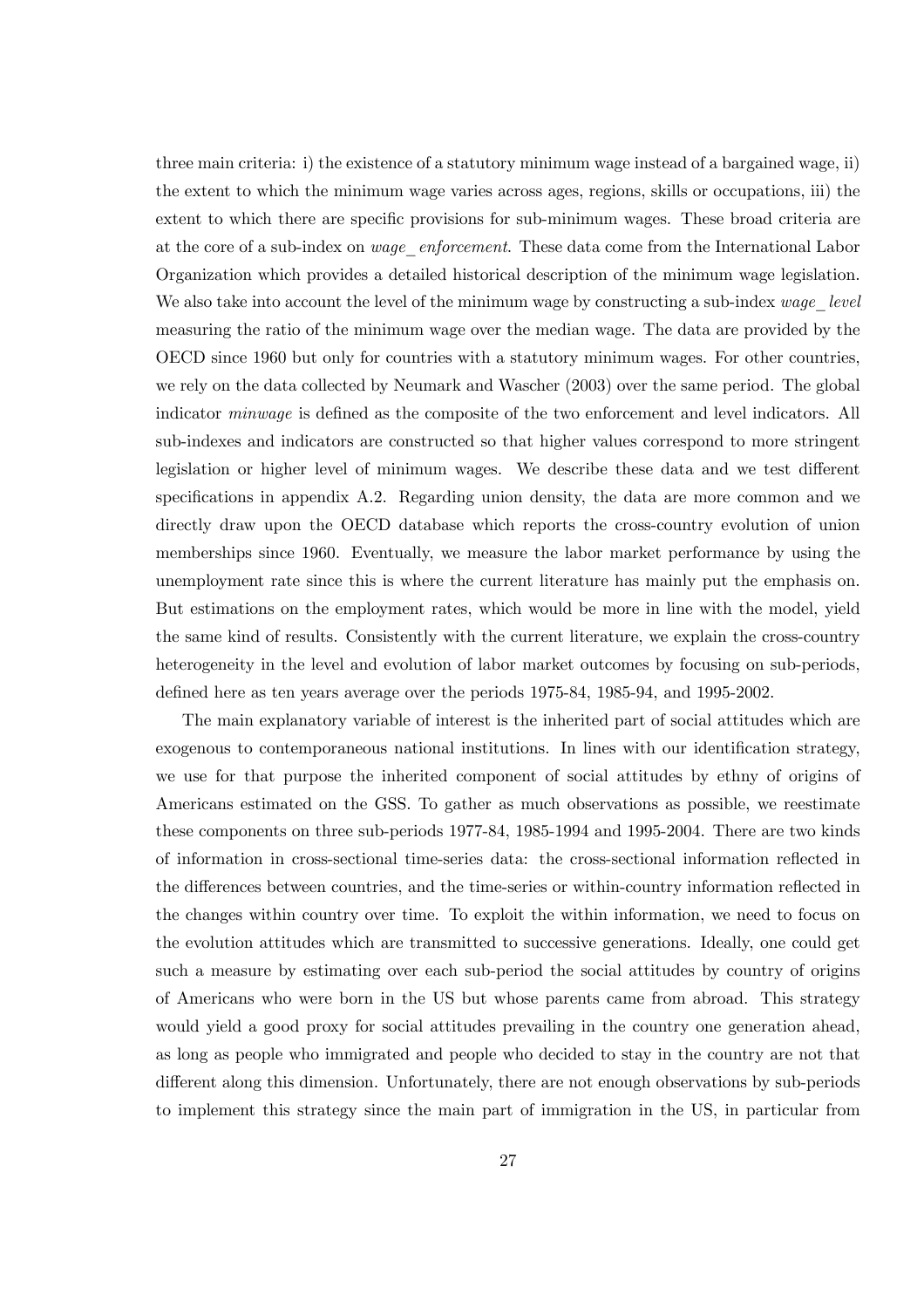European countries, took place in the wake of the 20th century. Thus instead of focusing on people whose parents were not born in the US, we estimate the level of social cooperation by sub-periods on all the sample at different dates and check whether changes in inherited attitudes over time of people living in the US are correlated with changes of attitudes of people currently living in the country of origins of their ancestors. Figure 8 in appendix A.3 shows that changes in inherited attitudes of people living in the US are indeed positively correlated with those of people currently living in the country of origins of their ancestors. This suggests that the within-country information does make sense.

Naturally, there is already an overwhelming list of variables proposed by the empirical literature to explain the determinants of institutions and labor market performance. Following Blanchflower recent synthesis (2006) on labor unions, we include the evolution of the working age population by age, skills (measured by Barro and Lee index on the average years of education) and gender (measured by the share of women in the labor force participation), the political environment represented by the percentage of seats controlled by leftists in the government<sup>14</sup>, the economic environment represented by the degree of openness of the country and the lagged value of the unemployment rate which could depress labor union affiliation. The same set of explanatory variables is used regarding the minimum wage indicators.

Regarding the unemployment rate, we take account of the long list of labor market institutions, additionally to the wage-setting process, by drawing on Nickell et al. (2005) and Blanchard and Wolfers (2001) data. The list includes the replacement rate and duration of unemployment benefit, employment protection, and taxes. Eventually we take into account the business cycles environment captured by the growth rate of GDP taken in US 1995 dollars. Naturally, a lot of other explanatory variables might be relevant for explaining the level of employment protection, unemployment benefits and labor force participations but are not available for an extensive set of countries. We thus control for country fixed effects to capture other specific national features. We also introduce time period dummies to control for aggregate shocks. The data for the dependent variable and the other controls are taken as a ten years average over the period 1975-85, 1986-1995 and 1996-2002.

#### Results

Table 4 reports the basic results of the effect of attitudes towards social cooperation on minimum wage legislation and union density. The first specification reports the regressions using the contemporaneous attitudes towards social cooperation. This naive measure of social attitudes is based on national average of our trust and fairness indicators calculated during the

<sup>&</sup>lt;sup>14</sup>The data are provided by Duane Swank http://www.marquette.edu/polisci/Swank.htm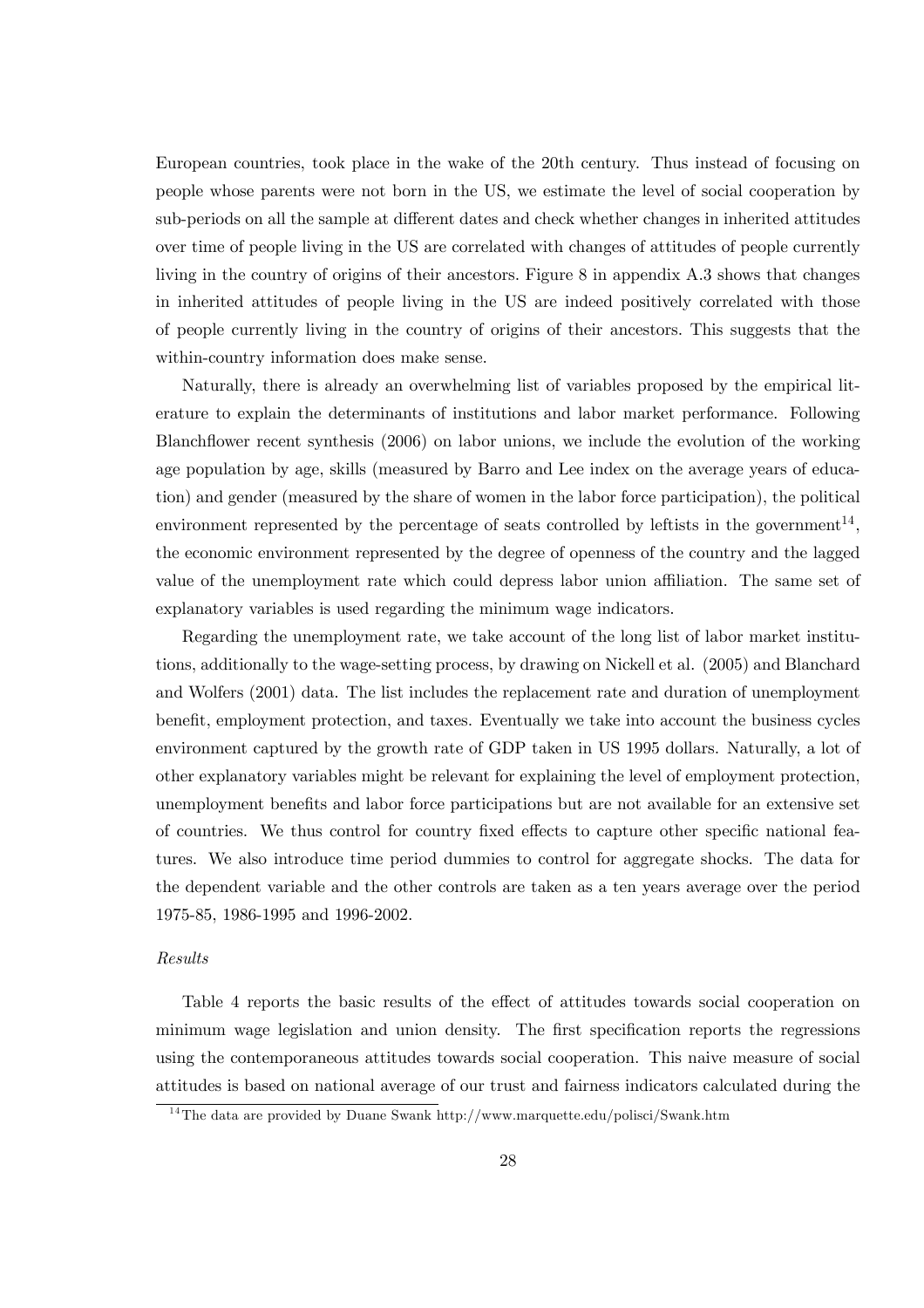three waves of the World Value Survey in 1981, 1990 and 1999-2001. As discussed earlier, this regression is likely to be fraught with endogeneity bias between institutions and attitudes. Thus, the second regression reports the result using the asocial cooperation attitudes of Americans whose forbearers immigrated from the corresponding OECD countries. This specification allows us to get rid of endogeneity bias between contemporaneous national institutions and attitudes towards social cooperation, yielding more consistent estimates, if inherited social attitudes of people living in the US and contemporaneous institutions in their country of origin of their ancestor are not co-determined by a common country specific variable. The third specification includes country dummies (and period dummies) to control for the influence of such country specific effects. Note that in this case, we only focus on social attitudes of Americans whose grand-parents were born abroad and immigrated from the reported country of origins, yielding a slightly lower number of observations.

Whatever the specification, Table 4 shows that attitudes towards social cooperation have a strong negative effect on the minimum wage legislation and a strong positive effect on union density. The effects are statistically significant at the 1 percent level whatever the specification for social attitudes. The regressions using national social cooperation,reported in Columns (1) and (4) of Table 4, indicate that a one percentage point higher level of national social attitudes is associated with an increase in union density by 0.85 percentage and a decrease in the stringency of the minimum wage legislation by 0.64 percent. The magnitude of the coefficients is lower when one uses the inherited component of social attitudes estimated on the US rather than contemporaneous national attitudes, but remains still significant at the 1 percent level. Standard checks for outliers, robust errors estimates or for the indicator trust or fairness used for social cooperation have been run and suggest a clear and significant causal relationship from social attitudes to contemporaneous wage-setting institutions.

A natural question at this point is to look at the implied relationship between social attitudes and labor market performance. Henceforth, we always focus on the inherited component of social attitudes estimated on the GSS database in order to explain potential causal effects going attitudes to labor market performance. In order to compare our approach with that of the current literature, we focus on the unemployment rate since this is where the debate has been lured in.

As a starting point, we estimate the direct impact of attitudes towards social cooperation on the unemployment rate and look at its explanatory power by comparison with traditional institutions. Table 5 - Col. (1) reports traditional estimates of the role of institutions including replacement rate, benefit duration, union density, union coverage, the tax wedge and employment protection. As expected (see Blanchard, 2005) none of these institutions are statistically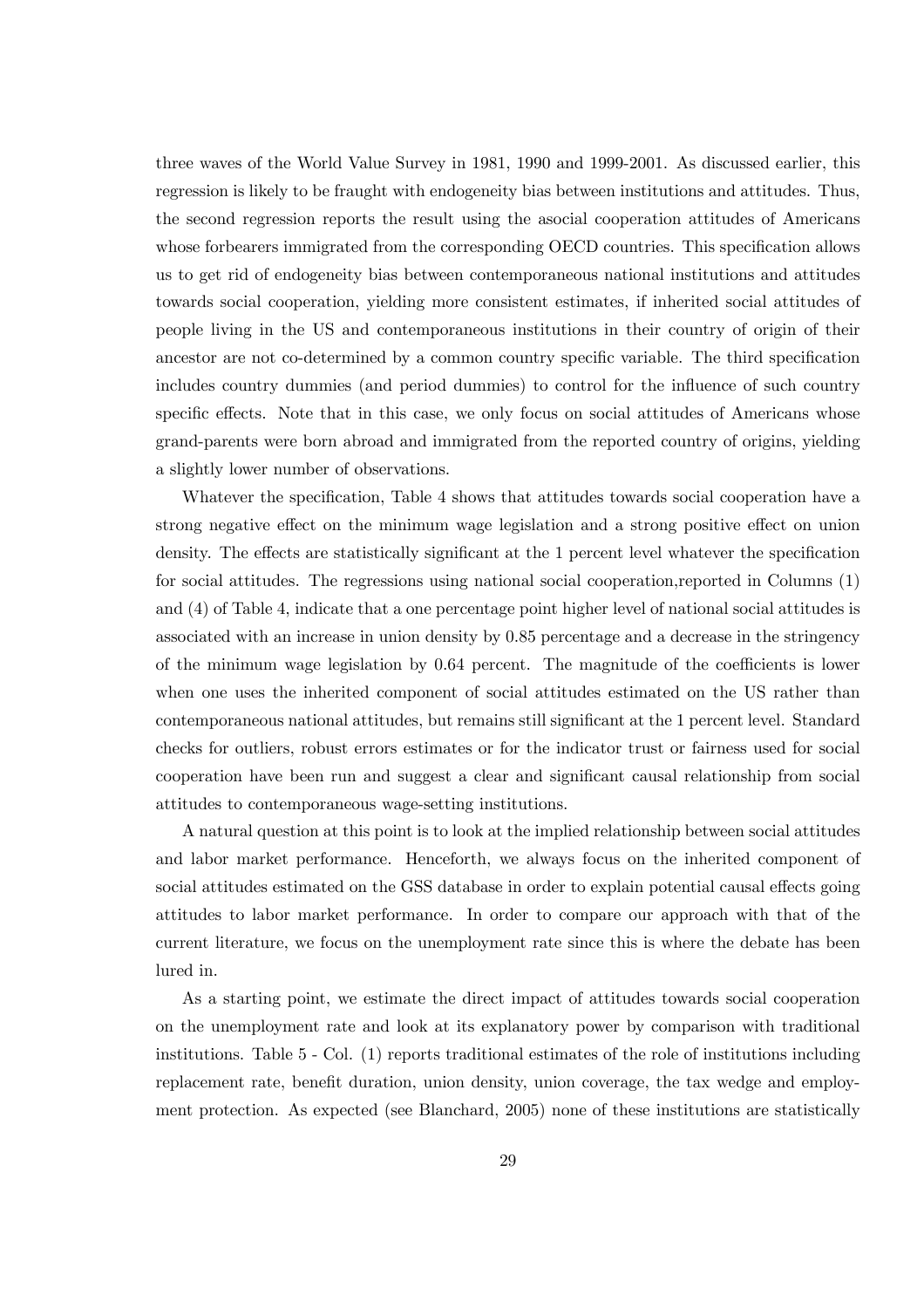| Dependent variable          |                       | Minimum Wage   |                       |                   | Union density  |                               |
|-----------------------------|-----------------------|----------------|-----------------------|-------------------|----------------|-------------------------------|
|                             | $\left( 1\right)$     | (2)            | (3)                   | $\left( 4\right)$ | (5)            | (6)                           |
|                             | $-.647$ ***           |                |                       | $.853***$         |                |                               |
| Social cooperation          | (.133)                |                |                       | (.325)            |                |                               |
| Inherited attitudes towards |                       | $-.344***$     | $-.285$ ***           |                   | $.785***$      | $.298***$                     |
| social cooperation          |                       | (.164)         | (.163)                |                   | (.296)         | (.128)                        |
| Education                   | $-.021$ <sup>*</sup>  | $-.046$ ***    | $-.041$ <sup>**</sup> | $-.019$           | .016           | $-.719$                       |
|                             | (.009)                | (.009)         | (.020)                | (.029)            | (.018)         | (2.184)                       |
|                             | $-.022$ <sup>**</sup> | $-.030***$     | $-.025$               | $.053*$           | $.035*$        | .019                          |
| GDP growth                  | (.008)                | (.010)         | (.010)                | (.029)            | (.019)         | (.105)                        |
|                             |                       |                |                       | .104              | .673           | .134                          |
| Unemployment rate $(-1)$    |                       |                |                       | (.880)            | (.786)         | (.613)                        |
| Women labor share           |                       |                |                       | .905              | $.646$ $^{**}$ | $-.041$                       |
|                             |                       |                |                       | (.417)            | (.310)         | (.457)                        |
| Share of left ist seats     | .058                  | .006           | $.003^{***}$          | .294              | $.337*$        | $-.177$                       |
| in government               | (.084)                | (.011)         | (.001)                | (.229)            | (.198)         | (.158)                        |
| <b>Fixed Effects</b>        | N <sub>o</sub>        | N <sub>o</sub> | ***<br>Yes            | N <sub>o</sub>    | N <sub>o</sub> | ***<br>Yes                    |
| Period effects              | N <sub>o</sub>        | N <sub>o</sub> | ***<br>Yes            | $\rm No$          | N <sub>o</sub> | $***$<br>$\operatorname{Yes}$ |
| $\mathbf{R}^2$              | .641                  | .607           | .975                  | .588              | .473           | .987                          |
| Observations                | 45                    | 45             | 45                    | 45                | 45             | 45                            |

Table 4: Social attitudes and labor market institutions. Period: 1975-2002

significant in explaining neither the cross-country heterogeneity in labor market performances (Col. (1) without country fixed effects) nor the within evolution of employment patterns when country fixed effects are taken into account (not reported). The fit is really poor, the adjusted R-squared reaching merely 0.05. Moreover, these institutions are likely to be endogenous as regards the evolution of employment pattern.

This picture changes dramatically when one takes into account social attitudes. As shown in Table 5 - Col. (2), inherited attitudes in favor of social cooperation have a strong and statistically significant negative impact on the unemployment rate. These attitudes explain a large share of the cross-country heterogeneity in unemployment rates, the adjusted R-squared being four time as high as the one found when this feature is neglected.

Moreover, Table 5 - Col. (3) shows that the wage-setting ratio between union density and the minimum wage legislation becomes highly significant in explaining cross-country unemployment rate variation when instrumented by inherited social attitudes. This result suggests that the current aggregate indicators used by the literature miss an important point in genuinely capturing the wage-setting process.

Eventually Table 5 - Col. (4) shows that the same picture holds when one looks at the within evolution of labor market performance by including country fixed effects.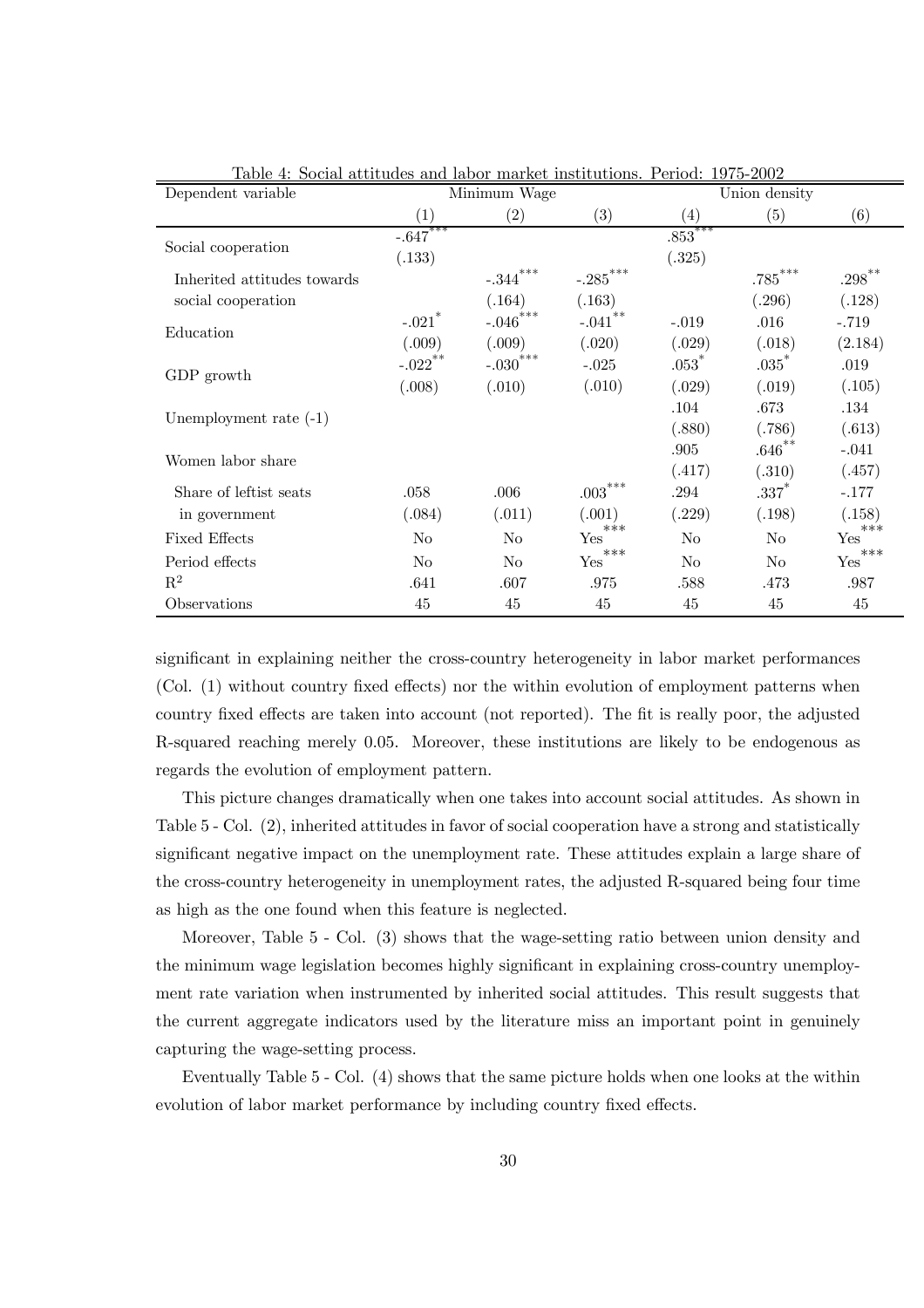| Dep. var.: Unemployment rate        | $\left(1\right)$ | $\left( 2\right)$ | $\left( 3\right)$     | $\left( 4\right)$     |
|-------------------------------------|------------------|-------------------|-----------------------|-----------------------|
| Inherited attitudes towards         |                  | $-.060$ ***       |                       | $-.075$ <sup>**</sup> |
| social cooperation                  |                  | (.020)            |                       | (.030)                |
|                                     | $-.035$          | .005              |                       | $-.004$               |
| Union density $(0-1)$               | (.028)           | (.035)            |                       | (.002)                |
|                                     | .068             | .082              |                       | .084                  |
| Minimum wage index $(0-1)$          | (.046)           | (.052)            |                       | (.100)                |
| Ration Union density / Minimum wage |                  |                   | $-.073$ <sup>**</sup> |                       |
| IV: Inherited attitudes             |                  |                   | (.031)                |                       |
|                                     | $-.003$          | $-.009$           | $-.014$               | .220                  |
| Employment protection               | (.009)           | (.011)            | (.015)                | (.119)                |
|                                     | .035             | .037              | .052                  | $-.191$               |
| Replacement rate                    | (.028)           | (.028)            | (.039)                | (.123)                |
| Benefit duration                    | .008             | .014              | $-.004$               | .403                  |
|                                     | (.017)           | (.020)            | (.026)                | (.135)                |
|                                     | .013             | $-.036$           | .177                  | $.203\,$              |
| Tax wedge                           | (.050)           | (.055)            | (.110)                | (.174)                |
| <b>Fixed Effects</b>                | No               | No                | $\rm No$              | $\mathsf{Yes}^{***}$  |
| Period effects                      | N <sub>o</sub>   | N <sub>o</sub>    | N <sub>o</sub>        | ${\rm Yes}^{***}$     |
| $\mathbb{R}^2$                      | .178             | .312              | .323                  | .985                  |
| Observations                        | 45               | 45                | 45                    | 45                    |

Table 5: Social attitudes and unemployment rates. Period: 1975-2002

# 4 Conclusion

Our paper suggests that cross country differences in labor market institutions and performance are rooted in cross country differences in social attitudes. Although social attitudes exhibit a strong inertia because they are passed on, to a large extent, from generations to generations, social attitudes are themselves influenced, in the long run, by institutions and economic performance.

These findings are not only important to understand cross country differences in labor market institutions and performance. They are also very important to think about labor market reforms. For instance, stringent minimum wage legislations found in some countries, which are often criticized as a source of labor market rigidity, might merely be the consequence of the lack of prosocial behavior. In this context, reforms that reduce the minimum wage might worsen labor market efficiency, at least in the short run, if social attitudes exhibit important inertia. On the other hand, such reforms might have positive long run effects once their impact on social attitudes is accounted for. We still know very little on these issues. Our paper shows that it is worth knowing more, because social attitudes do seem to exert a significant influence on labor market performance. Accordingly, labor market reforms should be thought in a broad framework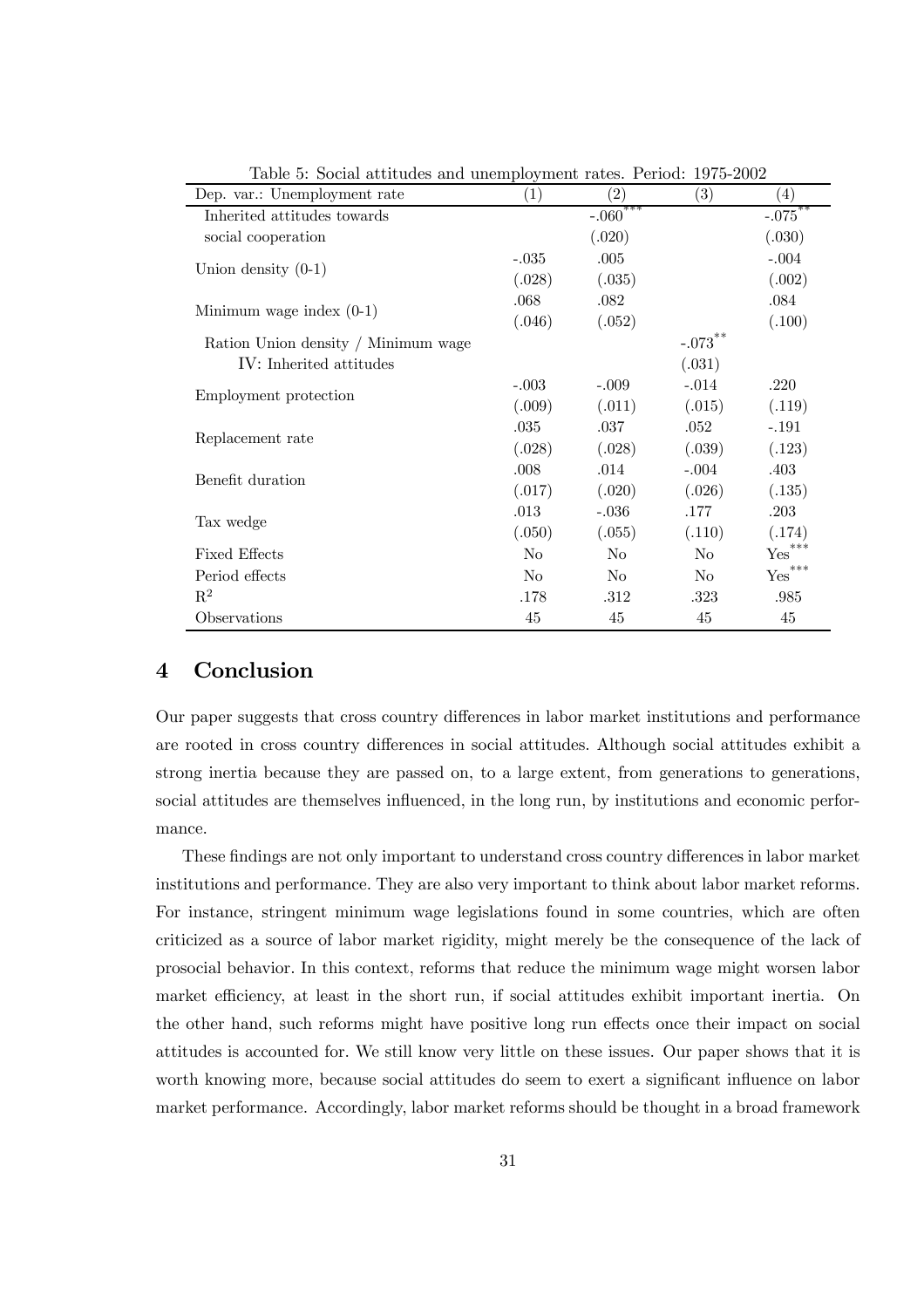that accounts for interactions between labor market institutions, labor market performance and social attitudes.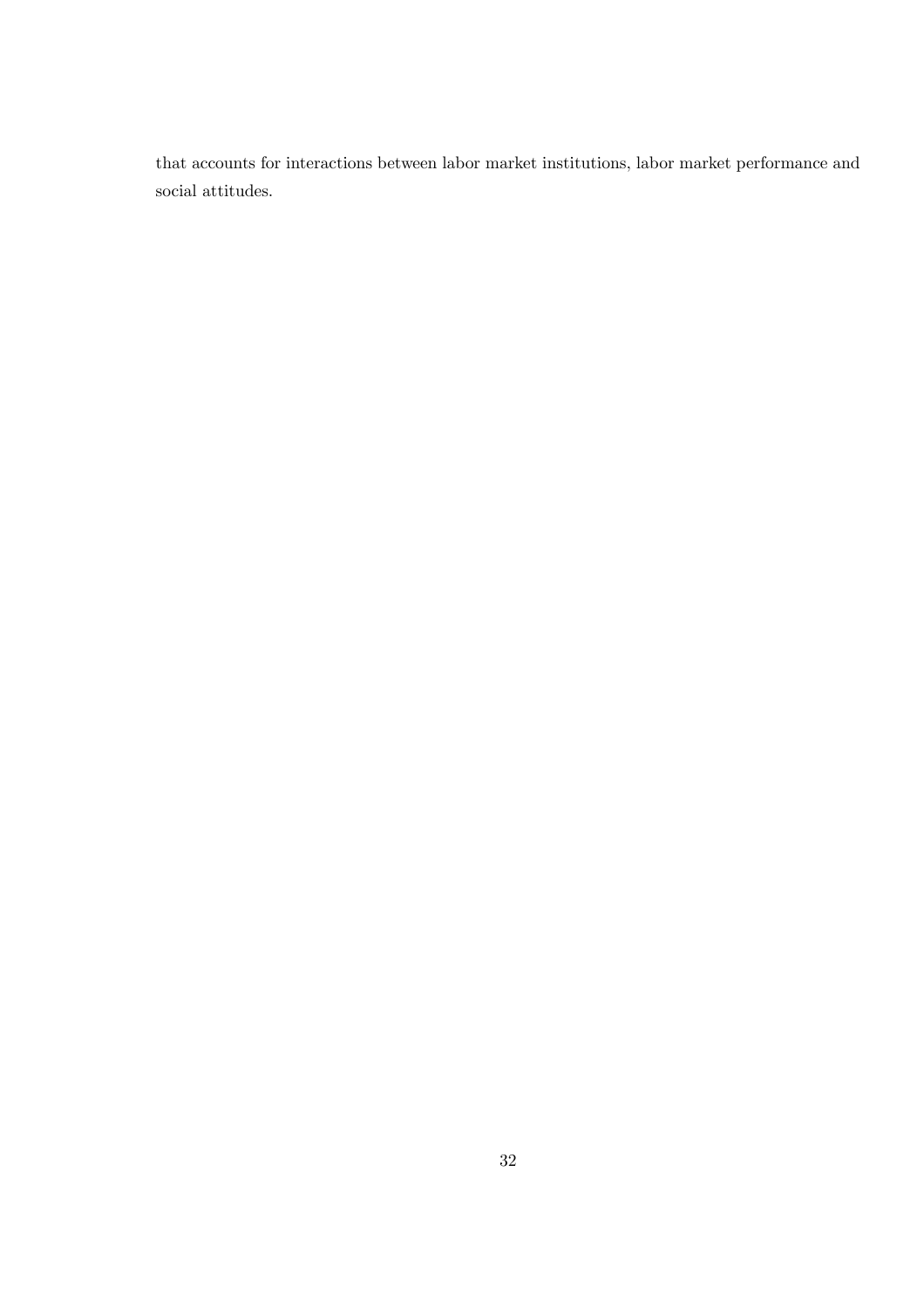# References

- [1] Acemoglu, D., Johnson S. and Robinson, J., 2005, Institutions as the Fundamental Cause of Long-run Growth, Handbook of Economic Growth, eds North Holland.
- [2] Addison, J.T., and Belfield, C.R., 2004, Union Voice, Journal of Labor Research 25, 563-597
- [3] Akerlof, G., 1980, A theory of social custom of which unemployment may be one consequence, Quarterly Journal of Economics 95, 749-775.
- [4] Alesina, A. and Fuchs-Schuendeln, N., 2005, Good bye Lenin (or not?): The effect of Communism on people's preferences , Harvard Working Paper.
- [5] Algan, Y. and Cahuc, P., 2005, The Roots of Low European Employment: Family Culture ?, forthcoming in Pissarides, C. and Frenkel, J. (eds.) NBER Macroeconomics Annual, MIT Press, 2005
- [6] Algan, Y. and Cahuc, P., 2006, Civic Attitudes and the Design of Labor Market Institutions: Which Countries Can Implement the Danish Flexicurity Model? IZA Discussion Paper 1928.
- [7] Bacache-Beauvallet, M. and Lehmann, E., 2005, Minimum Wage or Negative Income Tax: Why Skilled Workers May Favor Wage Rigidities, IZA Discussion Paper 1570
- [8] Benabou, R. and Tirole, J., 2006, Incentives and Prosocial Behavior, Princeton Working Paper.
- [9] Blanchard, O., and Philippon, T., 2004, The quality of labor relations and unemployment, MIT Working Paper 2004.
- [10] Blanchard, O., 2005, European unemployment: the evolution of facts and ideas, MIT Working Paper 2005.
- [11] Blanchflower, D., 2006, A Cross-Country Study of Union Membership, IZA Discussion Paper 2016.
- [12] Boeri, T., Brugiavini, A., Calmfors, L., 2001, The role of unions in the twenty-first century, Oxford University Press.
- [13] Booth, A., 1985, The free rider problem and a social custom model of trade union membership, Quarterly Journal of Economics 100, 253-261.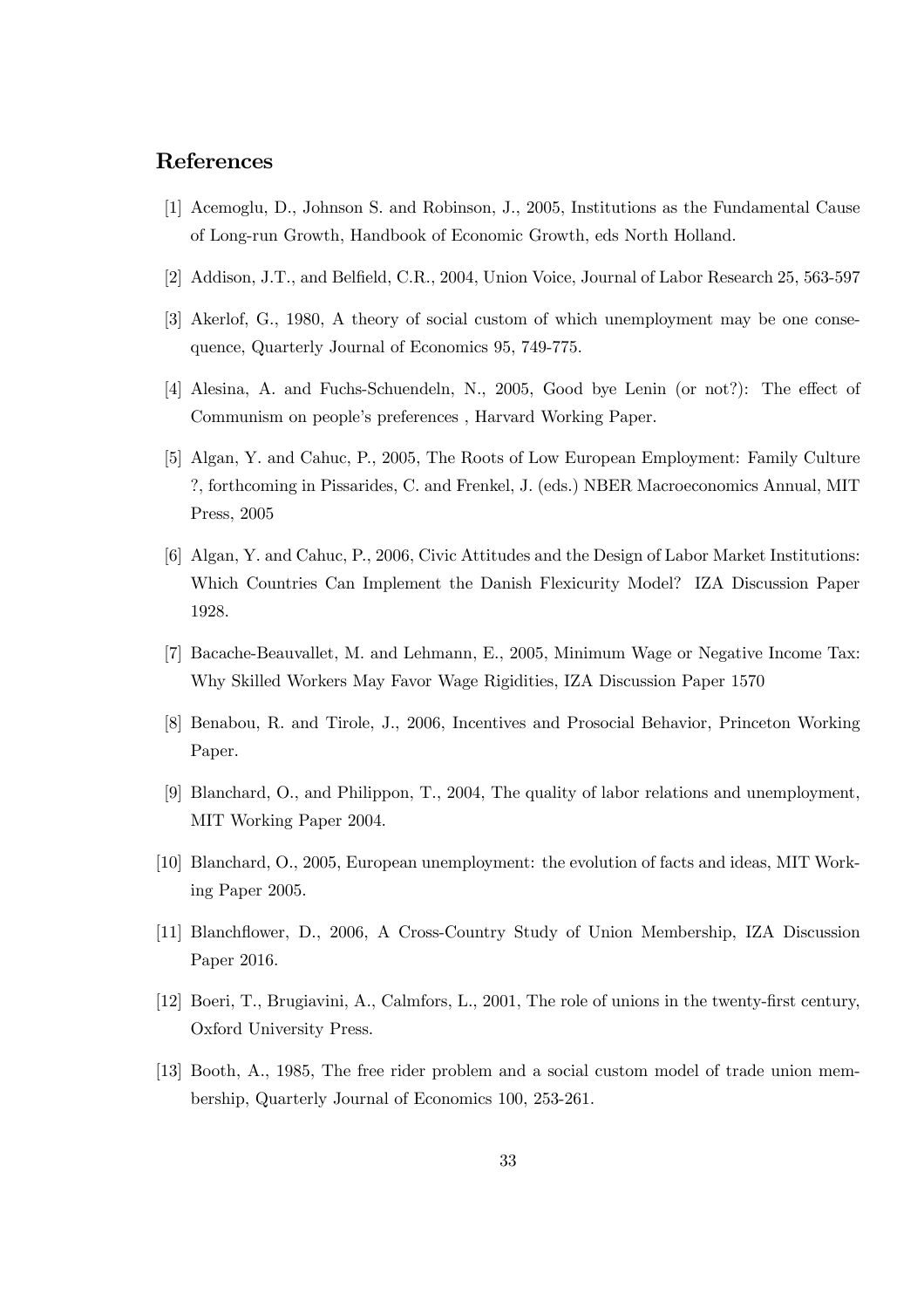- [14] Booth, A. and M. Chatterji, 1993, Reputation, membership and wages in an open shop trade union, Oxford Economic Papers 45, 23-41.
- [15] Carroll, C.D., Rhee, C. and Rhee, B., 1999, Does Cultural Origin Affect Saving Behavior? Evidence from Immigrants. Economic Development and Cultural Change, 48(1), pp. 33—50.
- [16] Coleman, J., 1990, Foundations of Social Theory, Cambridge, Mass, Harvard University Press.
- [17] Corneo, G., 1995, Social custom, management opposition and trade union membership, European Economic Review 39, 275-292.
- [18] Dohmen, T., Falk, A., Huffman, D. and Sunde, U., 2006, The Intergenerational Transmission of Risks and Trust Attitudes, mimeo, IZA.
- [19] Epstein, G. and Nitzan S., 1999, The endogenous determination of minimum wage, IZA Discussion Paper 73.
- [20] Fernandez, R. and Fogli, A., 2005, Culture: An Empirical Investigation of Beliefs, Work, and Fertility, Federal Reserve Bank of Minneapolis, Research Department Staff Report 361.
- [21] Fernández, R., Fogli, A. and Olivetti, C., 2004, Mothers and Sons: Preference Formation and Female Labor Force Dynamics, Quarterly Journal of Economics, 119(4), 1249-1299.
- [22] Freeman, R. and Medoff, J. 1984, What do Unions do?, New-York, Basic book.
- [23] Grossman; J., 1978, "History of the 1938 Fair Act", Monthly Labor Review.
- [24] Guiso, L., Sapienza, P. and Zingales, L., 2005, Does Culture Affect Economic Outcome?, forthcoming, Journal of Economic Perspetives.
- [25] Lindbeck, A., Nyberg S., Weibull, J.W., 1999. Social Norms and Economic Incentives in the Welfare State, Quarterly Journal of Economics 114, 1-35.
- [26] Luchak, A. 2003. What Kind of Voice Do Loyal Employees Use? British Journal of Industrial Relations 41, 115-34.
- [27] Naylor, R., 1989, Strikes, free riders, and social customs, Quarterly Journal of Economics 104, 771-785.
- [28] Naylor, R. and M. Cripps, 1993, An economic theory of the open shop trade union, European Economic Review 37, 1599-1620.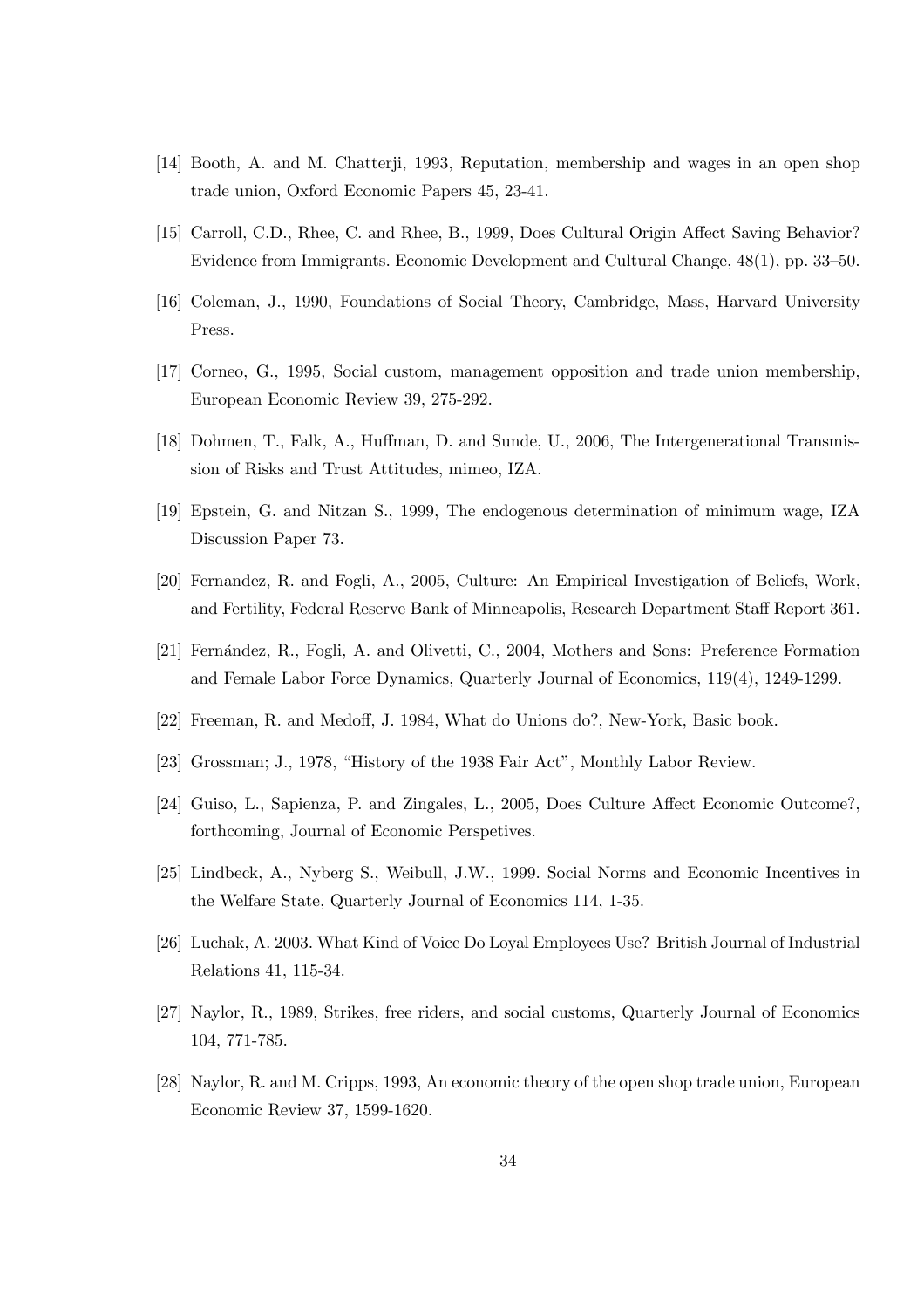- [29] Naylor, R. and 0. Raaum, 1993, The open shop union, wages and management opposition, Oxford Economic Papers 45, 589-604.
- [30] Neumark, D. and Wascher, W., 2003, Minimum wages, labor market institutions, and youth employment: a cross-national analysis Finance and Economics Discussion Series 2003-23, Board of Governors of the Federal Reserve System.
- [31] Nickell, S., Nunziata, L., and Ochel, W., 2005, Unemployment in the OECD since the 1960s. What do we know?', The Economic Journal, 115, 1-27.
- [32] Pencavel, J., 2005, Unionism viewed internationally', Journal of Labor Research, 26, 65-97.
- [33] Persson, T. and Tabellini, G., 2000, Political Economics, MIT Press.
- [34] Putnam, R., 1993, Making Democracy Work, Princeton University Press, Princeton, NJ.
- [35] Putnam, R., 2000, Bowling alone: The collapse and revival of American community. New York: Simon and Schuster.
- [36] Rice, T., and Feldman, J., 1997, Civic Culture and Democracy from Europe to America, The Journal of Politics, pp. 1143-72.
- [37] Saint-Paul, G., 2001, The political economy of labour market institutions, Oxford University Press, Oxford.
- [38] Sobel , R. S., 1999, Theory and Evidence on the Political Economy of the Minimum Wage, Journal of Political Economy, vol. 107,  $n^{\circ}$  4.
- [39] Swand, D., http://www.marquette.edu/polisci/Swank.htm
- [40] Tabellini, G., 2005, Culture and Institutions: Economic Development in the Regions of Europe, IGIER working paper n◦292.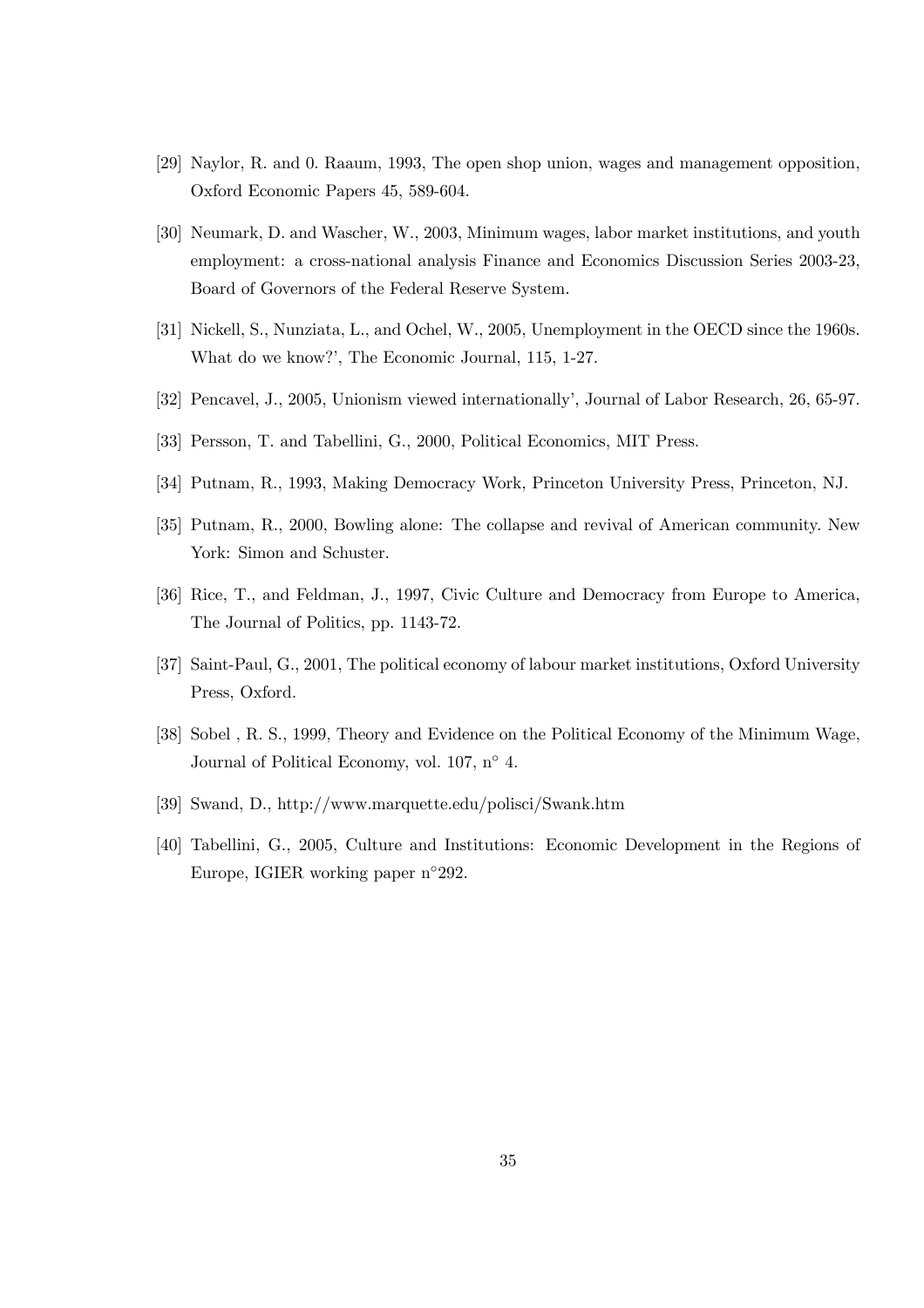# A Appendix

# A.1 Descriptive statistics

| Country of residency / | Obs. by country | Obs. by country | Obs. by ethny of origins |
|------------------------|-----------------|-----------------|--------------------------|
| Ethny of origins in US | <b>WVS</b>      | ISSP            | <b>GSS</b>               |
| Australia              | 3652            | 916             |                          |
| Austria                | 2452            | 812             | 203                      |
| Belgium                | 3577            |                 | 53                       |
| Canada                 | 3710            | 889             | 660                      |
| Czech Republic         | 847             | 1025            | 442                      |
| Denmark                | 2236            | 870             | 268                      |
| Finland                | 2173            |                 | 174                      |
| France                 | 2836            | 949             | 722                      |
| Germany                | 3347            | 812             | 6108                     |
| Greece                 | 1013            |                 | 116                      |
| Hungary                | 833             | 733             | 201                      |
| Ireland                | 1967            | 817             | 4076                     |
| Italy                  | 3867            | 848             | 1836                     |
| Japan                  | 3592            | 1134            | 52                       |
| Mexico                 | 5098            | 1421            | 769                      |
| Netherlands            | 2086            | 1750            | 569                      |
| Norway                 | 3809            | 1335            | 669                      |
| Poland                 | 1718            | 926             | 1022                     |
| Portugal               | 1706            | 986             | 75                       |
| Spain                  | 7236            | 2047            | 486                      |
| Sweden                 | 3061            | 1029            | 580                      |
| Turkey                 | 6151            |                 |                          |
| United Kingdom         | 2160            | 630             | 5754                     |
| United States          | 5046            | 1083            | Reference                |

Table 6: Country and Ethny summary statistics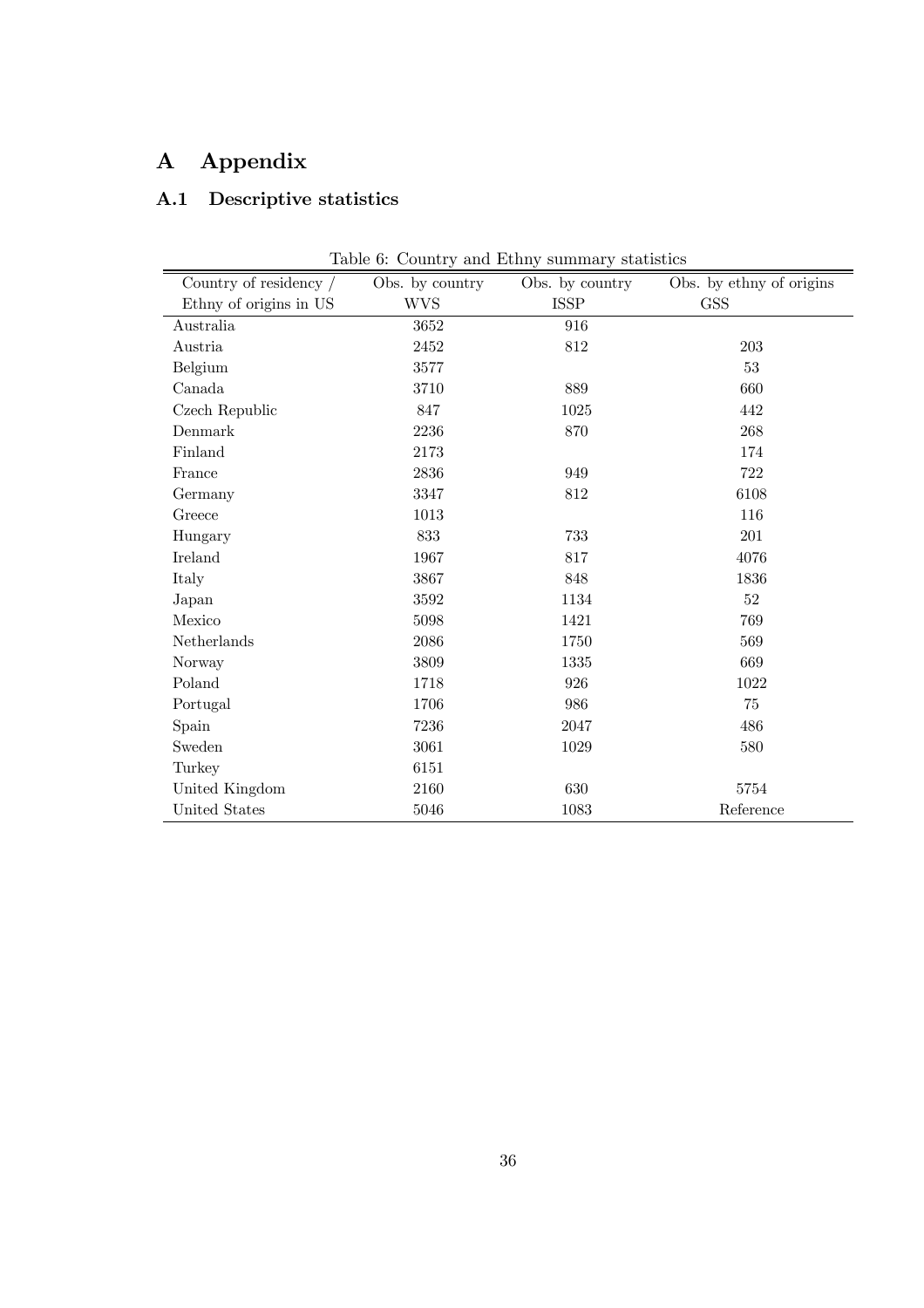| Variables        |         | WVS       |       | <b>ISSP</b> |       | <b>GSS</b> |
|------------------|---------|-----------|-------|-------------|-------|------------|
|                  | Mean    | Std. Dev. | Mean  | Std. Dev.   | Mean  | Std. Dev.  |
| Men              | .48     | .49       | .46   | .49         | .44   | .49        |
| Age              | 38.42   | 13.28     | 39.64 | 13.25       | 39.56 | 12.78      |
| Age education    | 18.25   | 4.08      | 12.64 | 4.08        | 12.90 | 2.89       |
| Low-income       | .47     | .49       | .47   | .49         | .53   | .49        |
| Mid-income       | .28     | .44       | .43   | .49         | .43   | .49        |
| Up-income        | .25     | 43        | .09   | .29         | .03   | .17        |
| Employed         | .66     | .45       | .68   | .49         | .68   | .46        |
| Unemployed       | .08     | .27       | .05   | .20         | .04   | .18        |
| Inactive         | .28     | .45       | .27   | .47         | .25   | .43        |
| Left             | .45     | .49       | .40   | .49         |       |            |
| Catholics        | .44     | .49       | .41   | .49         | .25   | .43        |
| Protestants      | .24     | .43       | .25   | .43         | .59   | .49        |
| Muslims          | .08     | .27       | .01   | .04         | .00.  | .03        |
| Jews             | .01     | .06       | .01   | .04         | .02   | .13        |
| <b>Buddhists</b> | .02     | .14       | .01   | .13         | .00.  | .04        |
| Others           | $.05\,$ | $.16\,$   | .03   | .17         |       |            |
| No religion      | .14     | .35       | .27   | .44         | .10   | .29        |

Table 7: Summary statistics for individual characteristics

#### A.2 Minimum wage regulations

The data on minimum wages come from the OECD database and the International Labor Organization (ILO). The OECD database provides information on the different relative levels of minimum wages, while the ILO provides detailed description of the procedures through which minimum wages are implemented. We want to measure the extent to which the minimum wage is a constraint that binds on decentralized wage bargaining. For that purpose, we construct indicators of the degree of enforcement of the minimum wage which are based on three criteria.

1. The extent to which minimum wages are directly set by law or by collectively agreed minimum wages negotiated between social partners. Column 2 of tables 8 and 9 indicates whether wage floors are set by statutory rules defined by the law or by collective negotiation. Column 3 of tables 8 and 9 indicates the coverage of the minimum wage. This coverage is equal to one when the minimum wage is set by law. However, it can be smaller than one when there are no statutory minimum wages. In some countries the wage floor negotiated at the sectorial level only applies to unionized workers, but it is automatically extended to all workers in the other countries. As a matter of fact, the coverage rates of collectively agreed minimum wage reach 70 percent in Norway, 80 percent in Sweden 81 percent in Denmark while they are equal to 99 percent in Austria and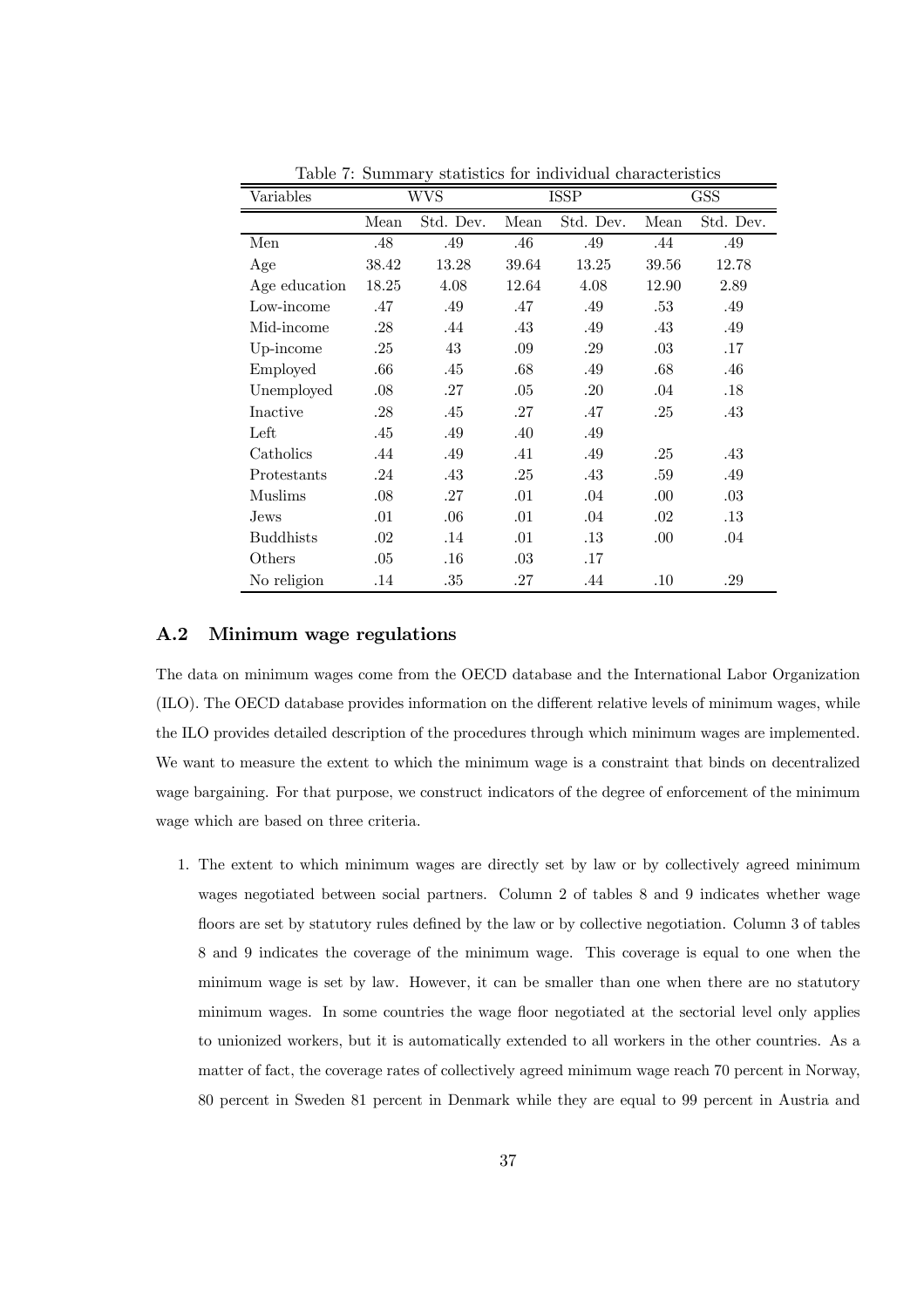Italy. Eventually, almost all Anglo-Saxon countries have a statutory minimum wage. The United States recognized a statutory wage floor in 1938 by the Fair Act while United Kingdom established a national minimum wage in 1999 after having abolished the system of Wage Councils in 1993.

|           | Determination      | Coverage    |
|-----------|--------------------|-------------|
| Australia | Statutory          | 1           |
|           | Provincial level   |             |
| Austria   | Negotiation        | 0.99        |
|           | National extension |             |
| Belgium   | Negotiation        | 1           |
|           | National level     |             |
|           | Statutory          |             |
| Canada    | Federal and        | 1           |
|           | provincial levels  |             |
| Czr       | Statutory          | 1           |
|           | National level     |             |
| Denmark   | Negotiation        | $0.8 - 0.9$ |
|           | Industry level     |             |
| Finland   | Negotiation        | 0.9         |
|           | Industry level     |             |
| France    | Statutory          | 1           |
|           | National level     |             |
| Germany   | Negotiation        | 0.7         |
|           | National extension |             |
| Greece    | Statutory          | 1           |
|           | National level     |             |
| Hg        | Statutory          | 1           |
|           | National level     |             |
|           | Negotiation        | 1           |
| Italy     | National extension |             |

Table 8: Statutory and negotiated minimum wage systems in OECD countries. Source: ILO.

2. The level of the wage setting and the dispersion across regions, sectors or occupations. The second column of tables 10 and 11 indicates whether the minimum wage is set at the national level. It shows that most countries with a statutory minimum wage opt to set a single wage at the national level. Exceptions are Canada and the United States which set minimum wages at both the federal and the regional level. In the United States, seven states set minimum wages above the Federal State. Some States, mainly in the South, do not implement the Federal law. In Canada, each province set its own minimum wage, leading to a wide gap in statutory minimum wage. In Japan, the minimum wage is set at the prefecture level, with some different wages for different industries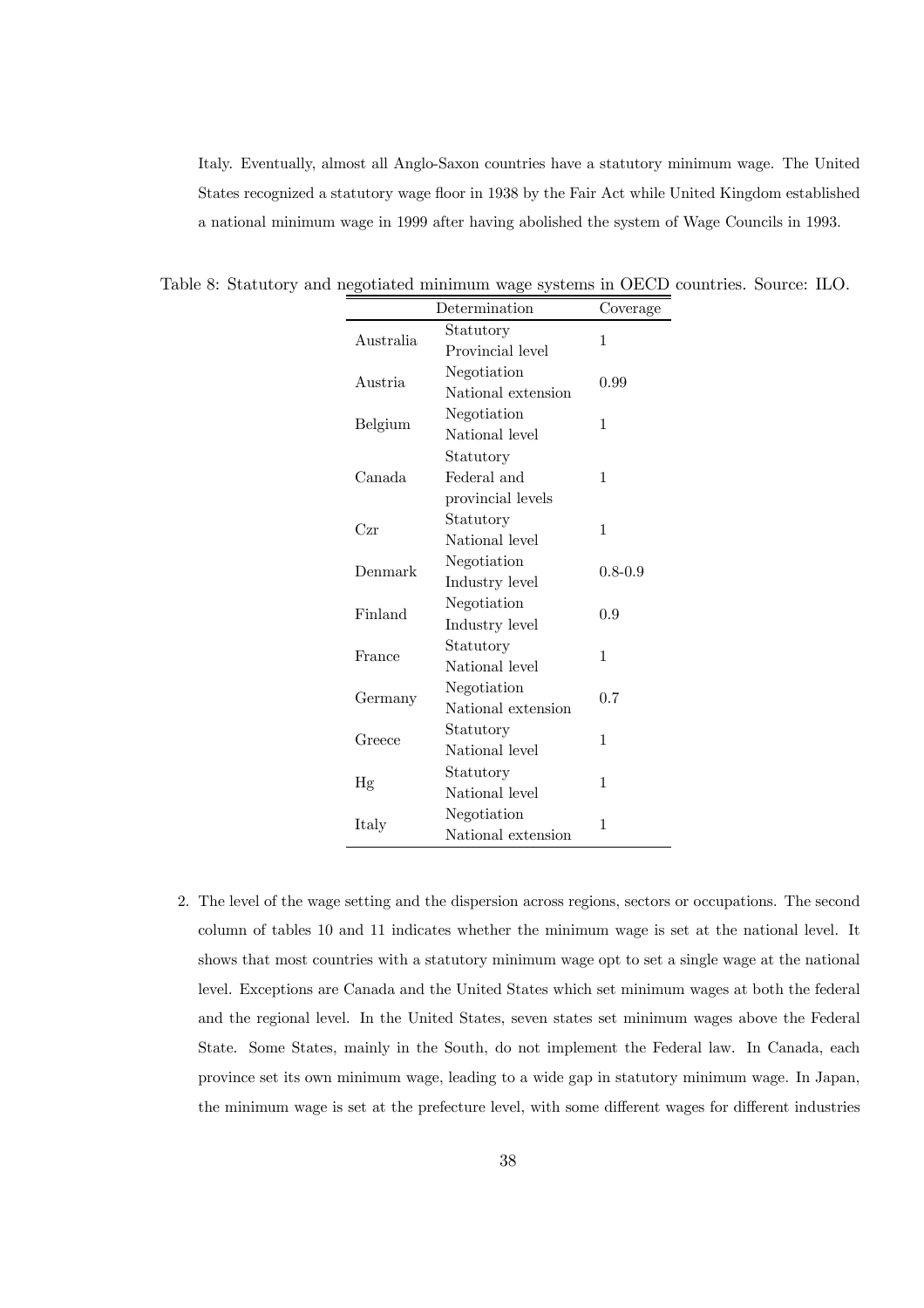|             | Determination           | Coverage |
|-------------|-------------------------|----------|
|             | Statutory               | 1        |
| Japan       | Prefectures             |          |
| Mexico      | Statutory               | 1        |
|             | National, 3 States      |          |
| Netherlands | Statutory               | 1        |
|             | National                |          |
|             | Negotiation             |          |
| Norway      | Industry level          | 0.7      |
| Poland      | Statutory               | 1        |
|             | National                |          |
|             | Statutory               | 1        |
| Portugal    | <b>National</b>         |          |
|             | Statutory               | 1        |
| Spain       | National                |          |
| Sweden      | Negotiation             | 1        |
|             | Industry level          |          |
|             | Statutory               | 1        |
| Turkey      | <b>National</b>         |          |
|             | Negotiation, industries |          |
| Uk          | Statutory, 1999         | 1        |
|             | Statutory               |          |
| Usa         | Federal, States         | 1        |

Table 9: Statutory and negotiated minimum wage systems in OECD countries at the end of the 90's. Source: ILO.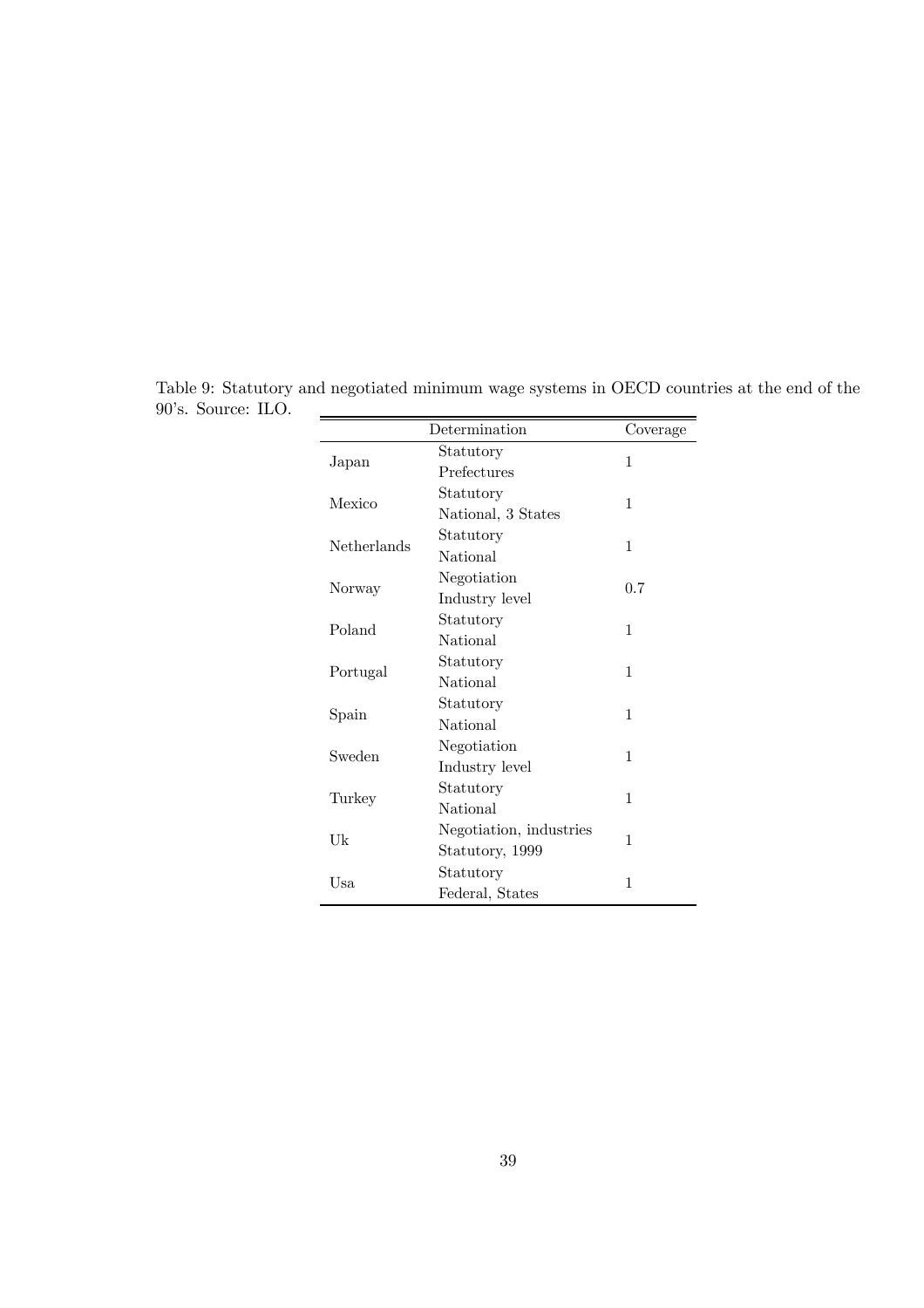in a given prefecture. Mexico lies in between, the minimum wage being set at the regional level, but with only three broad regions and a quite narrow gap between different regional levels.

|           | Variations by:      | Subminimum                                         |
|-----------|---------------------|----------------------------------------------------|
| Australia | Industries, Regions |                                                    |
|           | Occupation, Age     |                                                    |
| Austria   | Industries          | No                                                 |
|           | Occupation, Age     |                                                    |
| Belgium   | Age                 | 20:94\%, 19: 88\%, 18: 82\%<br>17: 76\%, <17: 70\% |
| Canada    | Industries, regions | No                                                 |
|           | occupations         |                                                    |
| Czr       | Occupation          | No                                                 |
| Denmark   | Industry, Age       | $<18:40\%$                                         |
| Finland   | Industries,         | No                                                 |
|           | Age, Occupations    |                                                    |
| France    | Age                 | 17: 90\%, <17: 80\%                                |
| Germany   | Region,             | Trainees                                           |
|           | Age, Qualifications |                                                    |
| Greece    | Age, Marital status | No                                                 |
|           | Qualifications      |                                                    |
| Hg        | No                  | No                                                 |
| Italy     | Industry, Age       | Trainees                                           |

Table 10: The level of the wage setting and the exisitence of subminimum by age at the end of the 90's. Source: ILO.

3. The existence of sub-minimum rates for young workers and trainees reported in tables 10 and 11. Such sub-minimum rates are quite common in OECD countries since they concern around half of them. Countries which exclude such provision are: Czech Republic, Greece, Hungary, Japan and Mexico. But significant differences exist among countries authorizing sub-minimum wage provisions. The first difference lies in the range of ages covered by the provision. Basically provisions would extend until 24 years old in Sweden or 22 years in Netherlands while such reductions are permitted only for worker younger than 17 years in France and 18 years in Ireland. The second difference is the extent of reductions. United-Kingdom stands as a polar case with no minimum wage for people younger than 21 years. The Netherlands accepts a reduction up to 40 percent of standard minimum wage at 17 years old while the wage floor is set at 80 percent of the standard minim wage in France or Spain for this age.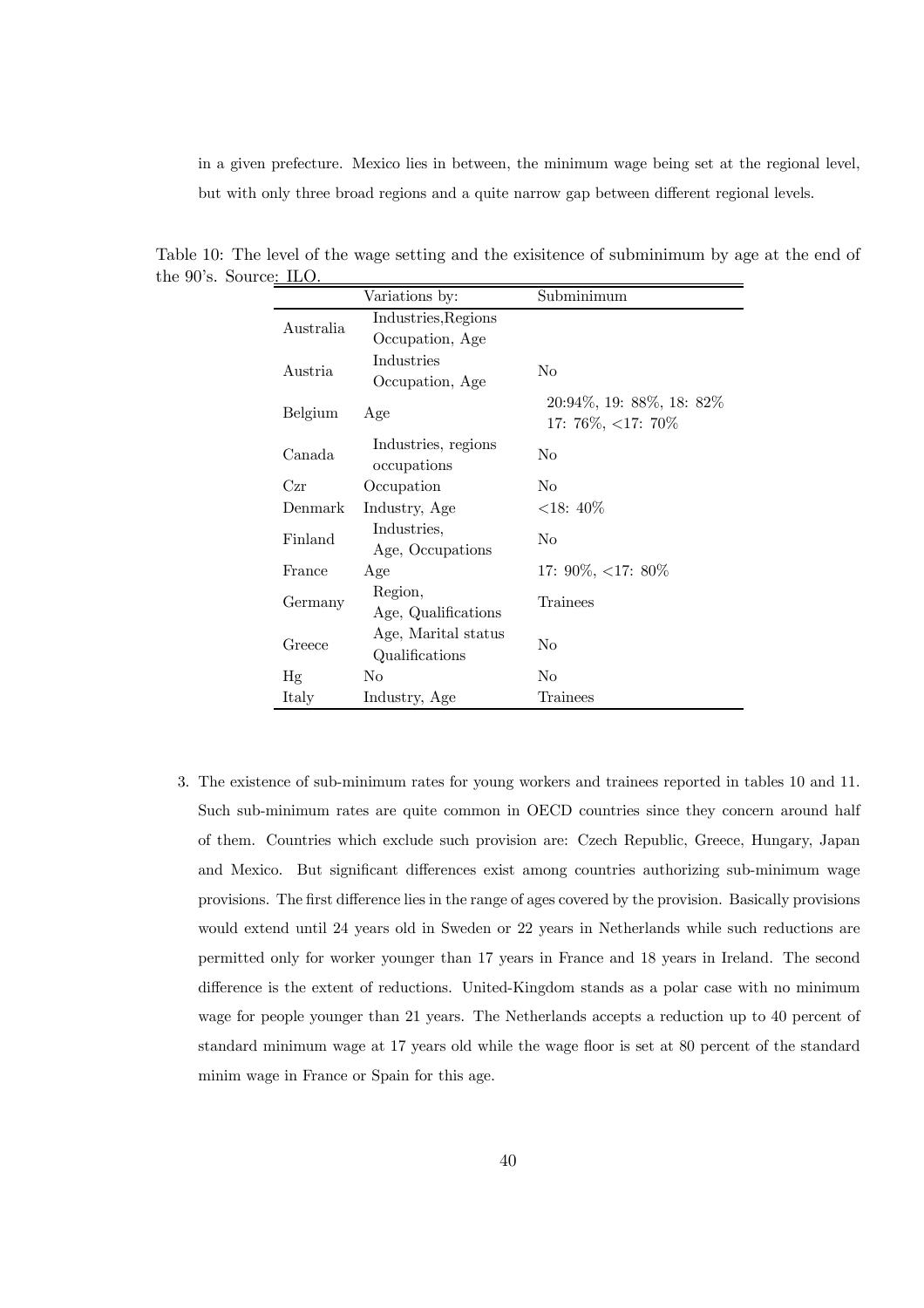|               | Variations by:               | Subminimum                                                                                        |
|---------------|------------------------------|---------------------------------------------------------------------------------------------------|
| Japan         | Industry, Age<br>Occupation  | No                                                                                                |
| Mexico        | N <sub>0</sub>               | N <sub>0</sub>                                                                                    |
| Netherlands   | Age                          | $22: 85\%, 21: 72,5\%, 20: 61,5\%,$<br>$19: 52,5\%, 18: 45,5\%, 17: 39,5\%,$<br>16:34,5%, 15: 30% |
| Norway        | Industry, age<br>occupation  |                                                                                                   |
| Poland        | N <sub>0</sub>               | N <sub>0</sub>                                                                                    |
| Portugal      | Age                          | ${<}18:75\%$                                                                                      |
| Spain         | Age                          | $<18: 89\%$ , No reduction 1998                                                                   |
| <b>Sweden</b> | Industry,<br>Age, Occupation | $<24$ : 89\%                                                                                      |
| Turkey        | Age                          | ${<}16:85\%$                                                                                      |
| Uk            | Industry, Age                | $\langle 21: 0\%, \text{Change in } 19999 \rangle$                                                |
| Usa           | Age, Job tenure              | No                                                                                                |

Table 11: The level of the wage setting and the dispersion across regions, sectors or occupations at the end of the 90's. Source: ILO.

To capture the strictness of the law enforcement, we calculate 3 sub-indexes corresponding to the previous criteria. The first sub-index is equal to 1 if there is a statutory minimum wage, 0.5 if the minimum wage is bargained by unions but extended by law at non-union workers and 0 otherwise. The second sub-index measures potential level dispersion across industries, region, job-tenure or occupation. The sub-index is equal to 0 if the minimum wage is allowed to differ along at least three dimensions, 0.33 for two types of distinctions, 0.67 for one type of distinction and 1 if any level dispersion in the country is forbidden. The third sub-index measures the different sub-minimum rates. This indicator is equal to one if there is no provision at all for sub-minimum wages, 0.5 if the special rates only apply for people younger than 18 years old or if the derogation is less than half the official minimum wage, and 0 if the subminimum can be extended for people older than eighteen or/and if the special rates is lower than 50 percent of the standard wage floor.

We then calculate a composite index on the minimum wage enforcement, minwage enforcement, by taking the average of the previous sub-indexes. We also take into account the level of the minim wages by the indicator *minwage* level calculated as the ratio of the minim wage over the mean wage. The values are provided by the OECD database for countries with a statutory minimum wage and are completed with Neumark and Wascher (2003) for other countries. The global indicator *minwage* is defined as the average of the two enforcement and level indicators.